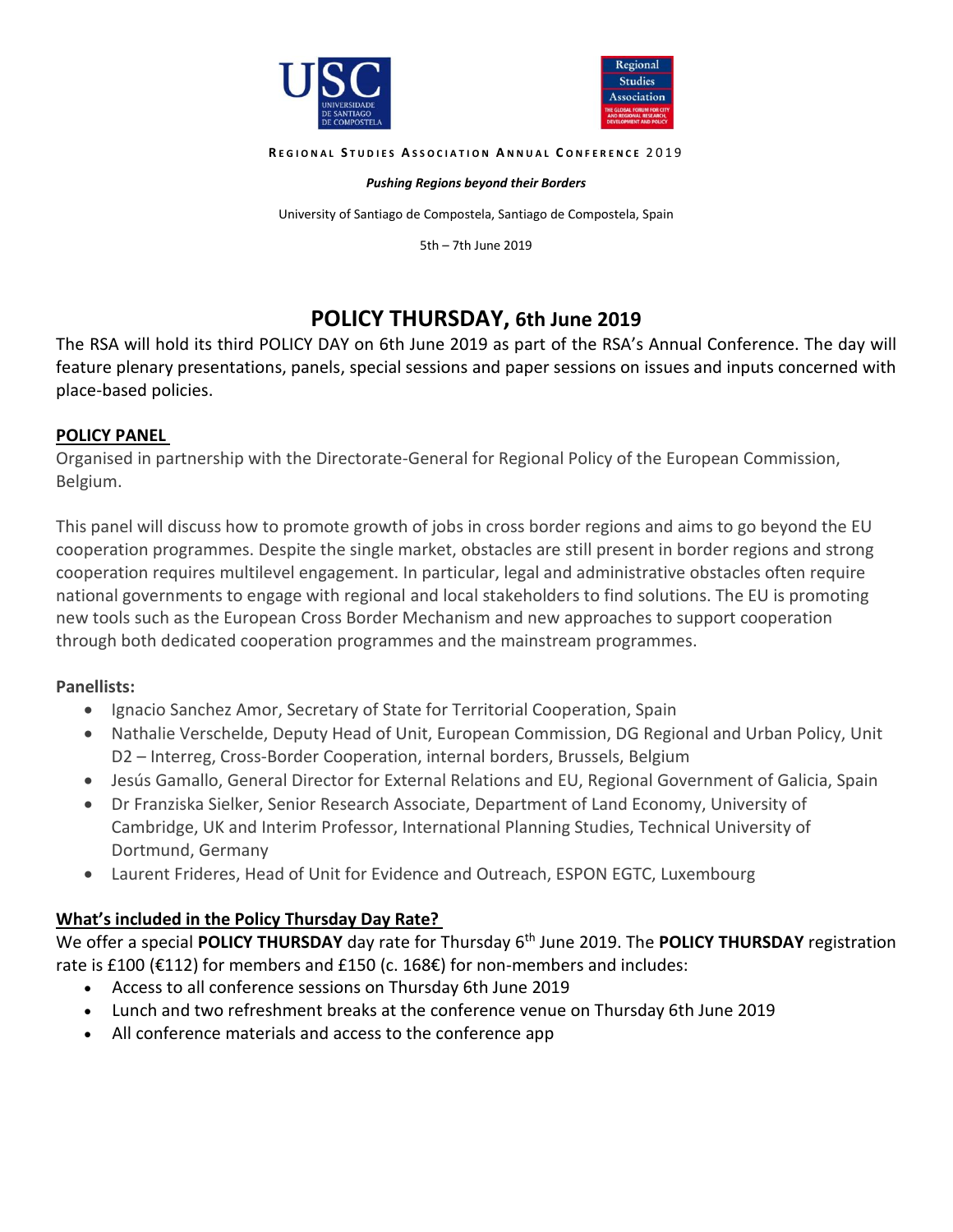## **How to register?**

To register for the **POLICY THURSDAY**, 6th June 2019, please sign up and pay the day rate at <https://members.regionalstudies.org/lounge/Meetings/Meeting?ID=226>

If you require more details or an invoice please contact the conference's manager Lesa Reynolds at [lesa.reynolds@regionalstudies.org,](mailto:lesa.reynolds@regionalstudies.org) +44 (0) 1273 669 017.

| <b>Thursday 6th June</b><br><b>Policy Day</b>           |                                                                  |                                                            |        |
|---------------------------------------------------------|------------------------------------------------------------------|------------------------------------------------------------|--------|
| 11.00-12.30                                             | <b>Parallel Sessions [3]</b>                                     |                                                            |        |
| <b>Session Title:</b>                                   | <b>SS33 II. Planning in Soft Spaces and New Regions</b>          |                                                            | Room 2 |
| Chair:                                                  | Eva Purkarthofer - Aalto University, Finland and Daniel Galland, |                                                            |        |
|                                                         | Norwegian University of Life Sciences (NMBU), Norway             |                                                            |        |
|                                                         |                                                                  |                                                            |        |
|                                                         | Valeria Lingua - University of Florence, Italy                   | Travelling Images: Metropolitan Renaissance                |        |
|                                                         | <b>Ian Smith - University of the West of England, UK</b>         | Planning for Territorial Cohesion: Finding the             |        |
|                                                         | Stephen Hall - University of the West of England, UK             | Mechanisms to Deliver Territorial Cohesion through         |        |
|                                                         | Jesper Rohr Hansen - Danish Building Research Institute,         | <b>Regional Planning</b>                                   |        |
| Aalberg Univeristy, Denmark                             |                                                                  |                                                            |        |
|                                                         | Mia Arp Fallov - Aalberg University, Denmark                     |                                                            |        |
| Kaisa Granqvist - Aalto University, Finland             |                                                                  | Performativity of City-regional Imaginary in between       |        |
| Alois Humer - Aalto University, Finland                 |                                                                  | <b>Changing Organizational Practices and Stable</b>        |        |
|                                                         | Raine Mäntysalo - Aalto University, Finland                      | Institutional Rules in Strategic Spatial Planning          |        |
|                                                         |                                                                  |                                                            |        |
| <b>Session Title:</b><br>Chair:                         | The Definition of Strategic Sectors for Governments              |                                                            | Room 3 |
|                                                         |                                                                  |                                                            |        |
| Davide Luca - Cambridge University, UK                  |                                                                  | Building Consensus: Shifting Strategies in the Territorial |        |
|                                                         | Andrés Rodríguez-Pose - London School of Economics, UK           | Targeting of Turkey's Public Transport Investment          |        |
|                                                         | Jiri Blazek - Charles University in Prague, Czech Republic       | The Economic Performance of GPN Suppliers During           |        |
| Zuzana Petrickova - Charles University in Prague, Czech |                                                                  | the Period of Growth and Crisis According to their Tier:   |        |
| Republic                                                |                                                                  | The Case of Czech Aircraft Industry                        |        |
|                                                         | <b>Angel Miramontes Carballada - University of Santiago de</b>   | The Aeronautical-aerospace Sectors as Engines of           |        |
| Compostela, Spain                                       |                                                                  | <b>Territorial Development: What can Regional</b>          |        |
|                                                         | Luís Carvalho - University of Porto, Portugal                    | Governments do?                                            |        |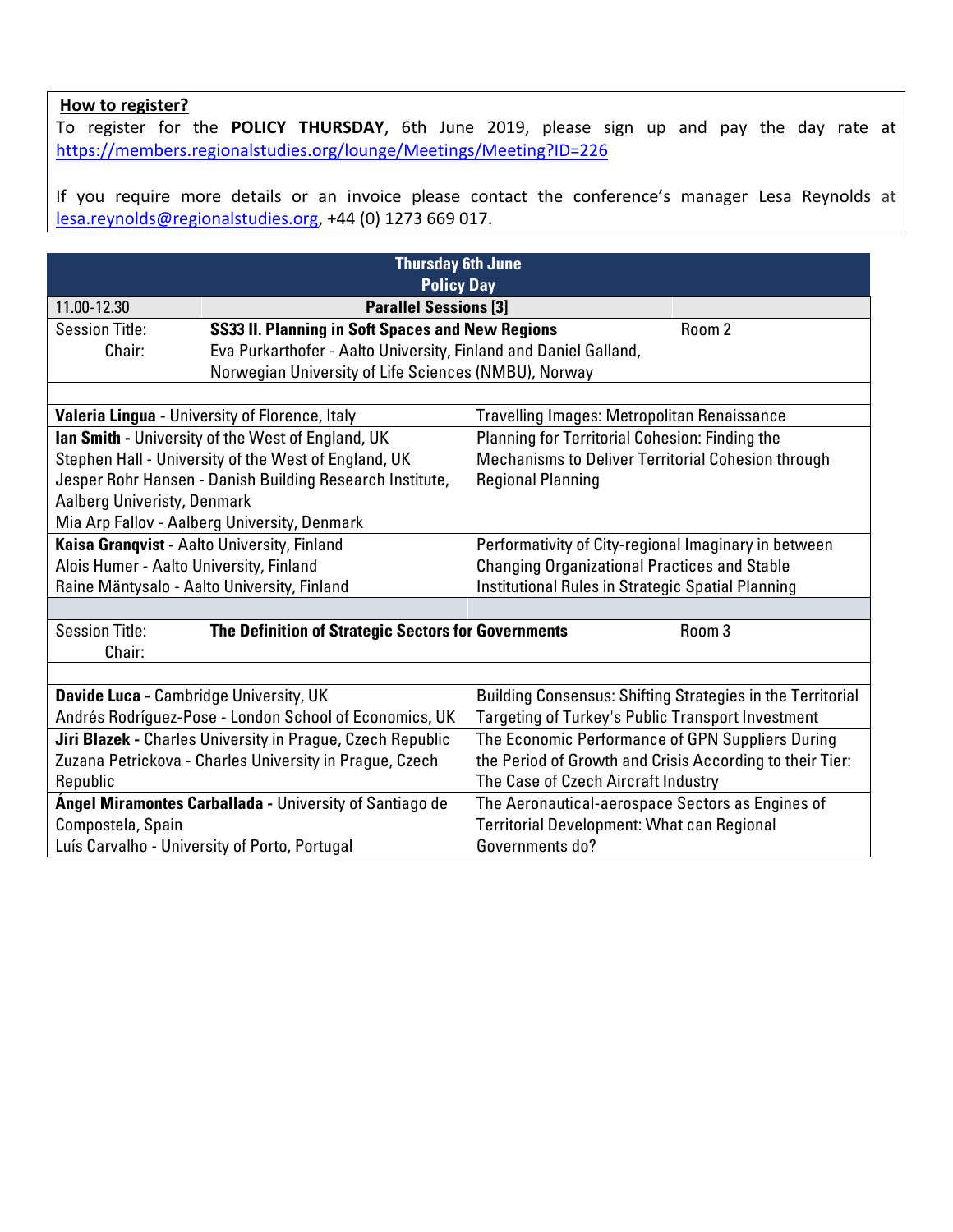| <b>Thursday 6th June</b>                     |                                                              |                                                               |  |
|----------------------------------------------|--------------------------------------------------------------|---------------------------------------------------------------|--|
|                                              | <b>Policy Day</b>                                            |                                                               |  |
| 11.00-12.30                                  | <b>Parallel Sessions [3]</b>                                 |                                                               |  |
| <b>Session Title:</b>                        | <b>Planning for Economic Development</b>                     | Room 4                                                        |  |
| Chair:                                       |                                                              |                                                               |  |
|                                              |                                                              |                                                               |  |
| Ivan Rajic - University of Sheffield, UK     |                                                              | The Future of Advanced Manufacturing in the Sheffield         |  |
|                                              | Jorge Tiago Martins - University of Sheffield, UK            | City Region: An Analysis of Economic Strategy and             |  |
|                                              |                                                              | <b>Policy Debates</b>                                         |  |
|                                              | João Pedro Costa - CIAUD, University of Lisbon, Portugal     | Soft Planning Processes and the Implementation of the         |  |
|                                              | Cristina Cavaco - CIAUD, University of Lisbon, Portugal      | <b>Cohesion Policy: The Lisbon Metropolitan Area</b>          |  |
|                                              | João Mourato - University of Lisbon, Portugal                |                                                               |  |
| João Ferrão - University of Lisbon, Portugal |                                                              |                                                               |  |
|                                              | Keisuke Takano - Graduate School of Systems and              | Higher Productivity or New Customers? A Comparative           |  |
|                                              | Information Engineering, University of Tsukuba, Japan        | <b>Evaluation of Innovation Policies in Neighboring</b>       |  |
|                                              | Hiroyuki Okamuro - Graduate School of Economics,             | Prefectures in Japan                                          |  |
| Hitotsubashi University, Japan               |                                                              |                                                               |  |
|                                              | György Koczisky - University of Miskolc, Hungary             | Modelling the Development Paths of NUTS-3 Level               |  |
|                                              | Mariann Veresné Somosi - University of Miskolc, Hungary      | Regions                                                       |  |
|                                              | Dóra Szendi - University of Miskolc, Hungary                 |                                                               |  |
|                                              |                                                              |                                                               |  |
| <b>Session Title:</b>                        | <b>Breaking Barriers for Regional Diversification</b>        | Room 5                                                        |  |
| Chair:                                       | Ekaterina Streltsova - National Research University - Higher |                                                               |  |
|                                              | <b>School of Economics, Russia</b>                           |                                                               |  |
|                                              |                                                              |                                                               |  |
|                                              | Nina Kyllingstad - University of Agder, Norway               | <b>Barriers for New Regional Industrial Path Development</b>  |  |
|                                              | Korneliusz Pylak - Lublin University of Technology, Poland   | <b>Successful Diversifications: Implications for Refining</b> |  |
|                                              | Dieter Kogler - University College Dublin, Ireland           | <b>Smart Specialisation: Strategies in Less Developed</b>     |  |
|                                              |                                                              | Regions                                                       |  |
|                                              | Francesco Quatraro - University of Torino, Italy             | Regional Patterns of Unrelated Diversification: The Role      |  |
|                                              | Alessandra Scandura - University of Torino, Italy            | of Academic Inventors                                         |  |
|                                              | Ken Mardaneh - Federation University Australia and           | Regional Economic Resilience, Adaptive Cycle Patterns         |  |
|                                              | Melbourne Institute of Technology, Australia                 | and Policy Implications: Australia 1986 to 2011               |  |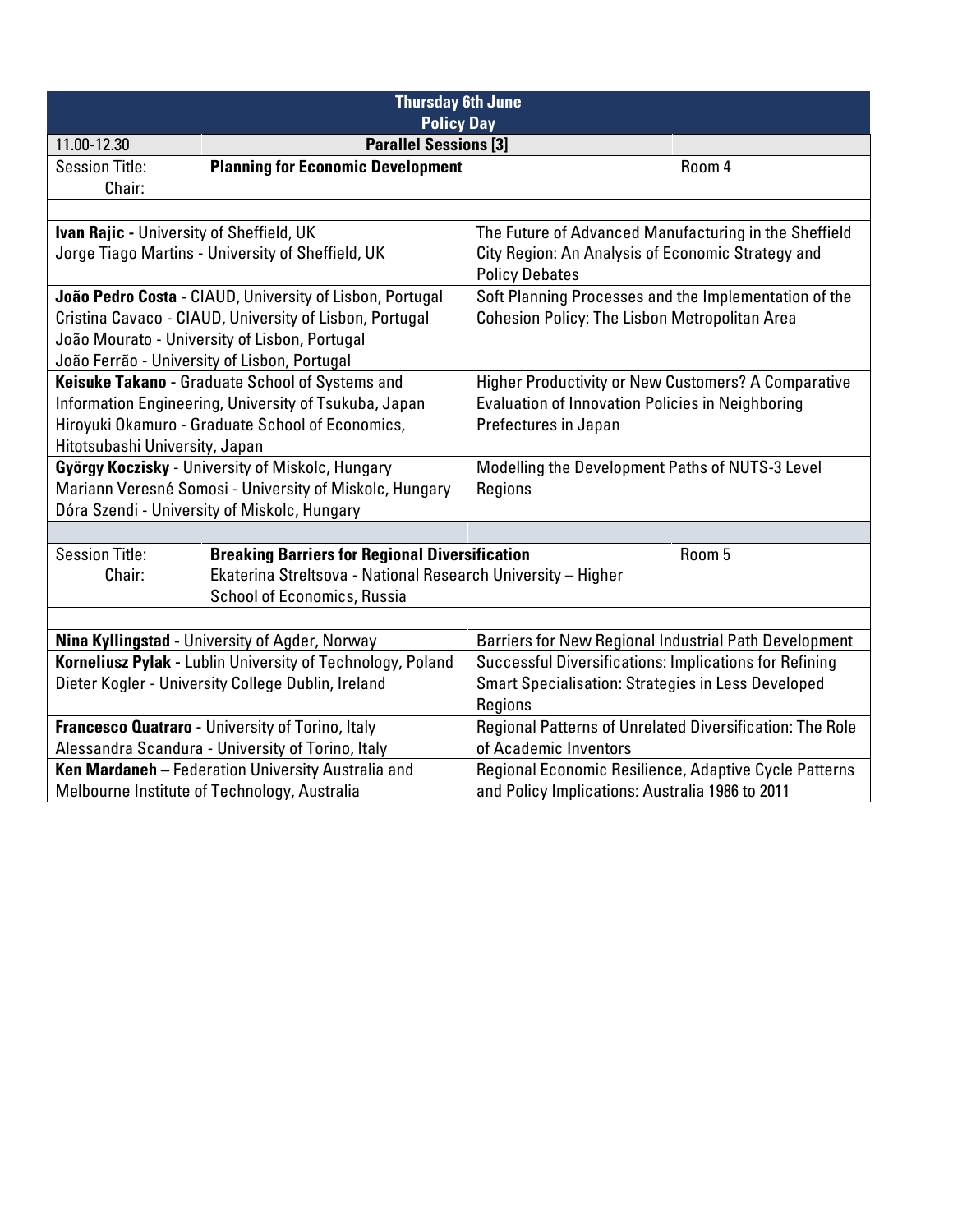| <b>Thursday 6th June</b>                                                                |  |                                                                                                    |  |
|-----------------------------------------------------------------------------------------|--|----------------------------------------------------------------------------------------------------|--|
| <b>Policy Day</b><br><b>Parallel Sessions [3]</b><br>11.00-12.30                        |  |                                                                                                    |  |
| <b>Cultural Tourism and Regional Development</b><br><b>Session Title:</b>               |  | Room 6                                                                                             |  |
| Sergio Montero - Universidad de los Andes, Colombia<br>Chair:                           |  |                                                                                                    |  |
|                                                                                         |  |                                                                                                    |  |
| Hilal Erkuş Öztürk - Akdeniz University, Turkey                                         |  | The Role of Fictional Expectations in the Resilience of a                                          |  |
| PieterTerhorst - University of Amsterdam, The Netherlands                               |  | Crisis-Ridden Tourism Region: Evidence from Antalya                                                |  |
| Michelle Thompson-Fawcett - University of Otago, New                                    |  | Implications of Rural Change and the Use of Rural                                                  |  |
| Zealand & University of Johannesburg, South Africa                                      |  | <b>Tourism to Drive Economic Development:</b>                                                      |  |
| Callum Riddle - University of Otago, Aotearoa New Zealand                               |  |                                                                                                    |  |
| Fiona Wotton - Creative Kernow, United Kingdom                                          |  | Thinking Bigger and Wider - Culture, Tourism and                                                   |  |
|                                                                                         |  | <b>Cornwall's Regional Economy</b>                                                                 |  |
|                                                                                         |  |                                                                                                    |  |
| Nikolay Zhunda - ICSER Leontief Centre, Russia                                          |  | <b>Engaging Cultural and Heritage Endowments in Social</b>                                         |  |
| Alexander Semenov - St. Petersburg Foundation for                                       |  | and Economic Development of Historic Towns and                                                     |  |
| <b>Investment Projects, Russia</b>                                                      |  | <b>Regions of Russia</b>                                                                           |  |
|                                                                                         |  |                                                                                                    |  |
| <b>Session Title:</b><br><b>SS15 I. The Actors in Financing Territorial Development</b> |  | Room <sub>7</sub>                                                                                  |  |
| Chair:                                                                                  |  | Nicola Francesco Dotti - Vrije Universiteit Brussel (VUB), Belgium                                 |  |
|                                                                                         |  |                                                                                                    |  |
| <b>Gyorgyi Nyikos - National University of Public Service,</b>                          |  | <b>New Mechanisms for Integrated Territorial</b>                                                   |  |
| <b>Belgium</b>                                                                          |  | Development in Hungary                                                                             |  |
| Zsuzsanna Kondor - National University of Public Service,<br>Hungary                    |  |                                                                                                    |  |
| Ida Musialkowska - Poznan University of Economics and                                   |  | Investments Towards Sustainable Urban Development-                                                 |  |
| <b>Business, Poland</b>                                                                 |  | Poland's Experiences with the JESSICA Initiative                                                   |  |
| Piotr Idczak - Poznań University of Economics and                                       |  |                                                                                                    |  |
| <b>Business, Poland</b>                                                                 |  |                                                                                                    |  |
| Gloazzo, Claudia - EPRC, University of Strathclyde, UK                                  |  | New Forms of Delegated Governance in Cohesion<br>Policy: What Implications for the Distribution of |  |
|                                                                                         |  | Responsibilities and Power Relations in Policy                                                     |  |
|                                                                                         |  | Implementation?                                                                                    |  |
|                                                                                         |  |                                                                                                    |  |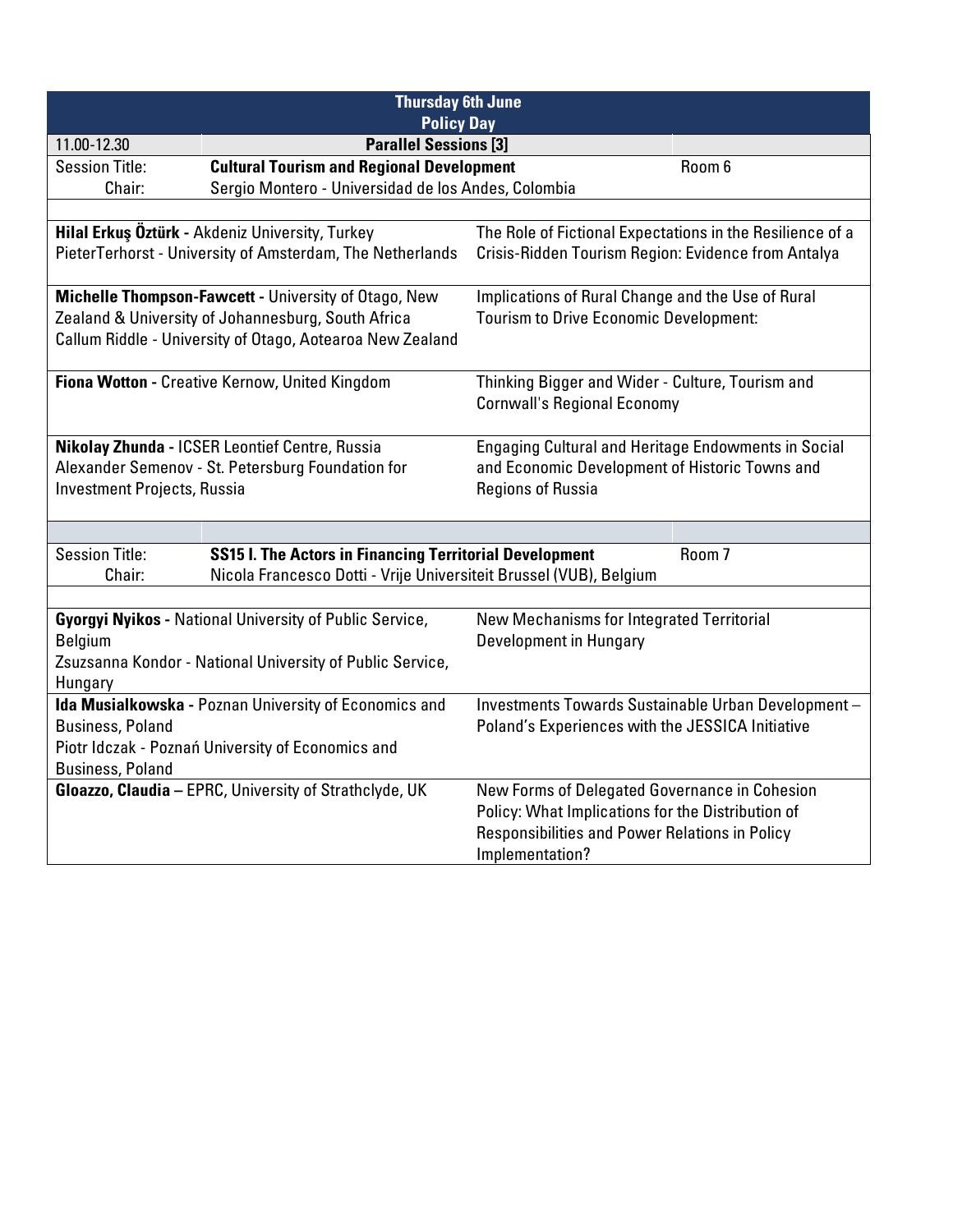| <b>Thursday 6th June</b><br><b>Policy Day</b>                                                               |                                                                   |                                                              |        |
|-------------------------------------------------------------------------------------------------------------|-------------------------------------------------------------------|--------------------------------------------------------------|--------|
| <b>Parallel Sessions [3]</b><br>11.00-12.30                                                                 |                                                                   |                                                              |        |
| <b>Session Title:</b>                                                                                       | <b>New Models of Governance</b>                                   |                                                              | Room 8 |
| Chair:                                                                                                      | Eugénia de Matos Pedro - Universidade da Beira Interior, Portugal |                                                              |        |
|                                                                                                             |                                                                   |                                                              |        |
|                                                                                                             | John Bachtler - EPRC, University of Strathclyde, UK               | The Quality of Government and the Administrative             |        |
|                                                                                                             | Carlos Mendez, University of Strathclyde, UK                      | Performance of Cohesion Policy across EU Regions             |        |
|                                                                                                             | <b>Anders Kamp Høst - Aalborg Universitet, Denmark</b>            | The Local Democracy Effect of Jurisdiction Size or           |        |
|                                                                                                             | Jørgen Goul Andersen - Aalborg Universitet, Denmark               | <b>Centralized Administration? A Decentralized</b>           |        |
|                                                                                                             |                                                                   | Administration Mitigate the Detrimental Effect of            |        |
|                                                                                                             |                                                                   | <b>Population Size on Local Democracy</b>                    |        |
|                                                                                                             |                                                                   | Quasi-experimental Evidence from a Large-Scale               |        |
|                                                                                                             |                                                                   | <b>Structural Reform in Denmark</b>                          |        |
| Flanders and the Coordination of International<br>Joeri De Blauwer - Vlaanderen, Belgium                    |                                                                   |                                                              |        |
|                                                                                                             | Günter De Schepper - Vlaanderen, Belgium                          | Socioeconomic Policies                                       |        |
|                                                                                                             |                                                                   |                                                              |        |
| Marijana Sumpor - Euro ekspertiza j.d.o.o., Croatia<br><b>Challenges in Monitoring Regional Development</b> |                                                                   |                                                              |        |
|                                                                                                             | Irena Dokic - The Institute of Economics, Croatia                 | <b>Strategy Implementation</b>                               |        |
|                                                                                                             |                                                                   |                                                              |        |
| <b>Session Title:</b>                                                                                       | <b>Governance and Regional Economies</b>                          |                                                              | Room 9 |
| Chair:                                                                                                      | Monika Banaszewska - Poznan University of Economics and           |                                                              |        |
|                                                                                                             | <b>Business, Poland</b>                                           |                                                              |        |
|                                                                                                             |                                                                   |                                                              |        |
|                                                                                                             | Danny MacKinnon - CURDS, Newcastle University, UK                 | The Northern Powerhouse as a 'State Spatial Strategy'        |        |
|                                                                                                             | <b>Evgeniy Kutsenko - Higher School of Economics, Russia</b>      | <b>Cluster Subsidizing in Russia: The Role of Reputation</b> |        |
|                                                                                                             | Valeria Vlasova - Higher School of Economics, Russia              |                                                              |        |
|                                                                                                             | Alice Cunha - Faculdade de Ciências Sociais e Humanas -           | Borderless Economic Development: European Union's            |        |
| NOVA FCSH, Portugal                                                                                         |                                                                   | Pre-accession Aid to Portugal                                |        |
|                                                                                                             | Monika Banaszewska - Poznań University of Economics               | The Political Economy of Preferential Tax Treatment. An      |        |
| and Business, Poland                                                                                        |                                                                   | <b>Empirical Analysis of Polish Municipalities</b>           |        |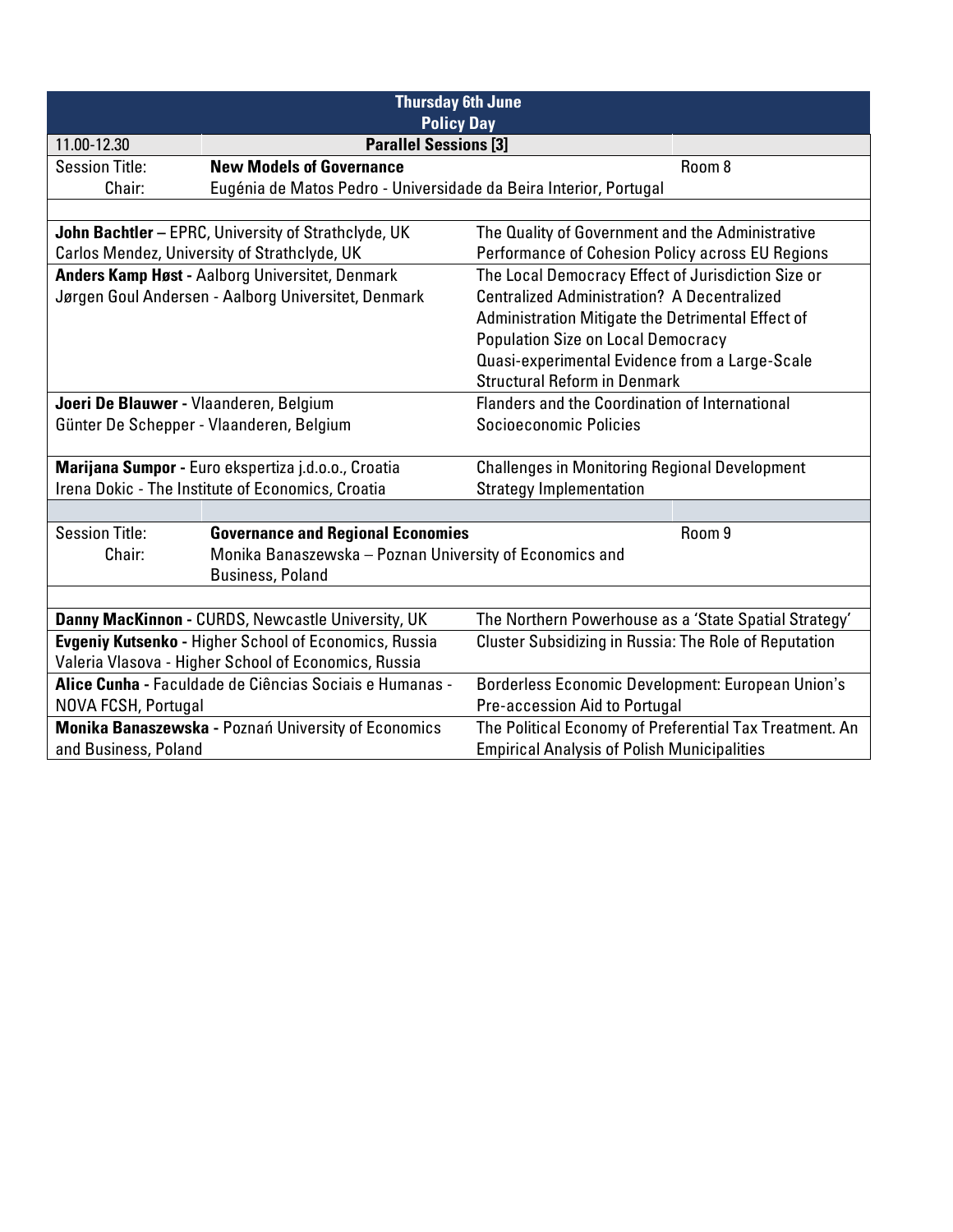| <b>Thursday 6th June</b><br><b>Policy Day</b>                                                                                                                                                                               |                                                                                                       |                                                                                                    |         |  |
|-----------------------------------------------------------------------------------------------------------------------------------------------------------------------------------------------------------------------------|-------------------------------------------------------------------------------------------------------|----------------------------------------------------------------------------------------------------|---------|--|
| <b>Parallel Sessions [3]</b><br>11.00-12.30                                                                                                                                                                                 |                                                                                                       |                                                                                                    |         |  |
| <b>Session Title:</b><br>Chair:                                                                                                                                                                                             | <b>Planning at the Regional Scale</b>                                                                 |                                                                                                    | Room 10 |  |
|                                                                                                                                                                                                                             |                                                                                                       |                                                                                                    |         |  |
| Masakazu Aoki - Bunkyo University, Japan<br><b>Mobilizing Planning Culture to Conceptualize</b><br><b>Cross-border Spatial Planning</b>                                                                                     |                                                                                                       |                                                                                                    |         |  |
|                                                                                                                                                                                                                             | Beate Caesar - TU Kaiserslautern, Germany                                                             | <b>Mobilizing Planning Culture to Conceptualize</b>                                                |         |  |
|                                                                                                                                                                                                                             | Estelle Evrard - Université du Luxembourg, Luxembourg                                                 | <b>Cross-border Spatial Planning</b>                                                               |         |  |
|                                                                                                                                                                                                                             |                                                                                                       |                                                                                                    |         |  |
| <b>Session Title:</b><br>Chair:                                                                                                                                                                                             | <b>Cross-border Cooperation: Governance and Networks</b>                                              |                                                                                                    | Room 11 |  |
|                                                                                                                                                                                                                             |                                                                                                       |                                                                                                    |         |  |
| Zoltan Pamer - Hungarian Academy of Sciences, Centre<br>Tackling Investment-orientation in Cross-border<br>for Economic and Regional Studies<br>Cooperation: Through Examples of Two Programmes in<br><b>Central Europe</b> |                                                                                                       |                                                                                                    |         |  |
| Sylwia Dołzbłasz - University of Wroclaw, Poland<br><b>Network Approach to Studying Borderlands:</b><br>Transborder Co-operation Relations on the Example of<br>Poland                                                      |                                                                                                       |                                                                                                    |         |  |
| <b>Challenges and Opportunities of Multi-level Governance</b><br>Zsuzsanna Fejes - National University of Public Service,<br>in Cross-border Cooperation in Central and Eastern<br>Hungary<br>Europe                        |                                                                                                       |                                                                                                    |         |  |
|                                                                                                                                                                                                                             |                                                                                                       |                                                                                                    |         |  |
| <b>Session Title:</b><br>Chair:                                                                                                                                                                                             | SS2 I. Digital Technology: Regions, Business and Policy I<br>Dylan Henderson - Cardiff University, UK |                                                                                                    | Room 12 |  |
|                                                                                                                                                                                                                             |                                                                                                       |                                                                                                    |         |  |
|                                                                                                                                                                                                                             | Arne Isaksen - University of Agder, Norway                                                            | Digitalisation and Regional Industrial Development. A                                              |         |  |
| Jan Ole Rypestøl - Norce, Norway                                                                                                                                                                                            |                                                                                                       | <b>Conceptual Contribution</b>                                                                     |         |  |
|                                                                                                                                                                                                                             | Maria Aslaksen - University of Agder, Norway                                                          |                                                                                                    |         |  |
|                                                                                                                                                                                                                             | Emelie Langemyr Eriksen - University of Agder, Norway                                                 |                                                                                                    |         |  |
|                                                                                                                                                                                                                             | Sergio Scicchitano- INAPP - National Institute for the                                                | Better Policies through Ex Ante Conditionality? A                                                  |         |  |
| Analysis of Public Policies, Italy                                                                                                                                                                                          |                                                                                                       | Comparison of Digital Growth Investment Choices in                                                 |         |  |
|                                                                                                                                                                                                                             | Luigi Reggi - Rockefeller College of Public Affairs and                                               | Cohesion Policy Programmes 2007-13 and 2014-20                                                     |         |  |
|                                                                                                                                                                                                                             | Policy, State University of New York at Albany, USA                                                   |                                                                                                    |         |  |
|                                                                                                                                                                                                                             | Laura Polverari - European Policies Research Centre,                                                  |                                                                                                    |         |  |
| University of Strathclyde, UK                                                                                                                                                                                               |                                                                                                       |                                                                                                    |         |  |
|                                                                                                                                                                                                                             | Dylan Henderson - Cardiff University, United Kingdom                                                  | Path Renewal through Digital Transformation - An<br><b>Opportunity for Old Industrial Regions?</b> |         |  |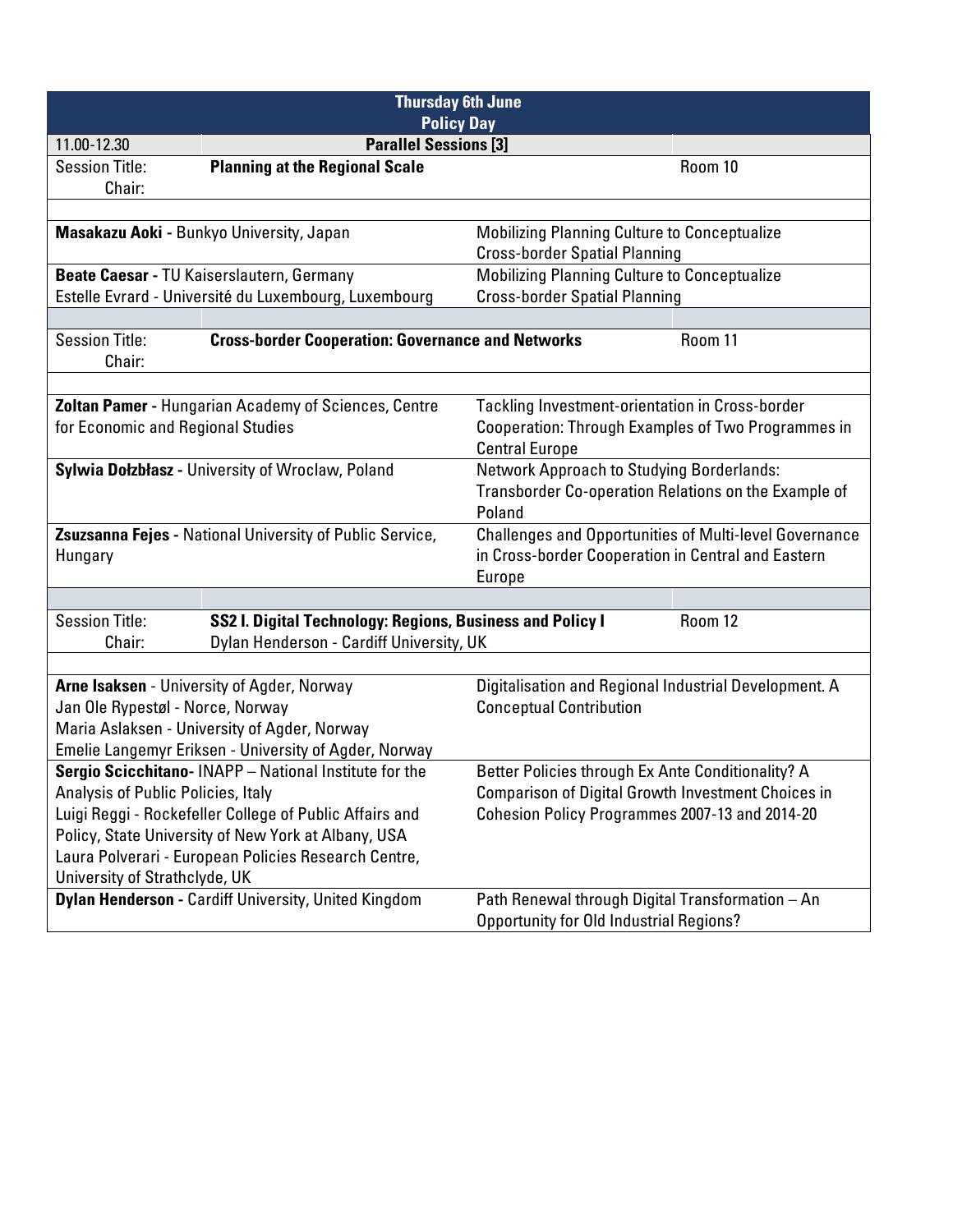| <b>Thursday 6th June</b><br><b>Policy Day</b>     |                                                                         |                                                                                              |  |
|---------------------------------------------------|-------------------------------------------------------------------------|----------------------------------------------------------------------------------------------|--|
| <b>Parallel Sessions [3]</b><br>11.00-12.30       |                                                                         |                                                                                              |  |
| <b>Session Title:</b>                             | SS18 I. Community Led-Local Development (CLLD): Experimental<br>Room 13 |                                                                                              |  |
|                                                   | <b>Governance and Task-specific Space for Policy Action I: Trends</b>   |                                                                                              |  |
|                                                   | in CLLD Implementation                                                  |                                                                                              |  |
| Chair:                                            | Loris Servillo - UCL - Bartlett school of Planning, UK                  |                                                                                              |  |
|                                                   |                                                                         |                                                                                              |  |
| Loris Servillo - Politecnico di Torino, Italy     | Loris Servillo - UCL - Bartlett school of Planning, UK                  | Tailored Polities and Bottom-up Dynamics in the<br>shadow of the State's Hierarchy: The CLLD |  |
|                                                   |                                                                         | Implementation and a Future Research Agenda                                                  |  |
|                                                   |                                                                         |                                                                                              |  |
|                                                   | Stefan Kah - EPRC, University of Strathclyde, UK                        | Implementing ERDF through CLLD: Experiences so far                                           |  |
|                                                   |                                                                         |                                                                                              |  |
|                                                   | Dávid Fekete - Széchenyi István University, Hungary                     | The Role of CLLD-projects in the Governance of                                               |  |
| <b>Hungarian Big Cities</b>                       |                                                                         |                                                                                              |  |
|                                                   |                                                                         |                                                                                              |  |
| <b>Session Title:</b>                             | <b>Prosperity, Inequalities and Regional Disparities</b>                | Room 14                                                                                      |  |
| Chair:                                            |                                                                         |                                                                                              |  |
|                                                   |                                                                         |                                                                                              |  |
|                                                   | <b>Chloe Ashton Billing - University of Birmingham, UK</b>              | <b>Understanding Productivity and Prosperity: Regional</b>                                   |  |
| Anne Green - City-REDI, UK                        |                                                                         | Skills Mismatches and Inclusive Growth for the West                                          |  |
| Simon Collinson - City-REDI, UK                   |                                                                         | <b>Midlands</b>                                                                              |  |
| Magda Cepeda Zorrilla - City-REDI, UK             | Humberto Martins - Universidade Federal de Uberlândia,                  | Regional Inequalities, Economic Growth and                                                   |  |
| <b>Brazil</b>                                     |                                                                         | Infrastructure: The Recent Debate on Convergence                                             |  |
|                                                   |                                                                         | Analysis in Brazil                                                                           |  |
|                                                   | Bernardo Campolina - CEDEPLAR/UFMG, Brazil                              | <b>Impact Assessment of the Food Acquisition Program -</b>                                   |  |
|                                                   | Anderson Cavalcante - CEDEPLAR/UFMG, Brazil                             | Incentive Modality for Milk Production in the North                                          |  |
| Altivo Cunha - CEDEPLAR/UFMG, Brazil              |                                                                         | <b>Region of Minas Gerais (Brazil)</b>                                                       |  |
| Anne Resende - CEDEPLAR/UFMG, Brazil              |                                                                         |                                                                                              |  |
|                                                   | Frederick Guy - Birkbeck University of London, UK                       | Global Monopoly, Finance, and Regional Disparities (or,                                      |  |
|                                                   | Maryann Feldman - University of North Carolina at Chapel                | the Geography of Clinton's Tone-deafness)                                                    |  |
| Hill, USA                                         |                                                                         |                                                                                              |  |
| Simona Iammarino - London School of Economics, UK |                                                                         |                                                                                              |  |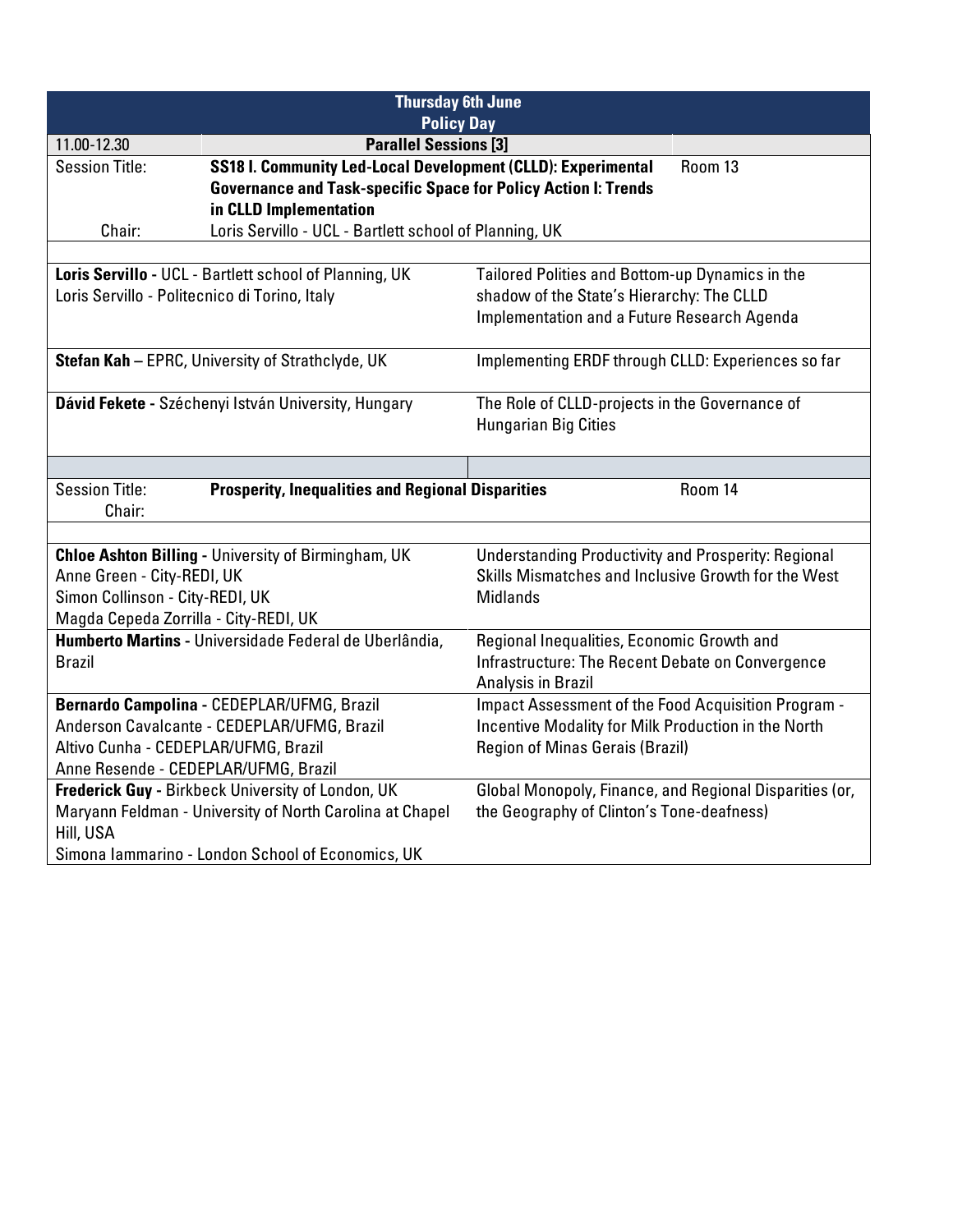| <b>Thursday 6th June</b><br><b>Policy Day</b>     |                                                                                                                                                                             |                                                          |         |  |
|---------------------------------------------------|-----------------------------------------------------------------------------------------------------------------------------------------------------------------------------|----------------------------------------------------------|---------|--|
| <b>Parallel Sessions [3]</b><br>11.00-12.30       |                                                                                                                                                                             |                                                          |         |  |
| <b>Session Title:</b>                             | <b>Regional Studies Editors Meeting (Invitation only)</b>                                                                                                                   |                                                          | Room 16 |  |
|                                                   |                                                                                                                                                                             |                                                          |         |  |
|                                                   |                                                                                                                                                                             |                                                          |         |  |
| <b>Session Title:</b>                             | <b>Regional Economies III</b>                                                                                                                                               |                                                          | Room 17 |  |
| Chair:                                            |                                                                                                                                                                             |                                                          |         |  |
|                                                   |                                                                                                                                                                             |                                                          |         |  |
|                                                   | Yoshifumi Ikejima - Yokohama National University, Japan                                                                                                                     | Measuring Interregional Economic Network based on        |         |  |
|                                                   | Hitoshi Miwa - Kyushu International University, Japan                                                                                                                       | the Inter-firm Trading Data in Japan                     |         |  |
|                                                   | Kenji Ogai - Hokkai-Gakuen University, Japan                                                                                                                                |                                                          |         |  |
|                                                   | William Rossiter - Nottingham Trent University, UK                                                                                                                          | Regional Specialisation within Global Value Chains: A    |         |  |
|                                                   | David Smith - Nottingham Trent University, UK<br>Comparative Study of Cricket Bat Manufacturing in<br>Rupert Matthews - Nottingham Trent University, UK<br>India and the UK |                                                          |         |  |
|                                                   | Haruhisa Fujimoto - Shimane University, Japan                                                                                                                               | Analyzing the Function of Local Trading Companies to     |         |  |
|                                                   |                                                                                                                                                                             | <b>Connect Resources for Driving Regional Economy in</b> |         |  |
|                                                   |                                                                                                                                                                             | Japan                                                    |         |  |
|                                                   |                                                                                                                                                                             |                                                          |         |  |
| <b>Session Title:</b>                             | <b>Regional Methodology and Data III</b>                                                                                                                                    |                                                          | Room 18 |  |
| Chair:                                            |                                                                                                                                                                             |                                                          |         |  |
|                                                   |                                                                                                                                                                             |                                                          |         |  |
|                                                   | David Hearne - Birmingham City University, UK                                                                                                                               | <b>Regional Disparities</b>                              |         |  |
|                                                   | Alex De Ruyter - Birmingham City University, UK                                                                                                                             |                                                          |         |  |
|                                                   | Slavica Zec - JRC, European Commission, Italy                                                                                                                               | How can we Measure Societal Resilience of Regions?       |         |  |
|                                                   | Peter Benczur - JRC, European Commission, Italy                                                                                                                             | Shock Intensity Vis-à-vis Shock Persistence              |         |  |
|                                                   | Elisabeth Joossens - JRC, European Commission, Italy                                                                                                                        |                                                          |         |  |
| Anna Rita Manca - JRC, European Commission, Italy |                                                                                                                                                                             |                                                          |         |  |
| Balint Menyert - JRC, European Commission, Italy  |                                                                                                                                                                             |                                                          |         |  |
|                                                   | Igone Porto Gomez - Deusto University, Spain                                                                                                                                | The Thermodynamics of RIS                                |         |  |
| Arash Sadeghi - Aston University, UK              |                                                                                                                                                                             | Socially Sustainable Neighbourhoods: Does Urban Form     |         |  |
| Taimaz Larimian - University of Otago, UK         |                                                                                                                                                                             | Make a Difference?                                       |         |  |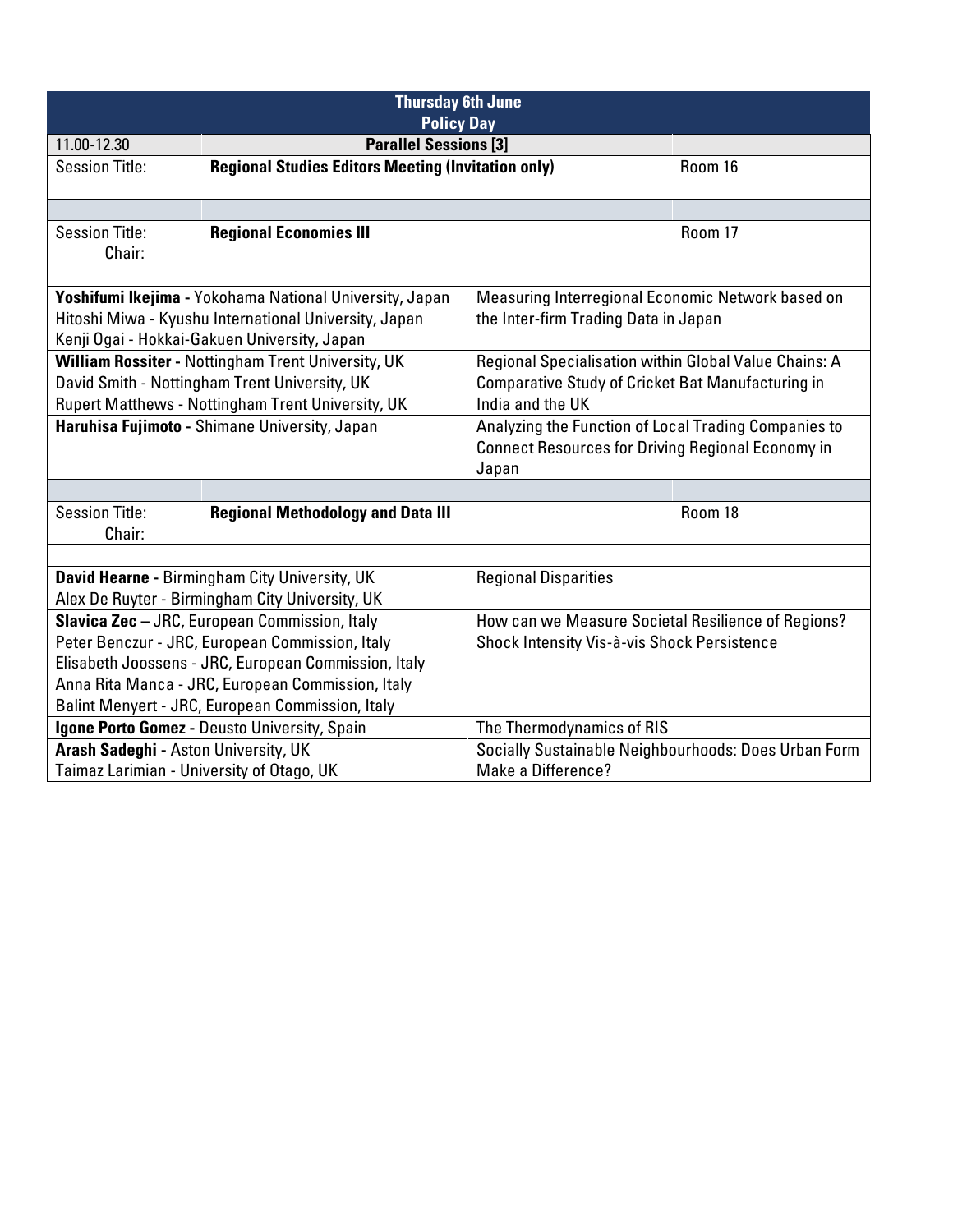| <b>Thursday 6th June</b><br><b>Policy Day</b>                                                                    |           |                                                |                                                               |
|------------------------------------------------------------------------------------------------------------------|-----------|------------------------------------------------|---------------------------------------------------------------|
| <b>Parallel Sessions [3]</b><br>11.00-12.30                                                                      |           |                                                |                                                               |
| <b>Innovation and Knowledge to Fight Regional Inequalities</b><br><b>Session Title:</b>                          |           |                                                | Seminar I                                                     |
| Chair:                                                                                                           |           |                                                |                                                               |
|                                                                                                                  |           |                                                |                                                               |
| Tatiana Corejova - University of Zilina, Slovakia                                                                |           | University's Spin-offs and Regional Innovation |                                                               |
| Maria Rostasova - University of Zilina, Slovakia<br>Ecosystem. Case Study                                        |           |                                                |                                                               |
| Andrea Corejova - University of Zilina, Slovakia                                                                 |           |                                                |                                                               |
| Paul Elhorst - University of Groningen, The Netherlands<br>Dries Faema - WHU Otto Beisheim School of Management, |           | <b>Spillovers within Innovation Contests</b>   | <b>Competing for Innovation Funding: In Search of Scoring</b> |
| Germany                                                                                                          |           |                                                |                                                               |
| Donald Planey - University of Illinois, Urbana-Champaign,                                                        |           |                                                | Producing Regional Knowledge: The Rise, Fall, and             |
| <b>USA</b>                                                                                                       |           | Return of Regional Governance in Chicagoland,  |                                                               |
|                                                                                                                  | 1957-2018 |                                                |                                                               |
| Sergio Botelho Junior - Waterford Institute of Technology,                                                       |           |                                                | The Snowball Effect of Knowledge Spillover in Regions         |
| Ireland                                                                                                          |           |                                                |                                                               |
| Valerie Brett - Waterford Institute of Technology, Ireland                                                       |           |                                                |                                                               |
| Bill O'Gorman - Waterford Institute of Technology, Ireland                                                       |           |                                                |                                                               |
|                                                                                                                  |           |                                                |                                                               |
| <b>Session Title:</b><br><b>SS25 I: Earnings, Productivity and Corporate Spatial</b><br><b>Responsibility</b>    |           |                                                | <b>Geography Seminar 213</b>                                  |
| Andrew Jones - City University London, UK<br>Chair:                                                              |           |                                                |                                                               |
|                                                                                                                  |           |                                                |                                                               |
| Maurizio Baussola - Universita Cattolica Del Sacro Cuore,                                                        |           |                                                | Productivity and Earnings at Firms' Local Unit Level: The     |
| Italy                                                                                                            |           | Case of Lombardy Urban and Non-urban           |                                                               |
| Eleonora Bartoloni - ISTAT, National Institute of Statistics<br>and University of Parma, Italy                   |           | Agglomerations                                 |                                                               |
| Rodrigo Basco - American University of Sharjah, United                                                           |           |                                                | The Effect of the Euro on Exporters' Productivity. Does       |
| <b>Arab Emirates</b>                                                                                             |           | <b>Family Management Matter?</b>               |                                                               |
| Thomas Bassetti - University of Padua, Italy                                                                     |           |                                                |                                                               |
| Fernando Muñoz-Bullon - Universidad Carlos III de Madrid,                                                        |           |                                                |                                                               |
| Spain                                                                                                            |           |                                                |                                                               |
| Maria J. Sanchez-Bueno - Universidad Carlos III de                                                               |           |                                                |                                                               |
| Madrid, Spain<br>Lech Suwala - Technical University Berlin, Germany                                              |           |                                                |                                                               |
| Hans-Hermann Albers - Technical University Berlin,                                                               |           | Place Leadership in German Small Towns         | Family Firms, Corporate Spatial Responsibilities and          |
| Germany                                                                                                          |           |                                                |                                                               |
|                                                                                                                  |           |                                                |                                                               |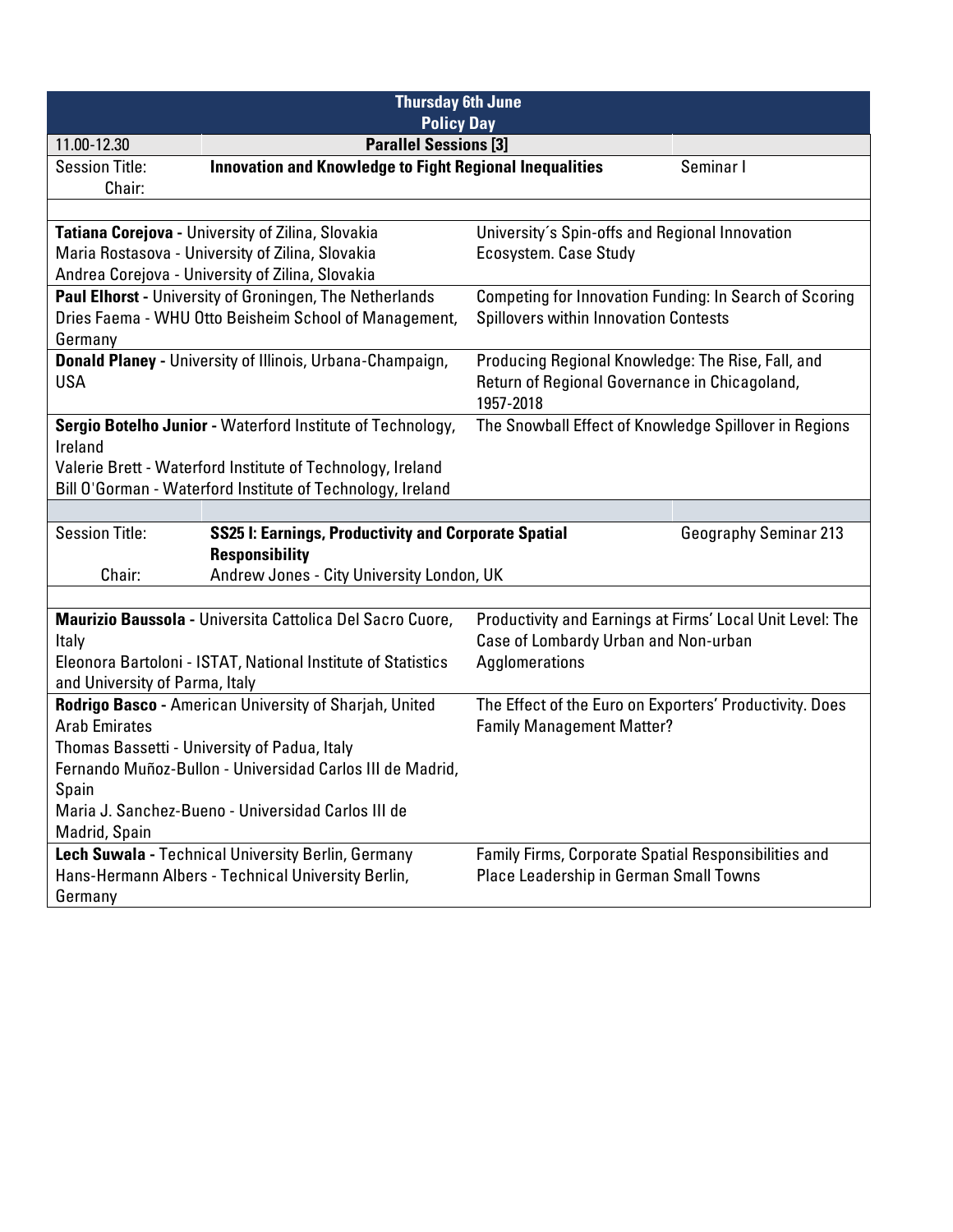| <b>Thursday 6th June</b><br><b>Policy Day</b>        |                                                                  |                                                                                |                                |
|------------------------------------------------------|------------------------------------------------------------------|--------------------------------------------------------------------------------|--------------------------------|
| <b>Parallel Sessions [3]</b><br>11.00-12.30          |                                                                  |                                                                                |                                |
| <b>Session Title:</b>                                | SS32. Managing Shrinking Cities: A Global Perspective with       |                                                                                | <b>Ancient History Seminar</b> |
|                                                      | <b>Recent Evidence</b>                                           |                                                                                | 012                            |
| Chair:                                               |                                                                  |                                                                                |                                |
|                                                      |                                                                  |                                                                                |                                |
|                                                      | Sylvia Ying He - The Chinese University of Hong Kong,            | Silver Lining in China's Resource-based Cities? An                             |                                |
| Hong Kong, China                                     |                                                                  | Examination of the Trade-off between Growth and                                |                                |
|                                                      | Ka Kit Sun - The Chinese University of Hong Kong, China          | Liveability                                                                    |                                |
|                                                      | Yuanyuan Guo - The Chinese University of Hong Kong,              |                                                                                |                                |
| China                                                |                                                                  |                                                                                |                                |
|                                                      | Bartłomiej Kołsut - Adam Mickiewicz University, Poznań           | Revitalisation Policy in Poland - Is that a Sufficient                         |                                |
|                                                      | Tadeusz Stryjakiewicz - Adam Mickiewicz University,              | Response to Urban Shrinkage?                                                   |                                |
| Poznań, Poland                                       |                                                                  |                                                                                |                                |
|                                                      | Mihail Eva - Alexandru Ioan Cuza University of lasi,             | Factors behind Urban Shrinkage in Post-socialist                               |                                |
| Romania                                              |                                                                  | Countries: A State-of-the-art and a Case Study on                              |                                |
|                                                      | Alexandru Banica - Alexandru Ioan Cuza University of lasi,       | Romanian Cities (1992-2018)                                                    |                                |
| Romania                                              |                                                                  |                                                                                |                                |
|                                                      | Alexandra Cehan - Alexandru Ioan Cuza University of lasi,        |                                                                                |                                |
| Romania                                              |                                                                  |                                                                                |                                |
|                                                      | Ju Eun Kim - University College London, UK                       | Urban Regeneration: A Duct-tape Remedy or Planning                             |                                |
|                                                      |                                                                  | for Smart Shrinkage?                                                           |                                |
|                                                      |                                                                  |                                                                                |                                |
| <b>Session Title:</b>                                | SS1 II. Energy Transitions: Knowledge, Innovation and the Region |                                                                                | Art Seminar 235                |
| Chair:                                               | Jannika Mattes - Carl von Ossietzky University of Oldenburg,     |                                                                                |                                |
|                                                      | Germany                                                          |                                                                                |                                |
|                                                      |                                                                  |                                                                                |                                |
|                                                      | Sebastian Rohe - Carl von Ossietzky University of                | The Regional Facet of a Global Innovation System:                              |                                |
| Oldenburg, Germany                                   |                                                                  | Exploring the Spatiality of System Resources in Onshore                        |                                |
|                                                      |                                                                  | <b>Wind Energy</b>                                                             |                                |
| Laura Norris - Cardiff University, UK                |                                                                  | The Region as an Actor in the Emerging Marine Energy<br><b>Sector in Wales</b> |                                |
|                                                      | Maria Tsouri - TIK Centre for Technology Information and         | Knowledge Networks in Emerging Markets: The Case of                            |                                |
| Culture, University of Oslo, Norway                  |                                                                  | <b>Offshore Wind Industry</b>                                                  |                                |
|                                                      | Ron Boschma - Utrecht University, The Netherlands                |                                                                                |                                |
| Pierre Balland - Utrecht University, The Netherlands |                                                                  |                                                                                |                                |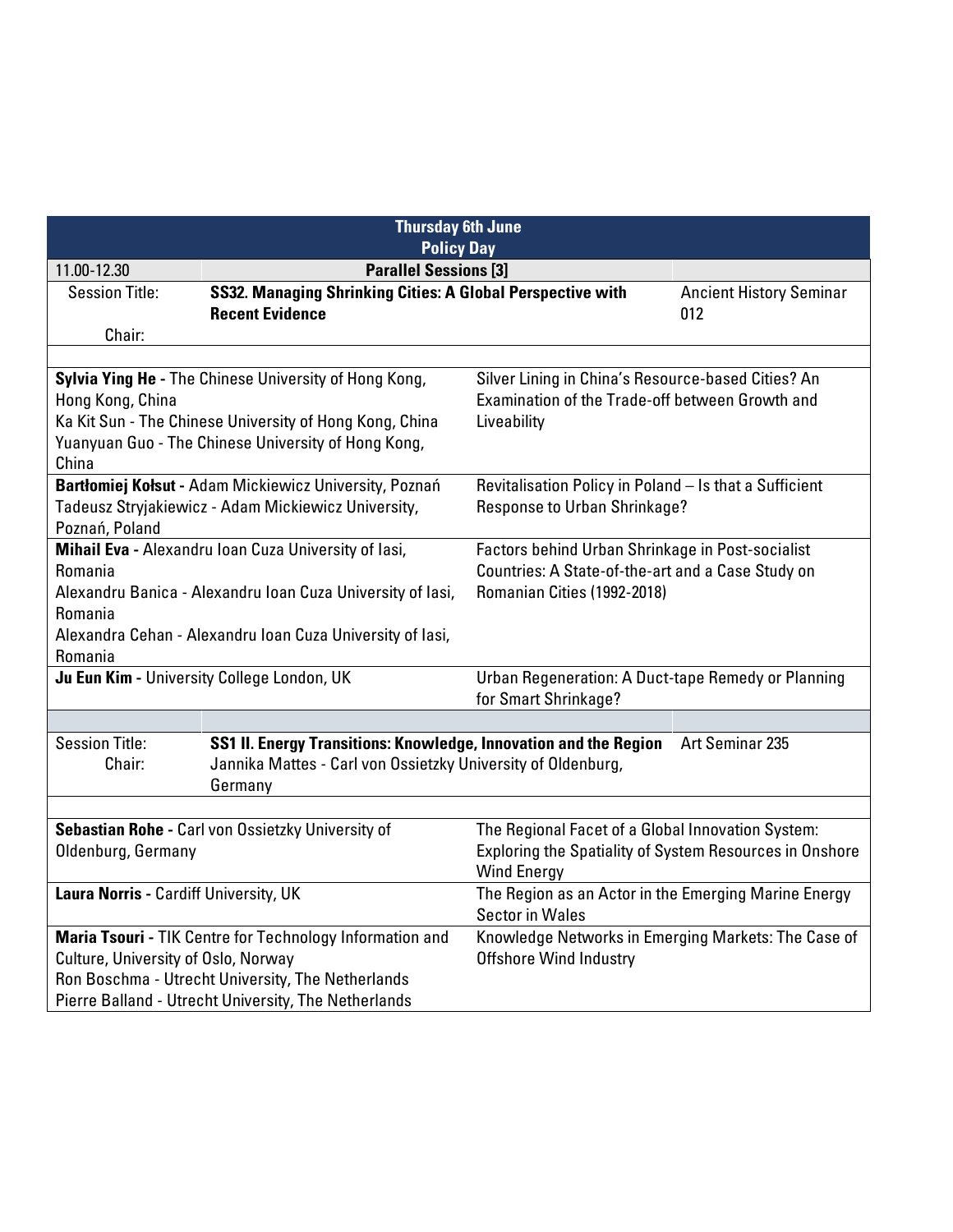| <b>Thursday 6th June</b><br><b>Policy Day</b> |                                                                                    |                                                         |                             |  |
|-----------------------------------------------|------------------------------------------------------------------------------------|---------------------------------------------------------|-----------------------------|--|
| 11.00-12.30                                   | <b>Parallel Sessions [3]</b>                                                       |                                                         |                             |  |
| <b>Session Title:</b>                         | <b>SS7. Local Value Creation Via Circular Economy</b>                              |                                                         | <b>Medieval Seminar 232</b> |  |
| Chair:                                        | Karel Van den Berghe - Delft University of Technology, The                         |                                                         |                             |  |
|                                               | <b>Netherlands</b>                                                                 |                                                         |                             |  |
|                                               |                                                                                    |                                                         |                             |  |
|                                               | Karel Van den Berghe - Delft University of Technology, The                         | From Circular Area Development Towards Functioning      |                             |  |
| <b>Netherlands</b>                            |                                                                                    | <b>Circular Areas: Approaching the Multi-Scalar</b>     |                             |  |
|                                               | Aksel Ersoy - Delft University of Technology, The                                  | <b>Challenges of a (Future) Circular Economy</b>        |                             |  |
| <b>Netherlands</b>                            |                                                                                    |                                                         |                             |  |
|                                               | Frank Van Oort - Erasmus University Rotterdam, The                                 | The Heterogeneous Skill-Base of Current and Future      |                             |  |
| <b>Netherlands</b>                            |                                                                                    | <b>Circular Economy Employment</b>                      |                             |  |
|                                               | Martijn Burger - Erasmus University Rotterdam, The                                 |                                                         |                             |  |
| Netherlands                                   |                                                                                    |                                                         |                             |  |
|                                               | Spiridon Stavropoulos - Erasmus University Rotterdam, The                          |                                                         |                             |  |
| <b>Netherlands</b>                            |                                                                                    |                                                         |                             |  |
| Cecília Mezei - MTA KRTK, Hungary             |                                                                                    | Can be Bridged the Governance Gap by Living Lab's       |                             |  |
| Viktor Varjú - MTA KRTK, Hungary              |                                                                                    | Eco-innovative Solutions towards Circular Economy?      |                             |  |
|                                               |                                                                                    | The Case Study of Pécs from Hungary                     |                             |  |
|                                               |                                                                                    |                                                         |                             |  |
| <b>Session Title:</b><br>Chair:               | <b>Cross-border Innovation and Economy</b>                                         |                                                         | <b>Modern Seminar 230</b>   |  |
|                                               | Adrian Duhalt - Rice University's Baker Institute for Public Policy,<br><b>USA</b> |                                                         |                             |  |
|                                               |                                                                                    |                                                         |                             |  |
|                                               | Andrzej Jakubowski - Maria Curie-Sklodowska University,                            | <b>European Integration and Cross-border Economic</b>   |                             |  |
| Poland                                        |                                                                                    | Convergence                                             |                             |  |
|                                               | Paul Hildreth - University College London, UK                                      | Uncovering Knowledge about the Interaction of Place,    |                             |  |
|                                               |                                                                                    | Institutions and Firms to Understand their Contribution |                             |  |
|                                               |                                                                                    | in Shaping the Mersey Dee Cross-border Economy          |                             |  |
|                                               | Sabine Neuberger - Wageningen University, The                                      | Business Interaction and Innovativeness in European     |                             |  |
|                                               | Netherlands & Rhine-Waal University of Applied Sciences,                           | <b>Cross-border Regions</b>                             |                             |  |
| Germany                                       |                                                                                    |                                                         |                             |  |
| Helmut Saatkamp - Wageningen University, The  |                                                                                    |                                                         |                             |  |
| Netherlands                                   |                                                                                    |                                                         |                             |  |
|                                               | Alfons Oude Lansink - Wageningen University, The                                   |                                                         |                             |  |
| Netherlands                                   |                                                                                    |                                                         |                             |  |
|                                               | Dietrich Darr - Rhine-Waal University of Applied Sciences,                         |                                                         |                             |  |
| Germany                                       |                                                                                    |                                                         |                             |  |
|                                               | <b>Adrian Duhalt - Rice University's Baker Institute for Public</b>                | Governance and Energy Trade in the Mexico - U.S.        |                             |  |
| Policy, USA                                   |                                                                                    | <b>Border</b>                                           |                             |  |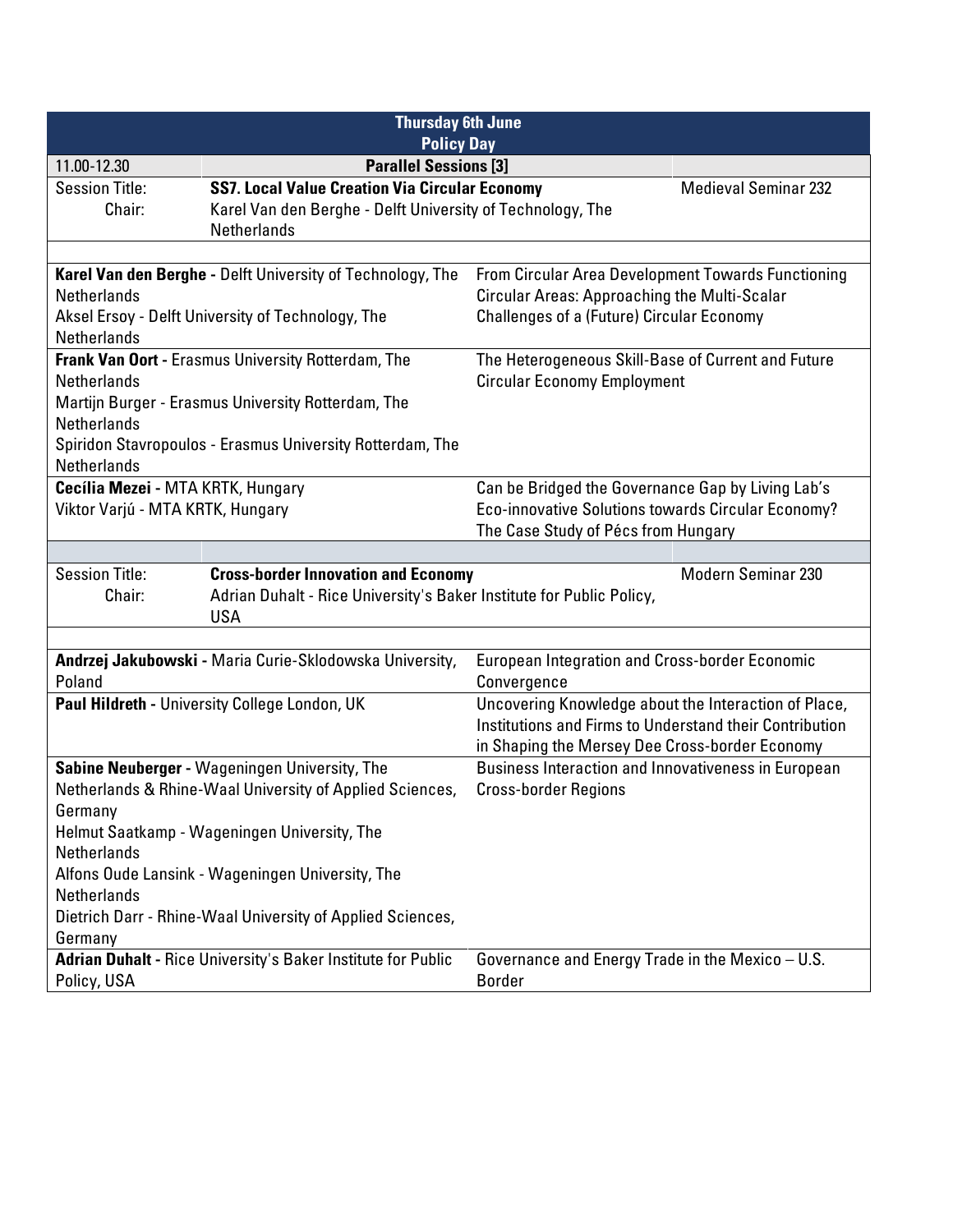| <b>Thursday 6th June</b><br><b>Policy Day</b>                                                                                                                                                                         |                                                                     |                                                                                             |         |
|-----------------------------------------------------------------------------------------------------------------------------------------------------------------------------------------------------------------------|---------------------------------------------------------------------|---------------------------------------------------------------------------------------------|---------|
| 12.30-14.00                                                                                                                                                                                                           | Lunch                                                               |                                                                                             |         |
|                                                                                                                                                                                                                       |                                                                     |                                                                                             |         |
| 14.00-14.45                                                                                                                                                                                                           | <b>Discuss and Debate Sessions</b>                                  |                                                                                             |         |
| <b>Session Title:</b>                                                                                                                                                                                                 | <b>Strengthening the Impact of Research on EU Local Development</b> |                                                                                             | Room 8  |
|                                                                                                                                                                                                                       | <b>Policies</b>                                                     |                                                                                             |         |
|                                                                                                                                                                                                                       |                                                                     |                                                                                             |         |
| <b>Session Organiser(s)</b>                                                                                                                                                                                           |                                                                     | The discussion will kick off with an overview of                                            |         |
| <b>LDnet</b>                                                                                                                                                                                                          |                                                                     | challenges of connecting research with policy tools                                         |         |
|                                                                                                                                                                                                                       |                                                                     | targeting local development, presented from the                                             |         |
| <b>Speakers:</b>                                                                                                                                                                                                      |                                                                     | perspective of policy makers, practitioners and                                             |         |
|                                                                                                                                                                                                                       | <b>Michel Laine - AEIDL (practitioners' perspective)</b>            | researchers. A possible practical outcome of the                                            |         |
|                                                                                                                                                                                                                       | <b>Urszula Budzich-Tabor - FARNET/LDnet (practitioners'</b>         | discussion could be proposals and recommendations                                           |         |
| perspective)                                                                                                                                                                                                          |                                                                     | for strengthening the linkages between local                                                |         |
| Nicola Francesco Dotti - VUB (researchers' perspective)<br>development policy and research, including the<br>possibility of creating a "community of experts" around<br>Terry Stavropoulos - DG Regio (policy makers' |                                                                     |                                                                                             |         |
| perspective)                                                                                                                                                                                                          |                                                                     | the themes of local development and smart villages.                                         |         |
|                                                                                                                                                                                                                       |                                                                     |                                                                                             |         |
| <b>Session Title:</b>                                                                                                                                                                                                 | <b>Keynote Presentation</b>                                         |                                                                                             | Room 10 |
| Chair:                                                                                                                                                                                                                |                                                                     |                                                                                             |         |
|                                                                                                                                                                                                                       |                                                                     |                                                                                             |         |
| <b>Speaker:</b>                                                                                                                                                                                                       |                                                                     | The Supply Chain Economy: A New Industry                                                    |         |
|                                                                                                                                                                                                                       |                                                                     | Categorization for Understanding Innovation and Jobs in                                     |         |
|                                                                                                                                                                                                                       | Mercedes Delgado - MIT Innovation Initiative, USA &                 | <b>Services</b>                                                                             |         |
| Copenhagen Business School, Denmark                                                                                                                                                                                   |                                                                     |                                                                                             |         |
| <b>Session Title:</b>                                                                                                                                                                                                 | 'Re-regionalising Europe' - Towards a New Territorial Agenda        |                                                                                             | Room 11 |
|                                                                                                                                                                                                                       | $2020+$                                                             |                                                                                             |         |
| Moderator:                                                                                                                                                                                                            | Gavin Daley - ESPON EGTC                                            |                                                                                             |         |
|                                                                                                                                                                                                                       |                                                                     |                                                                                             |         |
| <b>Session Organiser(s)</b>                                                                                                                                                                                           |                                                                     |                                                                                             |         |
| <b>ESPO EGTC</b>                                                                                                                                                                                                      |                                                                     |                                                                                             |         |
| <b>Oriol Biosca - Mcrit, Spain</b><br>Scenario Building Models for Europe Developed in the                                                                                                                            |                                                                     |                                                                                             |         |
|                                                                                                                                                                                                                       |                                                                     | <b>ESPON Programme</b>                                                                      |         |
|                                                                                                                                                                                                                       | Franziska Sielker - University of Cambridge, UK                     | Addressing the Opportunities and Challenges of                                              |         |
|                                                                                                                                                                                                                       | Benito Giordano - University of Liverpool, UK                       | <b>Territories with Geographic Specificities</b>                                            |         |
|                                                                                                                                                                                                                       | Carsten Schürmann - TCP International GmbH, Germany                 | Pushing Regions Beyond their Borders: Potentials for<br><b>Cross-Border Public Services</b> |         |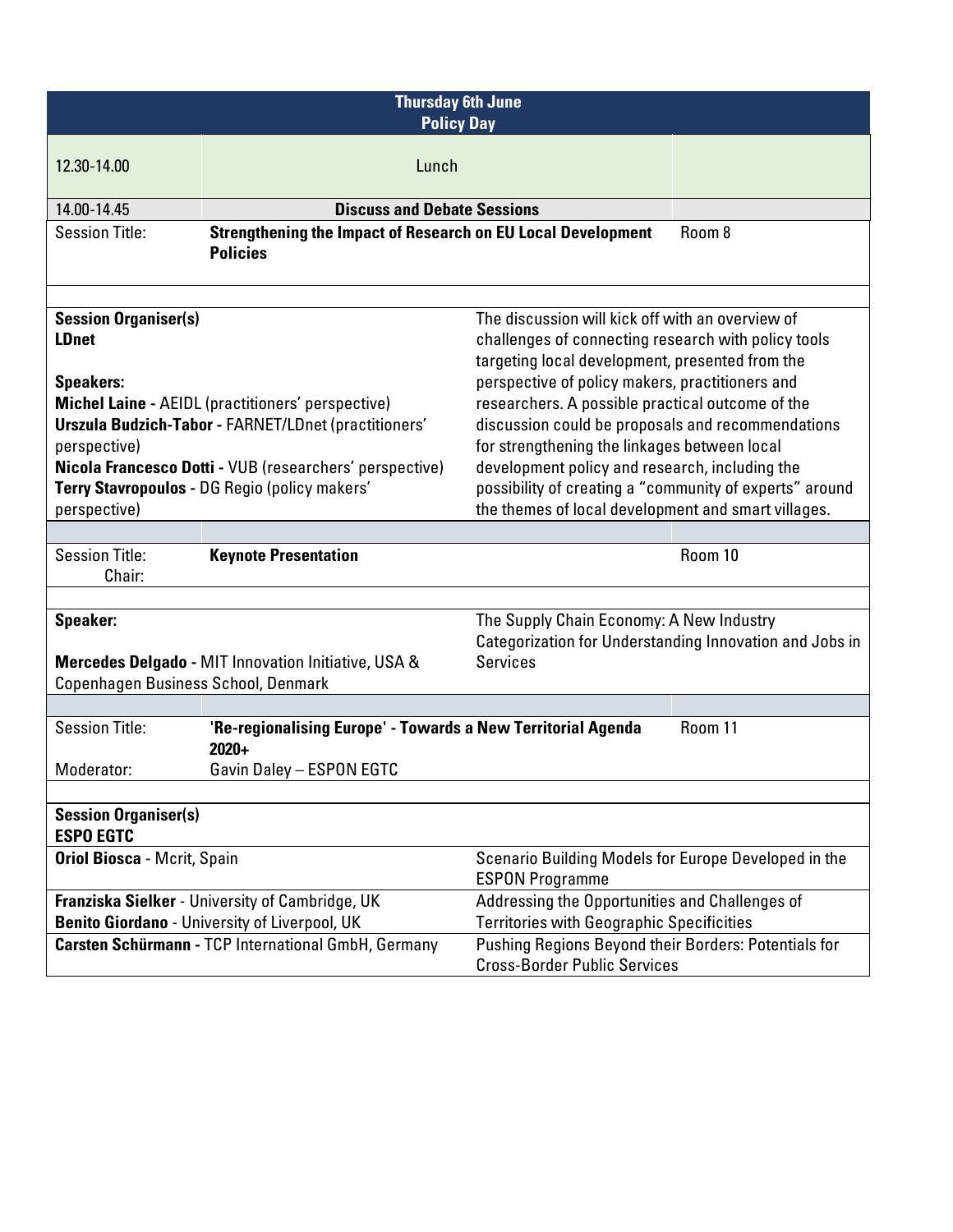| <b>Thursday 6th June</b><br><b>Policy Day</b> |                                                               |                                                                                                                     |         |
|-----------------------------------------------|---------------------------------------------------------------|---------------------------------------------------------------------------------------------------------------------|---------|
| 14.00-14.45                                   | <b>Discuss and Debate Sessions</b>                            |                                                                                                                     |         |
| <b>Session Title:</b>                         | <b>Encounters between Border Studies and Regional Studies</b> |                                                                                                                     | Room 12 |
| Chair:                                        | Juan-Manuel Trillo-Santamaría, University of Santiago de      |                                                                                                                     |         |
|                                               | Compostela, Spain                                             |                                                                                                                     |         |
|                                               |                                                               |                                                                                                                     |         |
| <b>Session Organiser(s)</b>                   |                                                               | Despite some obvious points of convergence between                                                                  |         |
|                                               | <b>Association of Borderland Studies (ABS)</b>                | regional studies and border studies, the exchanges and                                                              |         |
|                                               |                                                               | synergies between the two fields remain somewhat                                                                    |         |
| <b>Speakers:</b>                              |                                                               | limited. One aspect where significant progress could be                                                             |         |
| Anssi Paasi - University of Oulu, Finland     |                                                               | made relates to the study of the effects of borders on                                                              |         |
|                                               | Anne-Laure Amilhat Szary - Université Grenoble Alpes,         | the development of border regions. On the one hand, the                                                             |         |
| France                                        |                                                               | analysis of border effects by regional studies and                                                                  |         |
|                                               | Francisco Lara-Valencia - Arizona State University, USA /     | regional science is generally based on the                                                                          |         |
| <b>President of the ABS</b>                   |                                                               | understanding of borders as barriers to interactions, the                                                           |         |
|                                               | Victor Konrad - Carleton University, Canada                   | main objective being the measurement of the extent and<br>persistence of this negative effect and its impact on the |         |
| Finland                                       | James Scott - Karelian Institute, University of Eastern       |                                                                                                                     |         |
|                                               | Jussi Laine - Karelian Institute, University of Eastern       | development of neighboring areas. On the other hand,<br>border studies and border theory have largely               |         |
|                                               | Finland, Joensuu / Vice Pesident of the ABS                   | emphasized the multidimensional and ambivalent nature                                                               |         |
|                                               | <b>Christophe Sohn - Luxembourg Institute of</b>              | of borders, which can act as barriers or as resources                                                               |         |
|                                               | Socio-Economic Research (LISER) Esch-sur-Alzette,             | and can therefore have both negative and positive                                                                   |         |
|                                               | Luxembourg / Co-editor in chief of the Journal for            | effects for border regions and their inhabitants. Better                                                            |         |
| <b>Borderland Studies</b>                     |                                                               | consideration of the complexity and multifaceted nature                                                             |         |
|                                               |                                                               | of borders in the analysis of their effects could therefore                                                         |         |
|                                               |                                                               | lead to a renewed understanding of the role and                                                                     |         |
|                                               |                                                               | significance of borders for the social and economic                                                                 |         |
|                                               |                                                               | development of border regions and cities and, more                                                                  |         |
|                                               |                                                               | largely, the impact of processes of regional integration.                                                           |         |
|                                               |                                                               | Moreover, in an era marked by security-led rebordering                                                              |         |
|                                               |                                                               | discourses and policies, highlighting the fact that                                                                 |         |
|                                               |                                                               | relatively open borders do not necessarily represent                                                                |         |
|                                               |                                                               | threats but may also be opportunities and resources                                                                 |         |
|                                               |                                                               | could prove salutary.                                                                                               |         |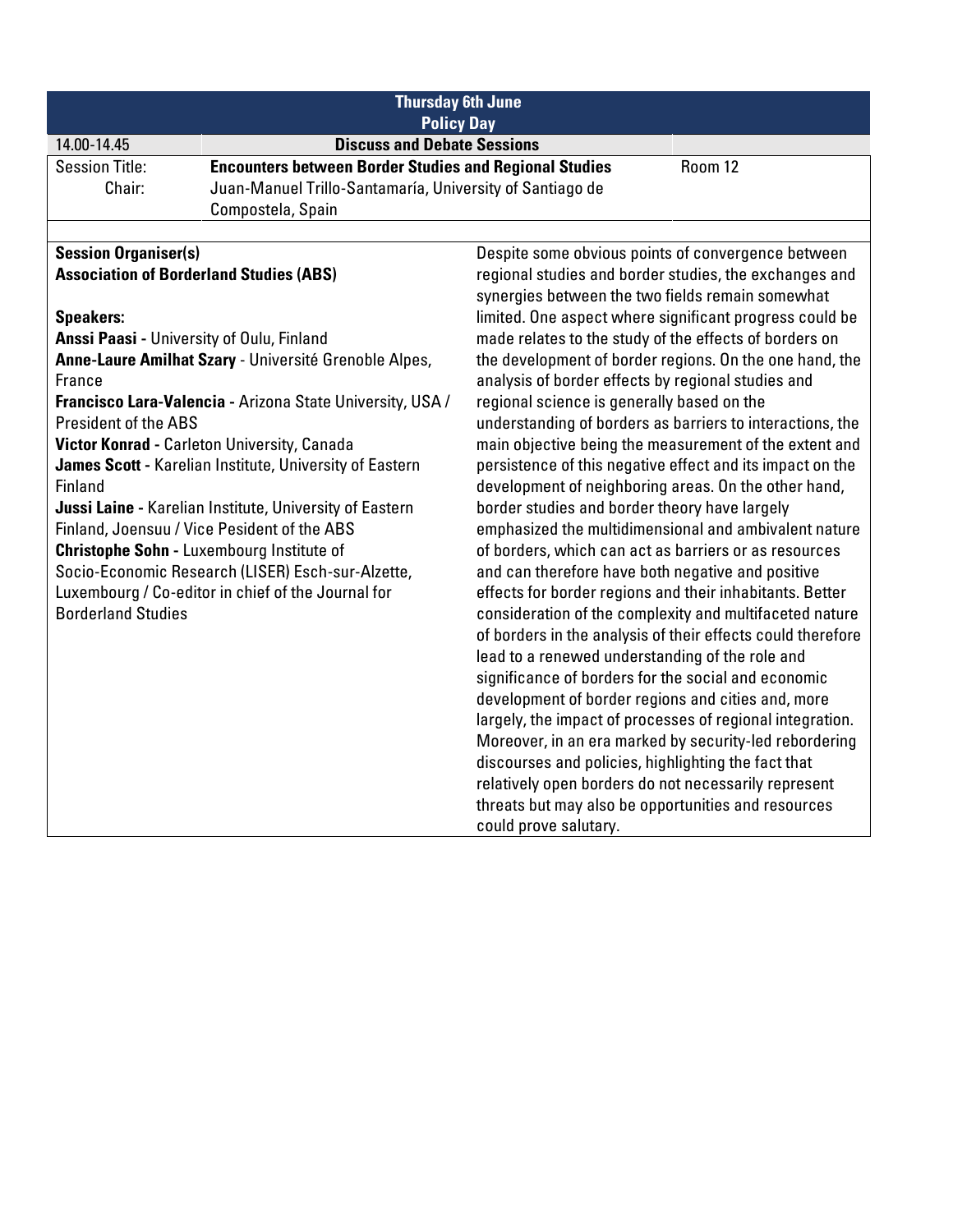| <b>Thursday 6th June</b><br><b>Policy Day</b>                                                          |                                                                      |                                                         |                                                        |
|--------------------------------------------------------------------------------------------------------|----------------------------------------------------------------------|---------------------------------------------------------|--------------------------------------------------------|
|                                                                                                        |                                                                      |                                                         |                                                        |
| 14.45-16.15                                                                                            | <b>Parallel Sessions [4]</b>                                         |                                                         |                                                        |
| <b>Session Title:</b>                                                                                  | SS33 III. Sector Planning and State Interventions in Regions         |                                                         | Room 2                                                 |
| Chair:                                                                                                 | Valeria Lingua - University of Florence, Italy & Alois Humer - Aalto |                                                         |                                                        |
|                                                                                                        | University, Finland                                                  |                                                         |                                                        |
|                                                                                                        |                                                                      |                                                         |                                                        |
|                                                                                                        | Dave McGuinness - Northumbria University, UK                         | Back to the Future: The Demise and Rebirth of Strategic |                                                        |
| John Mawson - Durham University, UK                                                                    |                                                                      | <b>Spatial Planning in England?</b>                     |                                                        |
|                                                                                                        | Diego Cidrás - University of Santiago de Compostela,                 | The Missing Role of Regional Planning. How Spatial and  |                                                        |
| Spain                                                                                                  |                                                                      | Sectoral Plans in Galicia Disregard the Eucalyptus      |                                                        |
|                                                                                                        |                                                                      | Controversy                                             |                                                        |
|                                                                                                        | Sara Macdonald - Utrecht University, The Netherlands                 | Re-imagining the Governance and Planning of             |                                                        |
|                                                                                                        | Jochen Monstadt - Utrecht University, The Netherlands                | Greenbelts in Southern Ontario (Canada) and Frankfurt   |                                                        |
| Abigail Friendly - Utrecht University, The Netherlands                                                 |                                                                      | (Germany)                                               |                                                        |
|                                                                                                        |                                                                      |                                                         |                                                        |
| <b>Session Title:</b><br>Room 3<br><b>Innovation, Specialisation and New Governance Strategies for</b> |                                                                      |                                                         |                                                        |
| <b>Regional Development</b>                                                                            |                                                                      |                                                         |                                                        |
| Chair:                                                                                                 | Phil Tomlinson - University of Bath, UK                              |                                                         |                                                        |
|                                                                                                        |                                                                      |                                                         |                                                        |
| Phil Tomlinson - University of Bath, UK                                                                |                                                                      |                                                         | Strategic Management and Regional Industrial Strategy: |
|                                                                                                        | <b>Christos Pitelis - Brunel Business School and Queens'</b>         | <b>Cross Fertilisation to Mutual Advantage</b>          |                                                        |
| College, UK                                                                                            |                                                                      |                                                         |                                                        |
| David Bailey - Aston Business School, UK                                                               |                                                                      |                                                         |                                                        |
|                                                                                                        | <b>Cristian Matti - Copernicus Institute of Sustainable</b>          | Collaborative Multi-stakeholder Arena as a Mechanism    |                                                        |
|                                                                                                        | Development - Utrecht University & Climate KIC, Belgium              | <b>Enabling Adaptive Implementation of Low Carbon</b>   |                                                        |
|                                                                                                        | Elvira Uyarra - Manchester Business School, UK                       | Regional Strategies (in Peripheral Regions)             |                                                        |
|                                                                                                        | Kieron Flanagan - Manchester Business School, UK                     |                                                         |                                                        |
|                                                                                                        | József Benedek - Universitatea Babes-Bolyai, Romania                 | Urban Growth Pole Policy and Regional Development:      |                                                        |
|                                                                                                        | Stefana Varvari - Universitatea Babes-Bolyai, Romania                | Old Wine in New Bottles?                                |                                                        |
| Cristian Marius Litan - Universitatea Babes-Bolyai,                                                    |                                                                      |                                                         |                                                        |
| Romania                                                                                                |                                                                      |                                                         |                                                        |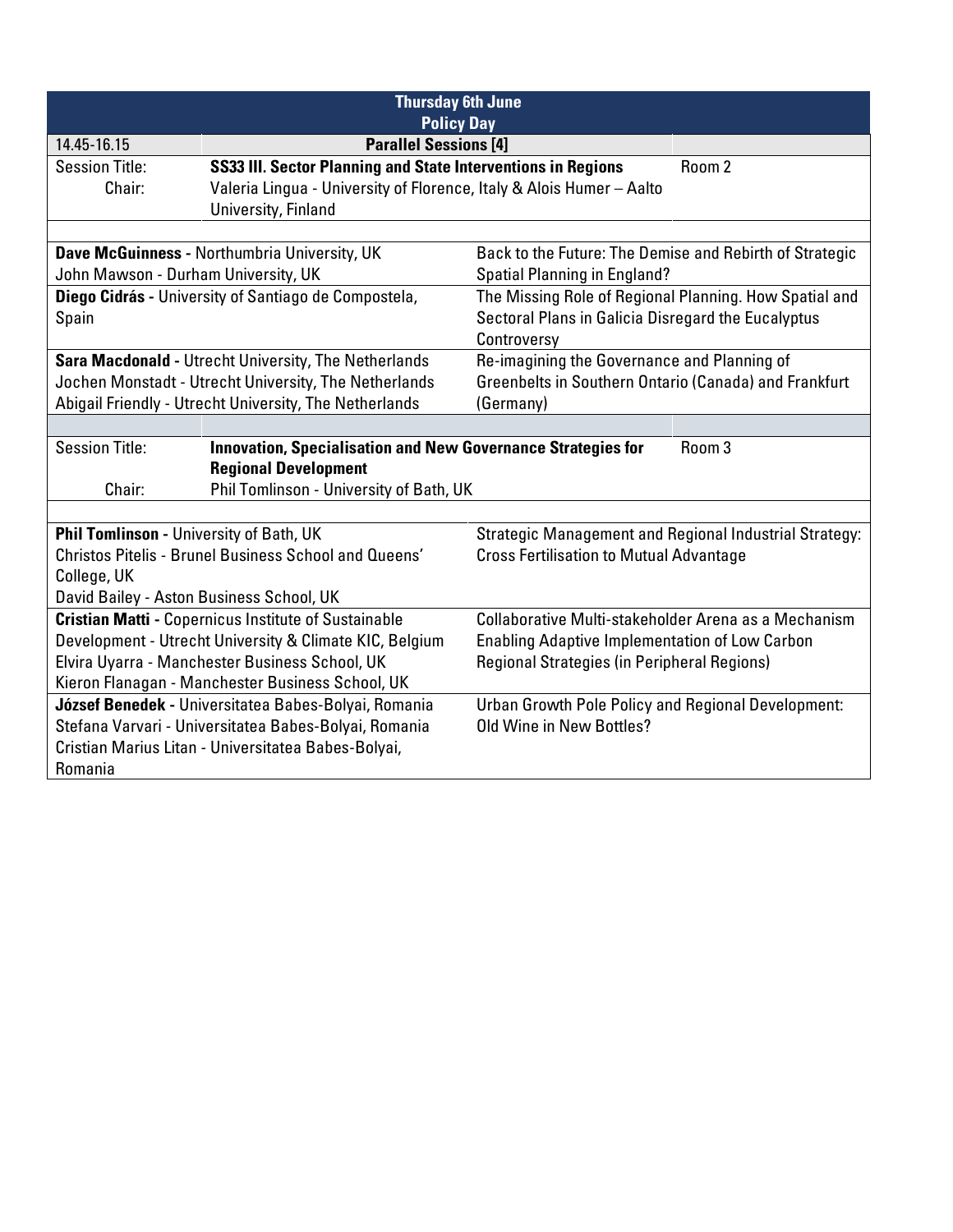| <b>Thursday 6th June</b><br><b>Policy Day</b>              |                                                            |                                                            |                                                         |
|------------------------------------------------------------|------------------------------------------------------------|------------------------------------------------------------|---------------------------------------------------------|
| 14.45-16.15                                                | <b>Parallel Sessions [4]</b>                               |                                                            |                                                         |
| <b>Session Title:</b>                                      | <b>Innovation and Knowledge Economy I</b>                  |                                                            | Room 4                                                  |
| Chair:                                                     | Martin Quinn - University of Leicester, United Kingdom     |                                                            |                                                         |
|                                                            |                                                            |                                                            |                                                         |
|                                                            | Martin Wrobel - Institute for Employment Research,         | The Effect of Inter- and Intraregional Knowledge Flows     |                                                         |
| Germany                                                    |                                                            | on Innovations: A Micro-founded Analysis                   |                                                         |
|                                                            | Mikhail Martynovich - Lund University, Sweden              | Related Variety and Regional Innovation in Sweden,         |                                                         |
| Josef Taalbi - Lund University, Sweden                     |                                                            | 1991-2010                                                  |                                                         |
|                                                            | Iris Wanzenböck - Copernicus Institute of Sustainable      | <b>Towards a Spatial Perspective on Societal</b>           |                                                         |
|                                                            | Development, Universiteit Utrecht, The Netherlands         | <b>Challenge-Oriented Innovation Policy</b>                |                                                         |
|                                                            | Koen Frenken - Utrecht University, The Netherlands         |                                                            |                                                         |
|                                                            |                                                            |                                                            |                                                         |
| <b>Session Title:</b>                                      | <b>Regional Development and Innovation</b>                 |                                                            | Room 5                                                  |
| Chair:                                                     | Soufiane Boulassel - Eötvös Loránd University, Hungary     |                                                            |                                                         |
|                                                            |                                                            |                                                            |                                                         |
|                                                            | Maximilian Benner - JRC, European Commission, Spain        | <b>Promoting Competition in Regional Development: From</b> |                                                         |
|                                                            | Christian Reiner - Lauder Business School, Austria         | <b>Industrial Economics to Smart Specialization</b>        |                                                         |
| Javier López - University Isabel I, Spain                  |                                                            | The New Geography of Knowledge Production in               |                                                         |
|                                                            | Rosa Jorda-Borrell - University of Sevilla, Spain          | Aerospace and Defence Industry. International              |                                                         |
|                                                            |                                                            | Knowledge Spillovers in the Aerospace Industry             |                                                         |
|                                                            | Mandy Lalrindiki - Waterford Institute of Technology,      |                                                            | Practical Approach to the Development of Inter-regional |
| Ireland                                                    |                                                            | <b>Innovation Collaboration</b>                            |                                                         |
| Valerie Brett - Waterford Institute of Technology, Ireland |                                                            |                                                            |                                                         |
|                                                            | Bill O'Gorman - Waterford Institute of Technology, Ireland |                                                            |                                                         |
|                                                            | Felipe Starosta de Waldemar - RITM - Univ. Paris-Sud,      | Novelty and Relatedness: A Recombinant Approach            |                                                         |
| Université Paris-Saclay, France                            |                                                            |                                                            |                                                         |
| Plunket, Anne - RITM, Univ. Paris-Sud, Université          |                                                            |                                                            |                                                         |
| Paris-Saclay, France                                       |                                                            |                                                            |                                                         |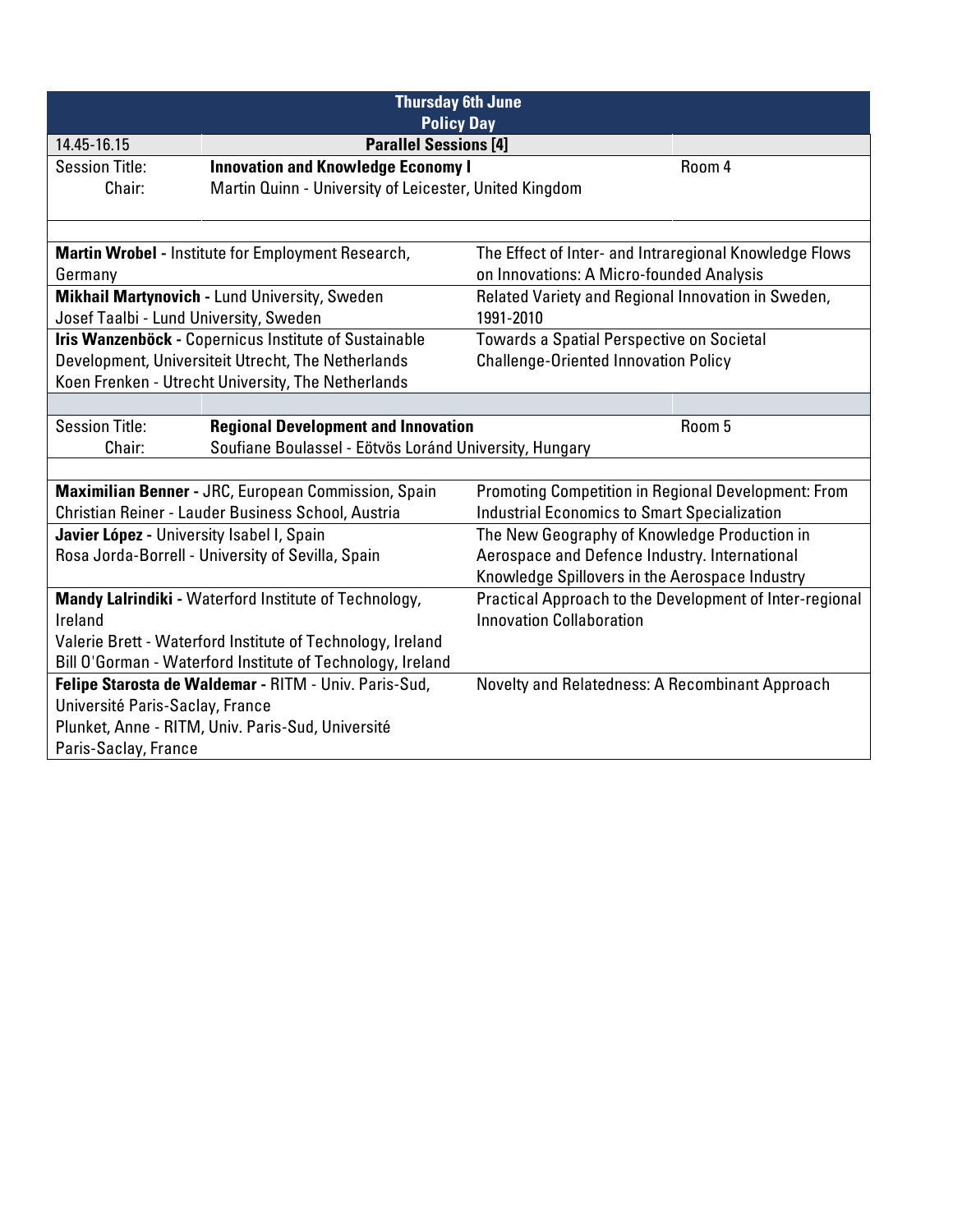| <b>Thursday 6th June</b><br><b>Policy Day</b>                                                                                                                                                                                                                                                              |                                                                                                                                                                                                                                                                                                                                                                                                                                                                                                                                                                                                                                                                                                                                                                                                                                                                                                                                                                                                         |  |
|------------------------------------------------------------------------------------------------------------------------------------------------------------------------------------------------------------------------------------------------------------------------------------------------------------|---------------------------------------------------------------------------------------------------------------------------------------------------------------------------------------------------------------------------------------------------------------------------------------------------------------------------------------------------------------------------------------------------------------------------------------------------------------------------------------------------------------------------------------------------------------------------------------------------------------------------------------------------------------------------------------------------------------------------------------------------------------------------------------------------------------------------------------------------------------------------------------------------------------------------------------------------------------------------------------------------------|--|
| $14.45 - 16.15$                                                                                                                                                                                                                                                                                            | <b>Parallel Sessions [4]</b>                                                                                                                                                                                                                                                                                                                                                                                                                                                                                                                                                                                                                                                                                                                                                                                                                                                                                                                                                                            |  |
| <b>Session Title:</b>                                                                                                                                                                                                                                                                                      | <b>Authors Meet Readers: Financialising City Statecraft and</b><br>Room 6<br>Infrastructure (Elgar) - Andy Pike, Peter O'Brien, Tom Strickland,<br><b>Graham Thrower and John Tomaney</b>                                                                                                                                                                                                                                                                                                                                                                                                                                                                                                                                                                                                                                                                                                                                                                                                               |  |
| Chair:                                                                                                                                                                                                                                                                                                     |                                                                                                                                                                                                                                                                                                                                                                                                                                                                                                                                                                                                                                                                                                                                                                                                                                                                                                                                                                                                         |  |
|                                                                                                                                                                                                                                                                                                            | Infrastructure systems provide the services which we                                                                                                                                                                                                                                                                                                                                                                                                                                                                                                                                                                                                                                                                                                                                                                                                                                                                                                                                                    |  |
| <b>Participants</b><br>Andy Pike - CURDS, Newcastle University, UK<br>Sarah Ayres - University of Bristol, UK<br><b>David Bailey - Aston University, UK</b><br><b>Ben Derudder - Ghent University, Belgium</b><br>Andy Jonas - University of Hull, UK<br>Simona Iammarino - London Scholl of Economics, UK | all rely upon to live our day-to-day lives. Through new<br>conceptual work and fresh empirical analysis, this book<br>investigates how financialisation engages with city<br>governance and infrastructure provision, identifying its<br>wider, long-term implications for urban and regional<br>development, politics, and policy.                                                                                                                                                                                                                                                                                                                                                                                                                                                                                                                                                                                                                                                                     |  |
|                                                                                                                                                                                                                                                                                                            | Proposing a more people-oriented approach to<br>answering the question of 'what kind of urban<br>infrastructure, and for whom?', this book addresses the<br>struggles of national and local states to fund, finance<br>and govern urban infrastructure. It develops new<br>insights to explain the socially and spatially uneven<br>mixing of managerial, entrepreneurial and financialised<br>city governance in austerity and limited decentralisation<br>across England. As urban infrastructure fixes for the<br>London global city-region risk undermining national<br>'rebalancing' efforts in the UK, city statecraft in the rest<br>of the country is having uneasily to combine<br>speculation, risk-taking and prospective venturing with<br>co-ordination, planning and regulation.<br>This panel session aims constructively and critically to<br>explore and discuss the book and its conceptual,<br>theoretical and empirical contributions and<br>ramifications for politics and policy. |  |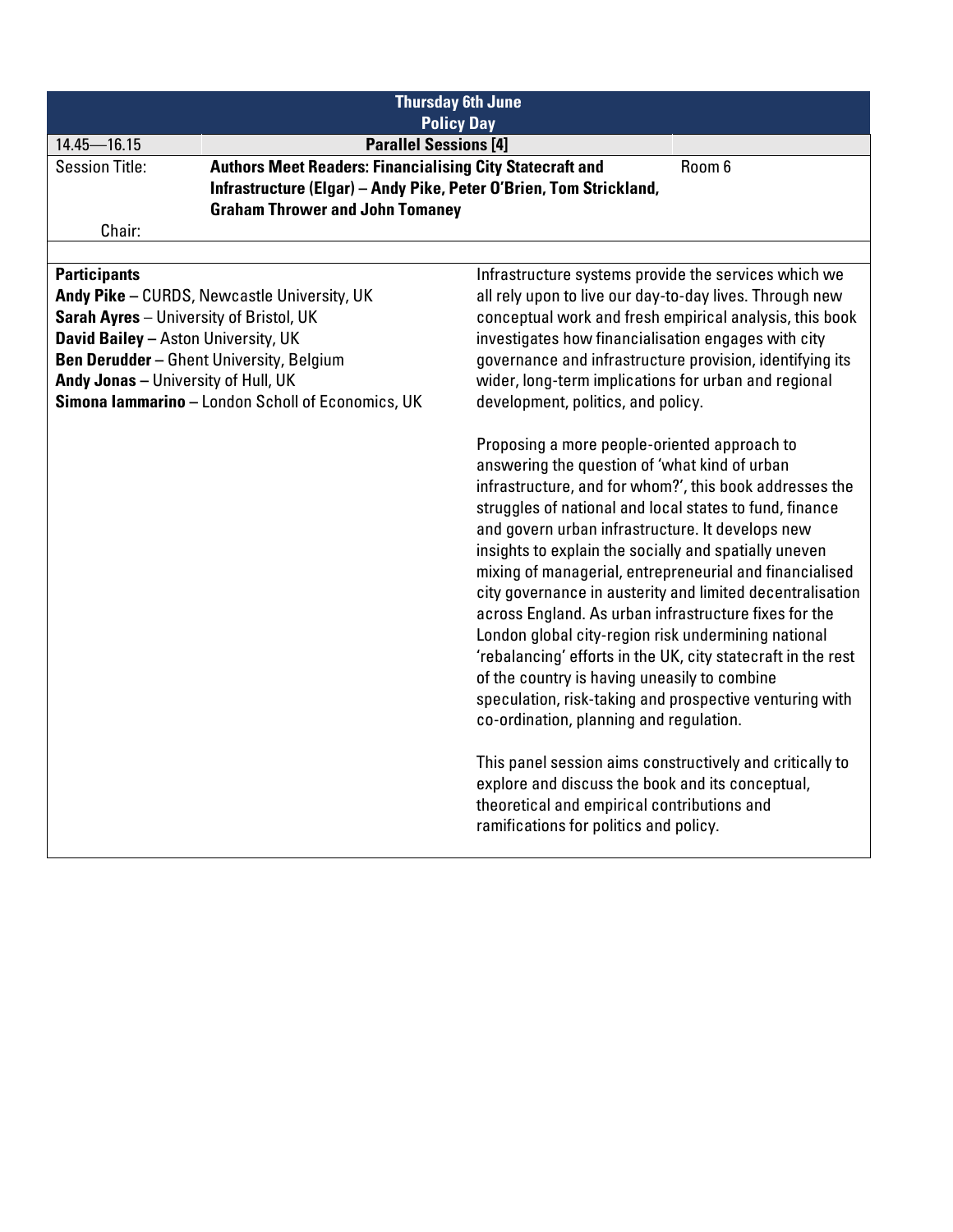| <b>Thursday 6th June</b><br><b>Policy Day</b>       |                                                                       |                                                        |  |
|-----------------------------------------------------|-----------------------------------------------------------------------|--------------------------------------------------------|--|
| 14.45-16.15                                         | <b>Parallel Sessions [4]</b>                                          |                                                        |  |
| <b>Session Title:</b>                               | SS15 II. Regional, National and Supranational Actors in Cohesion      | Room 7                                                 |  |
|                                                     | <b>Policy</b>                                                         |                                                        |  |
| Chair:                                              | Oto Potluka - CEPS, University of Basel, Switzerland                  |                                                        |  |
|                                                     |                                                                       |                                                        |  |
| Silvia Grandi - University of Bologna, Italy        |                                                                       | Governance and Government in the European Territorial  |  |
|                                                     |                                                                       | <b>Cooperation and EU Regional Strategies</b>          |  |
|                                                     | Serafin Pazos-Vidal - Universidad Nacional de Educacion               | The Demise of "Place"? Assessing the Cohesion Policy   |  |
| a Distancia (UNED), Belgium                         |                                                                       | Package 2021-2027                                      |  |
|                                                     | Alberto Bramanti - Bocconi University, Italy                          | The Impact of Territorial Wide Area Cooperation in the |  |
| Paolo Rosso - OECD, Italy                           |                                                                       | Adriatic-Ionian Region: The Multilevel Governance      |  |
|                                                     |                                                                       | Challenge                                              |  |
|                                                     |                                                                       |                                                        |  |
| <b>Session Title:</b>                               | SS16 I. Putting Universities in their Place - An Evidence Based       | Room 8                                                 |  |
|                                                     | <b>Approach to Understanding the Contribution of Higher Education</b> |                                                        |  |
| to Local and Regional Development I                 |                                                                       |                                                        |  |
| Louise Kempton - Newcastle University, UK<br>Chair: |                                                                       |                                                        |  |
|                                                     |                                                                       |                                                        |  |
| Louise Kempton - Newcastle University, UK           |                                                                       | RSA Policy Expo - HEIs in Regional Development         |  |
|                                                     |                                                                       |                                                        |  |
|                                                     | <b>Bruce Cronin - University of Greenwich, UK</b>                     | University - Creative Industry Knowledge Exchange in   |  |
| Alex Williams - Kingston University, UK             |                                                                       | the UK                                                 |  |
|                                                     | Jon Dovey - University of the West of England, UK                     |                                                        |  |
| Peter Garside - Kingston University, UK             |                                                                       |                                                        |  |
|                                                     | Marco Bellandi - University of Florence, Italy                        | System-based Universities and the Contribution they    |  |
|                                                     | Annalisa Caloffi - University of Florence, Italy                      | bring to Local Development                             |  |
|                                                     | Letizia Donati - Doctorate Program DELOS University of                |                                                        |  |
| Trento, Italy                                       |                                                                       |                                                        |  |
|                                                     | Feketene Czako Katalin - Széchenyi Istvan University,                 | Application of Grounded Theory Concept in the          |  |
| Hungary                                             |                                                                       | <b>Comparative Analyses of Universities</b>            |  |
| Baracskai - Széchenyi István University, Hungary    |                                                                       |                                                        |  |
| Dávid Fekete - Széchenyi István University, Hungary |                                                                       |                                                        |  |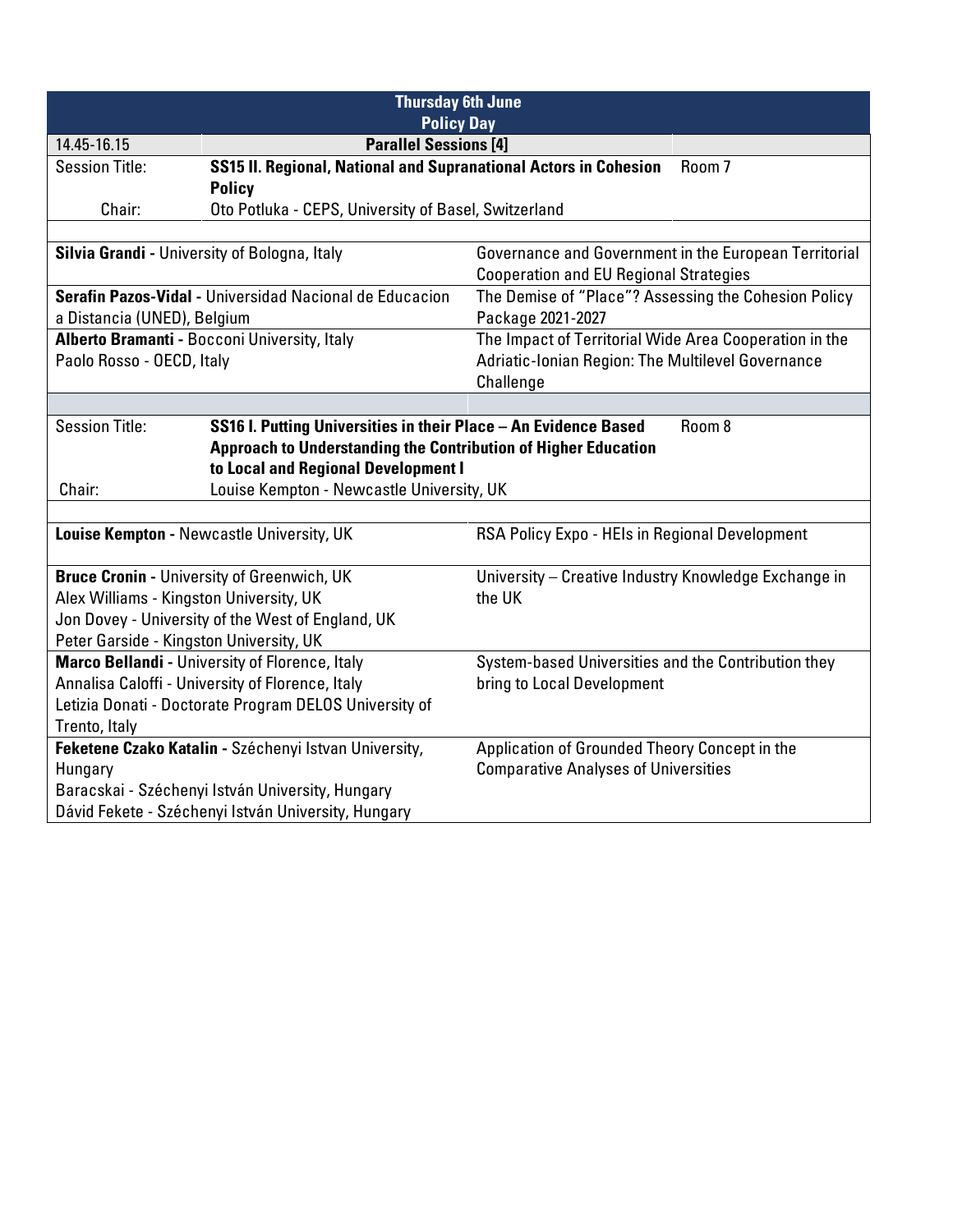| <b>Thursday 6th June</b><br><b>Policy Day</b>                           |                                                            |                                                         |  |
|-------------------------------------------------------------------------|------------------------------------------------------------|---------------------------------------------------------|--|
| 14.45-16.15                                                             | <b>Parallel Sessions [4]</b>                               |                                                         |  |
| <b>Session Title:</b>                                                   | <b>Local Case Studies in Innovation</b>                    | Room 9                                                  |  |
| Chair:                                                                  | Igone Porto Gomez - Deusto University, Spain               |                                                         |  |
|                                                                         |                                                            |                                                         |  |
|                                                                         | Hiroyuki Okamuro - Hitotsubashi University, Japan          | <b>What Shapes Local Innovation Policies? Empirical</b> |  |
|                                                                         | Junichi Nishimura - Gakushuin University, Japan            | <b>Evidence from Japanese Cities</b>                    |  |
|                                                                         | Renato Garcia - Institute of Economics - University of     | Spatial and Non-Spatial Proximity Dimensions of         |  |
| Campinas, Brazil                                                        |                                                            | <b>University-Industry Collaboration</b>                |  |
|                                                                         | Emerson Gomes dos Santos - Federal University of São       |                                                         |  |
| Paulo, Brazil                                                           |                                                            |                                                         |  |
|                                                                         | Veneziano Araujo - Federal University of São Paulo, Brazil |                                                         |  |
|                                                                         | Suelene Mascarini - Federal University of São Carlos,      |                                                         |  |
| <b>Brazil</b>                                                           |                                                            |                                                         |  |
|                                                                         | Ariana Costa - Polytechnic School of University of São     |                                                         |  |
| Paulo, Brazil                                                           |                                                            |                                                         |  |
| Wojciech Dyba - Adam Mickiewicz University, Poland                      |                                                            | Knowledge Sourcing and Cluster Life Cycle: A            |  |
| Tadeusz Stryjakiewicz - Adam Mickiewicz University,                     |                                                            | Comparative Study of Furniture Clusters in Italy and    |  |
| Poznań, Poland<br>Jessica Brensing - Thünen Institute of Rural Studies, |                                                            | Poland                                                  |  |
|                                                                         |                                                            | Key-actors in Rural Development Processes: Who they     |  |
| Germany                                                                 |                                                            | are and why they get Involved                           |  |
| Kim Pollermann - Thünen Institute                                       |                                                            |                                                         |  |
| <b>Session Title:</b>                                                   | <b>Urban Governance and Policies</b>                       | Room 10                                                 |  |
| Chair:                                                                  |                                                            |                                                         |  |
|                                                                         | Maria Jose Pineira, University of Santiago de Compostela   |                                                         |  |
|                                                                         | Aldona Wiktorska-Swiecka - University of Wroclaw,          | Co-creation of Public Services as a New Policy Tool in  |  |
| Poland                                                                  |                                                            | Urban Governance, ProPoLab as a Good Practice in        |  |
|                                                                         |                                                            | Poland                                                  |  |
|                                                                         |                                                            |                                                         |  |
| Gergő Gajzágó - Széchenyi István University, Hungary                    |                                                            | Proximity and Governance in the City Development        |  |
|                                                                         |                                                            |                                                         |  |
| Andy Jonas - University of Hull, UK                                     |                                                            | City Regionalism with Chinese Characteristics: The      |  |
| Yi Li - Hohai University, China                                         |                                                            | Geopolitical Dynamics of the Yangtze River Delta Region |  |
|                                                                         |                                                            |                                                         |  |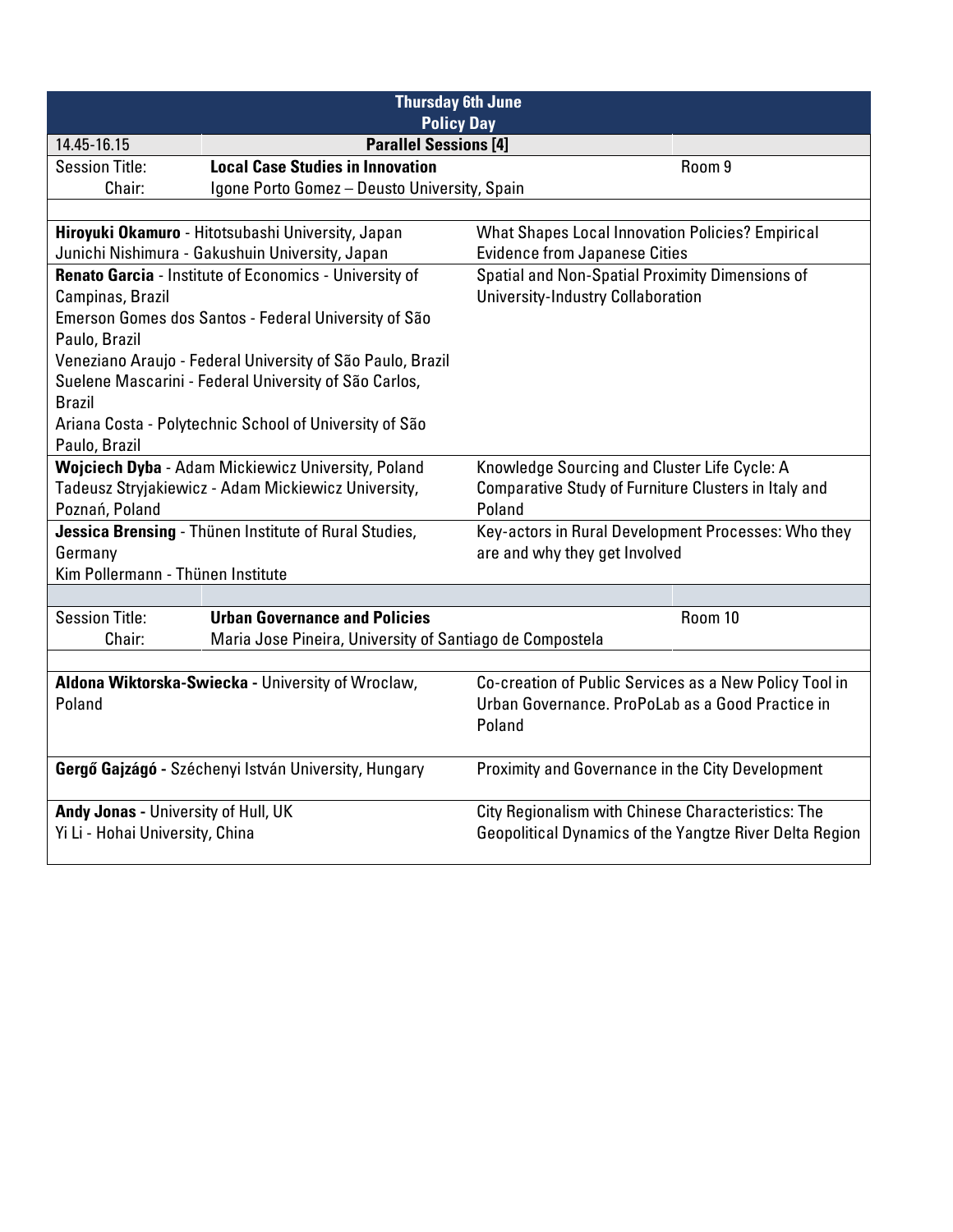| <b>Thursday 6th June</b><br><b>Policy Day</b>                                                   |                                                           |                                                                                   |         |
|-------------------------------------------------------------------------------------------------|-----------------------------------------------------------|-----------------------------------------------------------------------------------|---------|
| 14.45-16.15                                                                                     | <b>Parallel Sessions [4]</b>                              |                                                                                   |         |
| <b>Session Title:</b>                                                                           | <b>Key Topics in New Regional Governance</b>              |                                                                                   | Room 11 |
| Chair:                                                                                          |                                                           |                                                                                   |         |
|                                                                                                 |                                                           |                                                                                   |         |
|                                                                                                 | Giacomo Damioli - JRC, European Commission, Belgium       | The Role of Supranational Blocs in the Global                                     |         |
|                                                                                                 | Daniel Vertesy - JRC, European Commission, Belgium, Italy | <b>Competition for R&amp;D Investments</b>                                        |         |
|                                                                                                 | Davide Castellani - University of Reading - Henley        |                                                                                   |         |
| <b>Business School, UK</b>                                                                      |                                                           |                                                                                   |         |
|                                                                                                 | Eugénia de Matos Pedro - Universidade da Beira Interior,  | Intellectual Capital of Higher Education Institutions and<br>Regions' Performance |         |
| Portugal                                                                                        | Helena Alves - Universidade da Beira Interior, Portugal   |                                                                                   |         |
|                                                                                                 | João Leitão - Universidade da Beira Interior, Portugal    |                                                                                   |         |
|                                                                                                 |                                                           |                                                                                   |         |
| <b>Session Title:</b><br>SS2 II. Digital Technology: Regions, Business and Policy II<br>Room 12 |                                                           |                                                                                   |         |
| Max Munday - Cardiff Business School, UK<br>Chair:                                              |                                                           |                                                                                   |         |
|                                                                                                 |                                                           |                                                                                   |         |
|                                                                                                 | James Karlsen - University of Agder, Norway               | Restructuring of the Newspaper Industry in an Era of                              |         |
|                                                                                                 | Anna Maria Emelie Langemyr Eriksen - University of Agder, | Digitalisation: A Case Study from a Peripheral Region in                          |         |
| Norway                                                                                          |                                                           | Norway                                                                            |         |
| Zelia Moss - University of Agder, Norway                                                        |                                                           |                                                                                   |         |
|                                                                                                 | <b>Caroline Muehl - RWTH - Aachen, Germany</b>            | <b>Further Development and New Potentials of Urban</b>                            |         |
|                                                                                                 |                                                           | Manufacturing - New Hybrid Forms of Digital Urban                                 |         |
|                                                                                                 |                                                           | Industries                                                                        |         |
|                                                                                                 | Giulio Pedrini - Free University of Bolzano-Bozen, Italy  | How to Foster the Digital Transformation of a                                     |         |
|                                                                                                 | Dominik Matt - Free University of Bolzano-Bozen, Italy    | Macro-region: Evidence from a Multi-stakeholder                                   |         |
|                                                                                                 | Guido Orzes - Free University of Bolzano-Bozen, Italy     | Analysis                                                                          |         |
|                                                                                                 | Max Munday - Cardiff Business School, UK                  | Exploring the Links between ICT Resources, ICT Use                                |         |
|                                                                                                 | Scedrova, Anna - Copenhagen Business School, Denmark      | and Production Efficiency: Evidence from SMEs in                                  |         |
|                                                                                                 |                                                           | Wales                                                                             |         |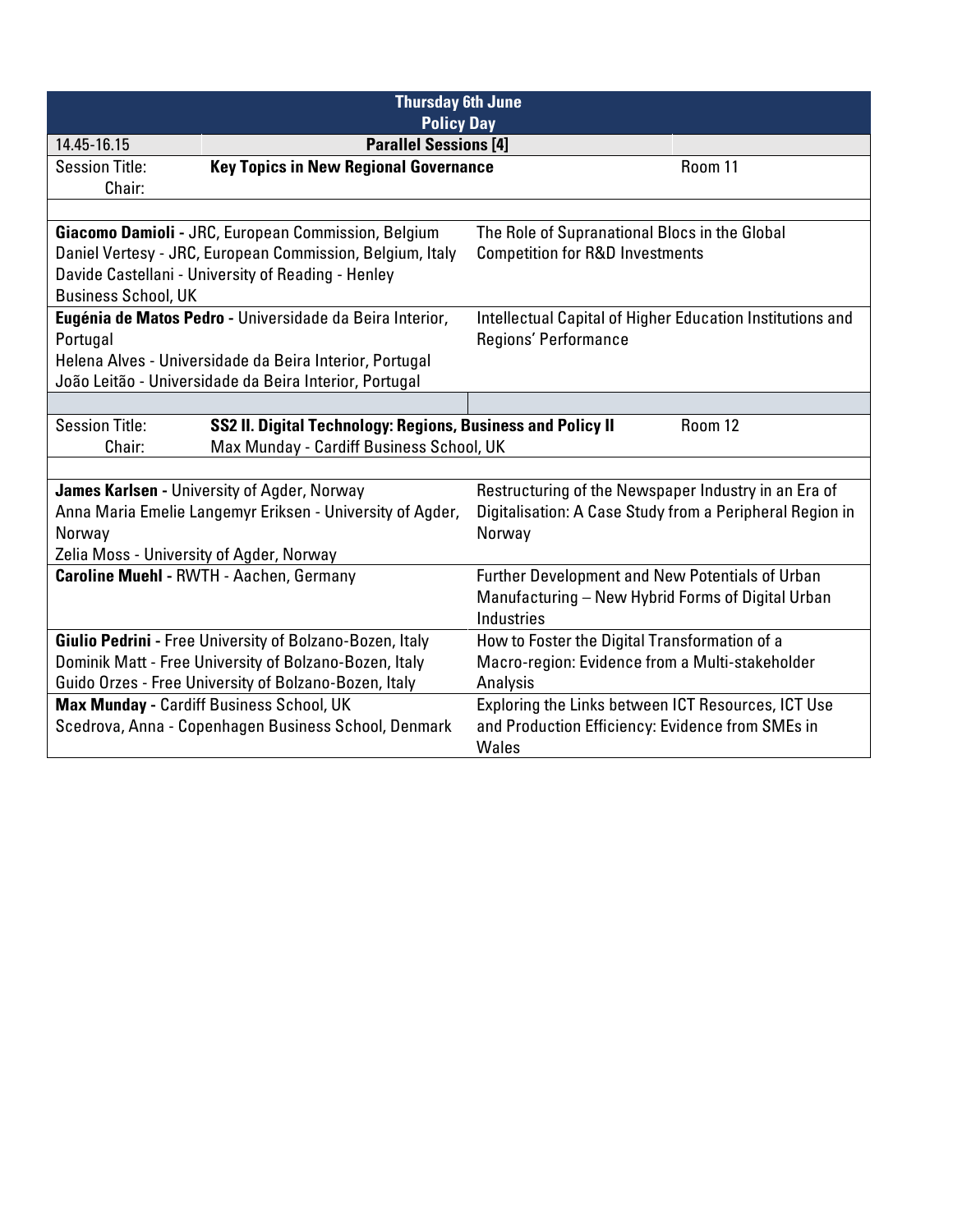| <b>Thursday 6th June</b><br><b>Policy Day</b>         |                                                                 |                                                        |  |
|-------------------------------------------------------|-----------------------------------------------------------------|--------------------------------------------------------|--|
| 14.45-16.15                                           | <b>Parallel Sessions [4]</b>                                    |                                                        |  |
| <b>Session Title:</b>                                 | SS18 II. Community Led-Local Development (CLLD): Experimental   | Room 13                                                |  |
|                                                       | <b>Governance and Task-specific Space for Policy Action II:</b> |                                                        |  |
|                                                       | <b>Community-led Experiences and Issues</b>                     |                                                        |  |
| Chair:                                                | Loris Servillo - UCL - Bartlett school of Planning, UK          |                                                        |  |
|                                                       |                                                                 |                                                        |  |
|                                                       | Kim Pollermann - Thünen-Institute of Rural Studies,             | Participation in Rural Development - The View of       |  |
| Germany                                               |                                                                 | Non-participants                                       |  |
|                                                       | Ernesto Marcheggiani - Università Politecnica delle             | <b>Accessible Tourism and Community Led Local</b>      |  |
| Marche, Italy & KULeuven, Belgium                     |                                                                 | Development, Potentials for Refuelling the Urban-rural |  |
|                                                       | Andrea Galli - Università Politecnica delle Marche, Italy       | Linkage: A Case in Central Italy                       |  |
|                                                       | Monica Bocci - Università Politecnica delle Marche, Italy       |                                                        |  |
|                                                       | Pierpaolo Inserra - Distretto Integrato Economico e             |                                                        |  |
| Sociale Marche Nord, Italy                            |                                                                 |                                                        |  |
| Judith Hann - CLLD - Cornwall Development Company, UK |                                                                 | The Implementation of Community Led Local              |  |
|                                                       |                                                                 | Development in a Less Developed Region of the UK: A    |  |
|                                                       | <b>Cornwall Case Study</b>                                      |                                                        |  |
|                                                       |                                                                 |                                                        |  |
| <b>Session Title:</b>                                 | <b>Inequalities and Poverty</b>                                 | Room 14                                                |  |
| Chair:                                                | Slavica Zec - European Commission, Joint Research Centre, Italy |                                                        |  |
|                                                       |                                                                 |                                                        |  |
|                                                       | Kevin Lo - Hong Kong Baptist University, Hong Kong, China       | How Voluntary is Poverty Alleviation Resettlement in   |  |
|                                                       | Mark Wang - University of Melbourne, Australia                  | China?                                                 |  |
|                                                       | Patricia Melo - ISEG-Lisbon School of Economics and             | Spatial Disparities in Population Growth Across Rural  |  |
| Management, Portugal                                  |                                                                 | Areas in Portugal between 1991 and 2011                |  |
|                                                       | Maria Conceição Rego - Universidade de Évora, Portugal          |                                                        |  |
|                                                       | Barrai Hennebry - Adam Mickiewicz University, Poland            | The Determinants of Resilience in Rural Regions. An    |  |
|                                                       |                                                                 | <b>Examination of the Portuguese Case</b>              |  |
|                                                       | Paolo Rizzi - Universita Cattolica Del Sacro Cuore, Italy       | The Hydra of Lerna and the Imbalance in Development    |  |
|                                                       | Antonio Dallara - Università Cattolica di Piacenza, Italy       | of European Regions                                    |  |
|                                                       | Paola Graziano - Universidad de Cartagena de Cartagena,         |                                                        |  |
| Colombia                                              |                                                                 |                                                        |  |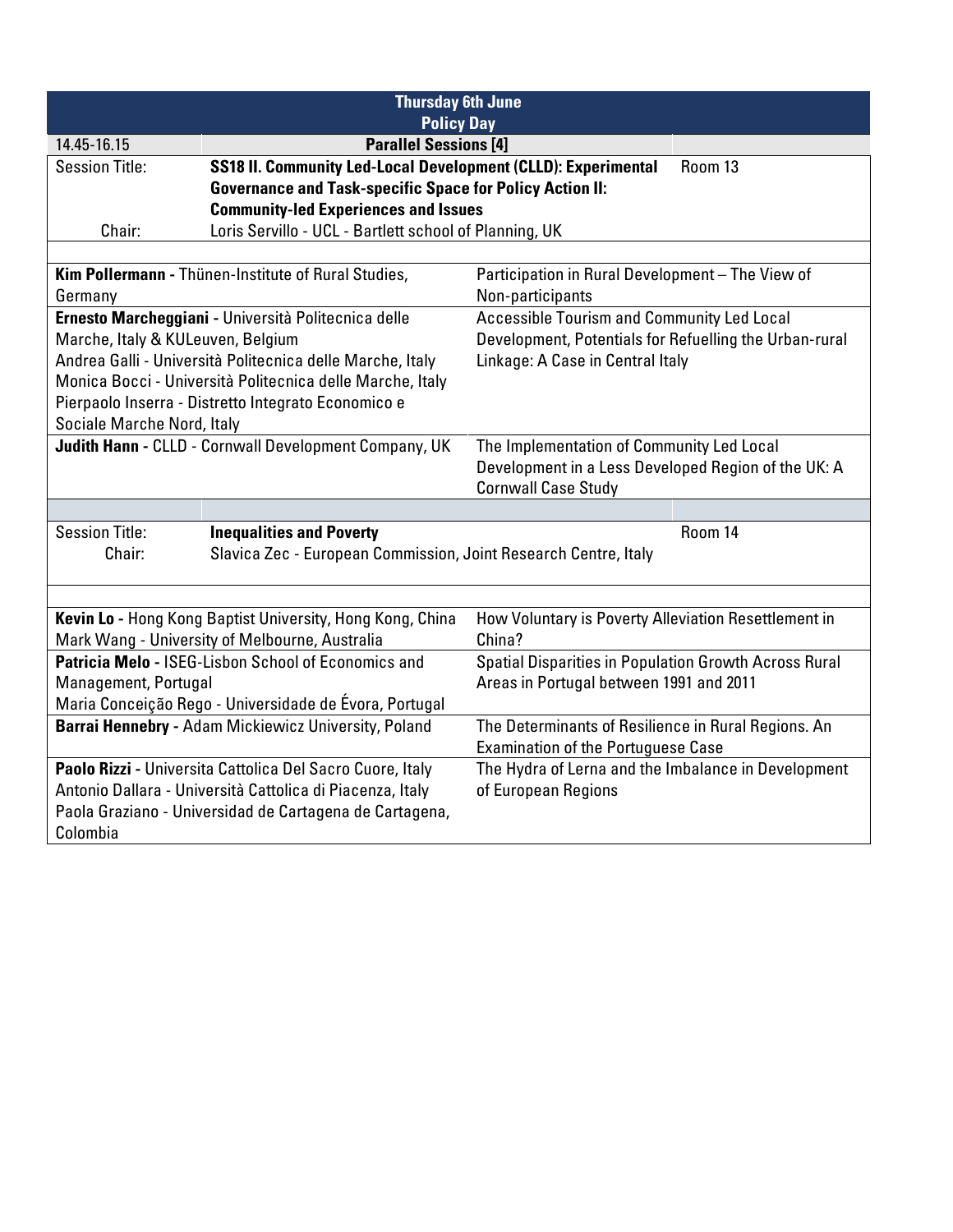| <b>Thursday 6th June</b>                                                                               |                                                         |  |  |
|--------------------------------------------------------------------------------------------------------|---------------------------------------------------------|--|--|
| <b>Policy Day</b><br><b>Parallel Sessions [4]</b>                                                      |                                                         |  |  |
| 14.45-16.15<br><b>SS22 I. Smart Specialisation from Theory to Practice I:</b><br><b>Session Title:</b> | Room 16                                                 |  |  |
| <b>Operationalisation, Concentration and Lessons Learnt</b>                                            |                                                         |  |  |
| Chair:<br>Raquel Ortega Argiles - Birmingham Business School, UK                                       |                                                         |  |  |
|                                                                                                        |                                                         |  |  |
| Fabrizio Guzzo - JRC, European Commission, Spain                                                       | <b>Smart Specialisation from Theory to Practice</b>     |  |  |
| Carlo Gianelle - JRC, European Commission, Spain                                                       |                                                         |  |  |
| Elisabetta Marinelli - JRC, European Commission, Spain                                                 |                                                         |  |  |
| Laura Polverari - EPRC, University of Strathclyde, UK                                                  | From Smart Growth to Smarter Europe: Learning from      |  |  |
| Viktoriya Dozhdeva - EPRC, University of Strathclyde, UK                                               | <b>Smart Specialisation Implementation</b>              |  |  |
| Vassilis Monastiriotis - London School of Economics, UK                                                | The Spatial and Functional Distribution of Smart        |  |  |
|                                                                                                        | Specialisation Strategies in the EU: How Smart? How     |  |  |
|                                                                                                        | Specialised? How Strategic?                             |  |  |
| Nicola Francesco Dotti - Vrije Universiteit Brussel (VUB),                                             | More than Bureaucrats, Capital Regions are Smarter!     |  |  |
| <b>Belgium</b>                                                                                         | An Analysis of R&D Activities and Public Sectors in     |  |  |
| André Spithoven - Universiteit Gent, Belgium                                                           | <b>European 'Capital' Regions</b>                       |  |  |
| Pieter Teirlinck - KU Leuven, Belgium                                                                  |                                                         |  |  |
|                                                                                                        |                                                         |  |  |
| <b>Session Title:</b><br><b>SS31. Spatial Disparities and Regional Policies</b><br>Room 17             |                                                         |  |  |
| Chair:                                                                                                 |                                                         |  |  |
|                                                                                                        |                                                         |  |  |
| Maria Jose Murgui - Universitat de València, Spain<br>Alicia Gómez-Tello -                             | Exploring the Recent Upsurge of Regional Inequality in  |  |  |
|                                                                                                        | <b>Europe</b>                                           |  |  |
| Maria Teresa Sanchis-LLopis -<br>Esteban Fernandez Vazquez - REGIOLab, Spain                           | <b>Simulating Populations at Small Scale by Entropy</b> |  |  |
| Alberto Díaz - University of Leon, Spain                                                               | Econometrics                                            |  |  |
| Fernando Rubiera - University of Oviedo, Spain                                                         |                                                         |  |  |
| Ana Viñuela - University of Oviedo, Spain                                                              |                                                         |  |  |
| Alfredo Cartone - University G. d'Annunzio of                                                          | A Non-compensatory Deprivation Index at Municipality    |  |  |
| Chieti-Pescara, Italy                                                                                  | Level for Italy                                         |  |  |
| Domenica Panzera - University G. d'Annunzio of                                                         |                                                         |  |  |
| Chieti-Pescara, Italy                                                                                  |                                                         |  |  |
| Paolo Postiglione - University G. d'Annunzio of                                                        |                                                         |  |  |
| Chieti-Pescara, Italy                                                                                  |                                                         |  |  |
| Maria Plotnikova - Aberystwyth University, UK                                                          | Poverty at a Local Level: Comparative Analysis between  |  |  |
| Diana Gutierrez-Posada - University of Birmingham, UK                                                  | Spain and the United Kingdom                            |  |  |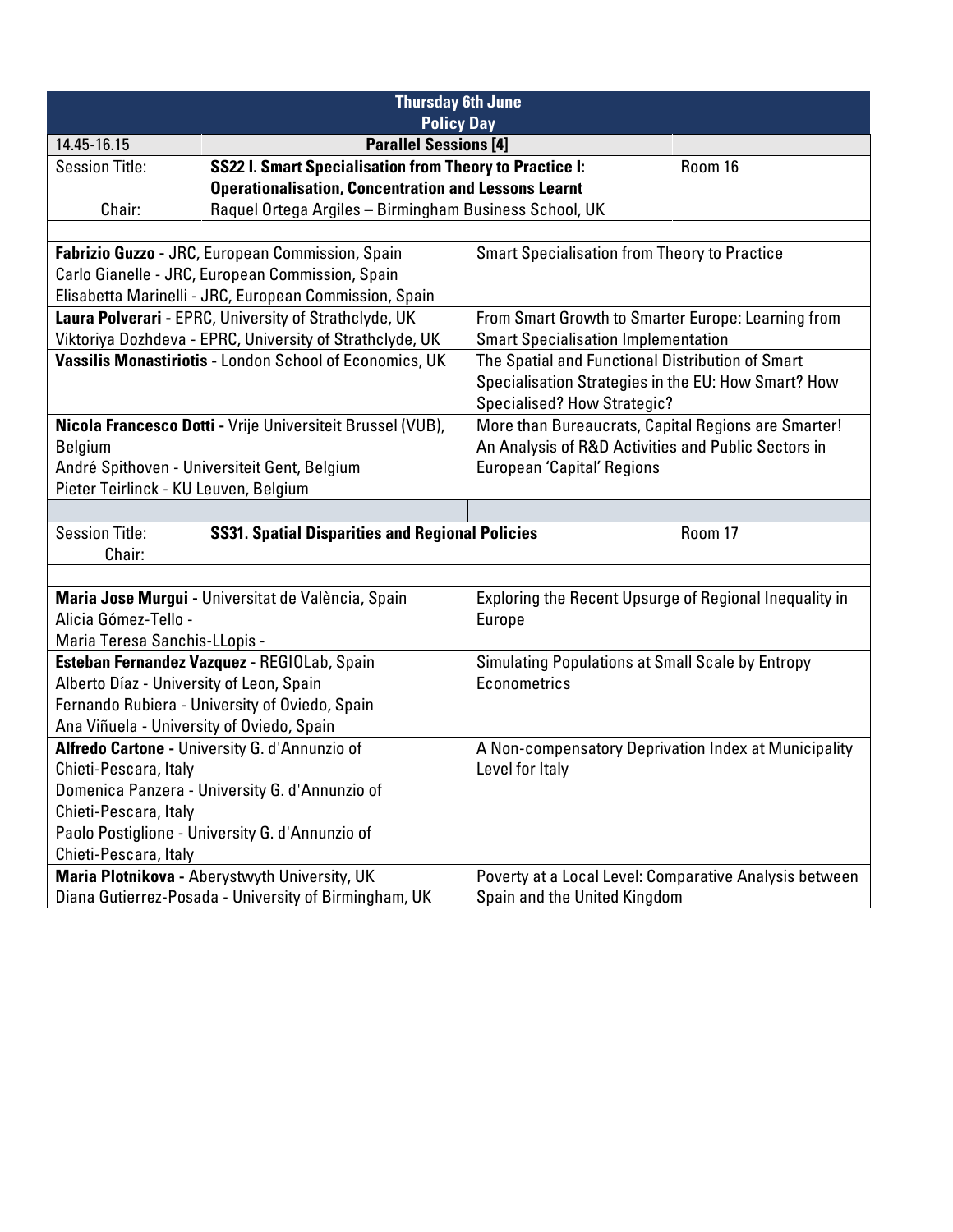| <b>Thursday 6th June</b><br><b>Policy Day</b>                                                                   |                                                                                                         |                                                                                                                   |                                                        |
|-----------------------------------------------------------------------------------------------------------------|---------------------------------------------------------------------------------------------------------|-------------------------------------------------------------------------------------------------------------------|--------------------------------------------------------|
| 14.45-16.15                                                                                                     | <b>Parallel Sessions [4]</b>                                                                            |                                                                                                                   |                                                        |
| <b>Session Title:</b>                                                                                           | <b>Innovation Challenges for a Better Regional Future</b>                                               |                                                                                                                   | Room 18                                                |
| Chair:                                                                                                          | Andrea Morrison - Utrecht University, The Netherlands                                                   |                                                                                                                   |                                                        |
|                                                                                                                 |                                                                                                         |                                                                                                                   |                                                        |
|                                                                                                                 | Stig Jakobsen - Western Norway University of Applied                                                    | <b>Contextualizing Responsible Research and Innovation</b>                                                        |                                                        |
| Sciences, Norway                                                                                                |                                                                                                         | (RRI): Learning lessons from different sectors and                                                                |                                                        |
|                                                                                                                 | Arnt Fløysand - Western Norway University of Applied                                                    | regions                                                                                                           |                                                        |
| Sciences, Norway                                                                                                |                                                                                                         |                                                                                                                   |                                                        |
|                                                                                                                 | <b>Geoff Gregson - The Centre for Innovation Studies</b>                                                | <b>Entrepreneurial Ecosystems and Innovation Systems:</b>                                                         |                                                        |
| (THECIS), Calgary, Canada                                                                                       |                                                                                                         | <b>Implications for Policy and Regional Economic</b>                                                              |                                                        |
|                                                                                                                 |                                                                                                         | Development                                                                                                       |                                                        |
|                                                                                                                 | <b>Ridvan Cinar - University of Aveiro, Portugal</b>                                                    | Making Sense of Changing Innovation Landscape in                                                                  |                                                        |
|                                                                                                                 |                                                                                                         | Europe through Multiple Critical Junctures (1982-2018)                                                            |                                                        |
| Sophia Gross-Fengels - RWTH Aachen University,<br><b>Adapting Mobility Innovations to Rural Needs: Matching</b> |                                                                                                         |                                                                                                                   |                                                        |
| Germany                                                                                                         |                                                                                                         | <b>Meso and Micro-level Demands</b>                                                                               |                                                        |
|                                                                                                                 |                                                                                                         |                                                                                                                   |                                                        |
| <b>Session Title:</b><br>Chair:                                                                                 | <b>Financial Geographies and Investment Promotion</b>                                                   |                                                                                                                   | Seminar I                                              |
|                                                                                                                 |                                                                                                         |                                                                                                                   |                                                        |
| Ugo Fratesi - Politecnico di Milano, Italy                                                                      |                                                                                                         | Investigating the Spatial Patterns of Regional Fiscal                                                             |                                                        |
|                                                                                                                 | di Caro, Paolo & Italian Ministry of Economy and Finance,                                               | Residuals in Italy                                                                                                |                                                        |
| Italy                                                                                                           |                                                                                                         |                                                                                                                   |                                                        |
|                                                                                                                 | Mara Giua - Università degli Studi Roma Tre, Italy                                                      | FDI Inflows in European Regions: What Role for                                                                    |                                                        |
|                                                                                                                 | Riccardo Crescenzi - London School of Economics, UK                                                     | <b>Investment Promotion Agencies?</b>                                                                             |                                                        |
|                                                                                                                 | Marco Di Cataldo - London School of Economics, UK                                                       |                                                                                                                   |                                                        |
|                                                                                                                 | Tereza Hejnová - Charles University, Czech Republic<br>Jiří Blažek - Charles University, Czech Republic | <b>Recent Evolutionary Dynamics of Small European</b><br><b>Banking Centres: Variegated Pathways According to</b> |                                                        |
|                                                                                                                 |                                                                                                         | <b>Ownership and European Macro-regions</b>                                                                       |                                                        |
|                                                                                                                 | Sandor Zsolt Kovacs - Hungarian Academy of Sciences,                                                    |                                                                                                                   | New Approaches of Financial Services for the Inclusive |
| University of Pécs, Hungary                                                                                     |                                                                                                         | and Sustainable Environment                                                                                       |                                                        |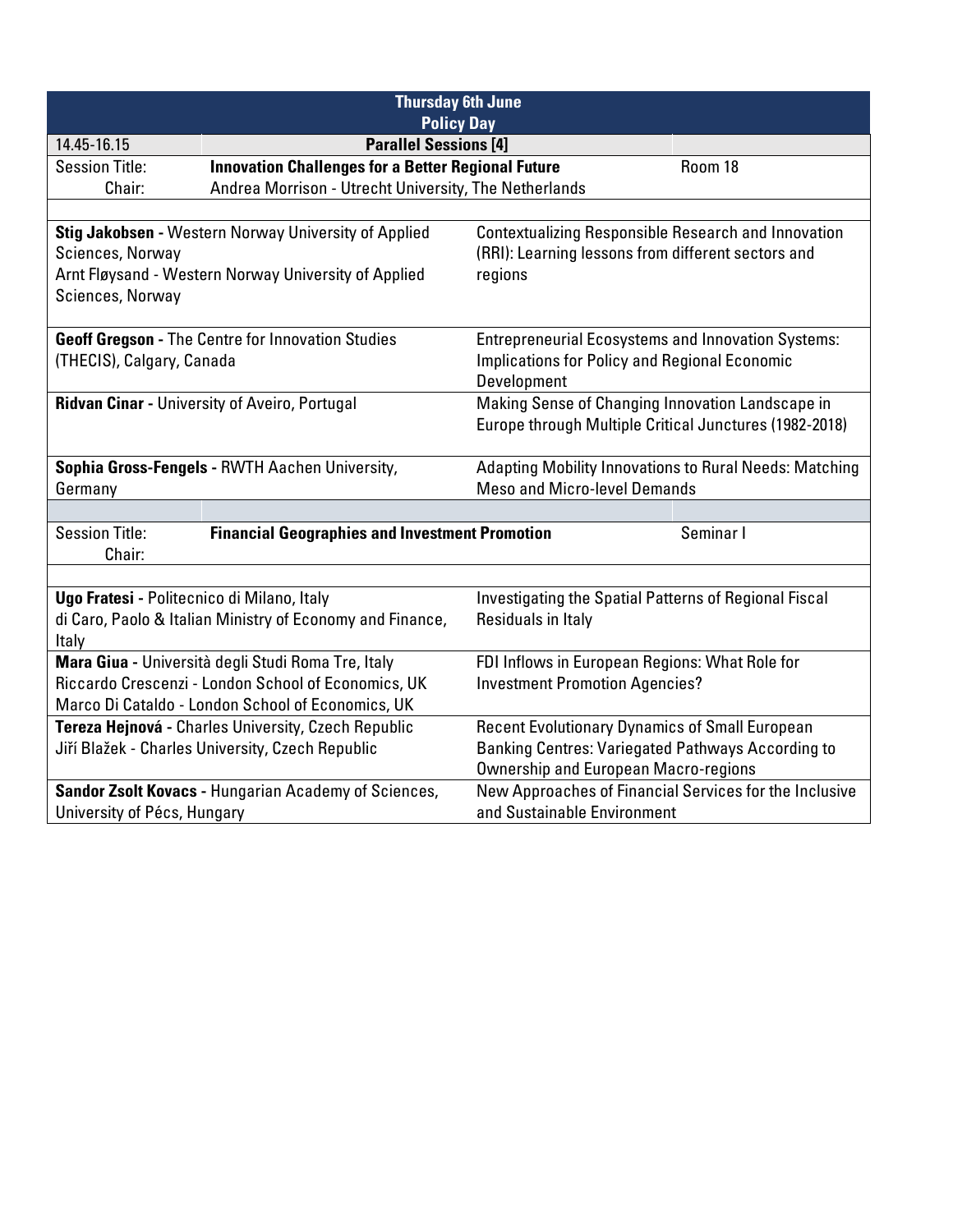| <b>Thursday 6th June</b><br><b>Policy Day</b>                                                                                                                                                     |                                                                                                                                 |                                                                                                                                                             |                                                            |
|---------------------------------------------------------------------------------------------------------------------------------------------------------------------------------------------------|---------------------------------------------------------------------------------------------------------------------------------|-------------------------------------------------------------------------------------------------------------------------------------------------------------|------------------------------------------------------------|
| 14.45-16.15                                                                                                                                                                                       | <b>Parallel Sessions [4]</b>                                                                                                    |                                                                                                                                                             |                                                            |
| <b>Session Title:</b><br>Chair:                                                                                                                                                                   | SS25 II. Spillovers, Business Environment and Open Innovation                                                                   |                                                                                                                                                             | <b>Geography Seminar 213</b>                               |
|                                                                                                                                                                                                   |                                                                                                                                 |                                                                                                                                                             |                                                            |
| <b>Stefano Amato - University of Pisa, Italy</b>                                                                                                                                                  | Mikaela Backman- Jonkoping International Business                                                                               | Family-managed Firms and Local Export Spillover:<br><b>Evidence from Spanish Manufacturing Firms</b>                                                        |                                                            |
| School, Sweden                                                                                                                                                                                    | Lattanzi Nicola - IMT School for Advanced Studies Lucca,                                                                        |                                                                                                                                                             |                                                            |
| Italy                                                                                                                                                                                             |                                                                                                                                 |                                                                                                                                                             |                                                            |
| Republic                                                                                                                                                                                          | Marek Feurich - University of Economics Prague, Czech                                                                           | <b>Territorial Aspects of the Czech Business Environment</b>                                                                                                |                                                            |
| Rodrigo Basco - American University of Sharjah, United<br><b>Arab Emirates</b><br>Fernanda Ricotta - University of Calabria, Italy                                                                |                                                                                                                                 | Family-managed Firms and Open Innovation. A Firm-<br>and Regional-familiness Approach                                                                       |                                                            |
|                                                                                                                                                                                                   |                                                                                                                                 |                                                                                                                                                             |                                                            |
| <b>Session Title:</b><br>Chair:                                                                                                                                                                   | <b>SS10 I. Predicting Spatial Impacts of Automated Vehicles I</b><br>Marcin Stępniak - Universidad Complutense de Madrid, Spain |                                                                                                                                                             | <b>Ancient History Seminar</b><br>012                      |
|                                                                                                                                                                                                   |                                                                                                                                 |                                                                                                                                                             |                                                            |
| Cynthia Goytia - Torcuato Di Tella University, Argentina<br>Fred Blas - CIPUV at Universidad Torcuato Di Tella,<br>Argentina<br>Tom Massin - CIPUV at Universidad Torcuato Di Tella,<br>Argentina |                                                                                                                                 | <b>Automated Vehicles in Latin American Cities?</b><br>Feasibility of Adoption, Impacts on Urban Structure and<br><b>Transportation and Public Policies</b> |                                                            |
|                                                                                                                                                                                                   | Pablo Cabanelas - University of Vigo, Spain                                                                                     | Reflections on the Impact of the Advanced Mobility in                                                                                                       |                                                            |
| Jesús F. Lampón - University of Vigo, Spain                                                                                                                                                       |                                                                                                                                 | to Advance in the Automotive Global Value Chain?                                                                                                            | the Euro-region Galicia-North of Portugal - Is it Possible |
|                                                                                                                                                                                                   |                                                                                                                                 |                                                                                                                                                             |                                                            |
| <b>Session Title:</b><br>Art Seminar 235<br><b>SS1 III. Energy Transitions: Policies and Strategies</b><br>Camilla Chlebna - Carl von Ossietzky University Oldenburg,<br>Chair:<br>Germany        |                                                                                                                                 |                                                                                                                                                             |                                                            |
|                                                                                                                                                                                                   |                                                                                                                                 |                                                                                                                                                             |                                                            |
|                                                                                                                                                                                                   | <b>Camilla Chlebna - Carl von Ossietzky University Oldenburg,</b>                                                               | When the Novelty Fades. Socio-technical, Spatial and                                                                                                        |                                                            |
| Germany                                                                                                                                                                                           | Jannika Mattes - Carl von Ossietzky University Oldenburg,                                                                       | <b>Temporal Dynamics of Regional Energy Transitions</b>                                                                                                     |                                                            |
| Germany                                                                                                                                                                                           |                                                                                                                                 |                                                                                                                                                             |                                                            |
|                                                                                                                                                                                                   | Linda Wollersheim - Deakin University, Australia                                                                                | Barriers of Low-Carbon Energy Transitions in Germany<br>and Australia                                                                                       | Framing Just Transitions: Discourses as Facilitators and   |
| Faye Wade - University of Edinburgh, UK<br>Jan Webb - University of Edinburgh, UK                                                                                                                 |                                                                                                                                 | Who Delivers Successful Energy Transitions?<br><b>Comparing Building Energy Retrofit Strategies in</b><br><b>Scotland and Germany</b>                       |                                                            |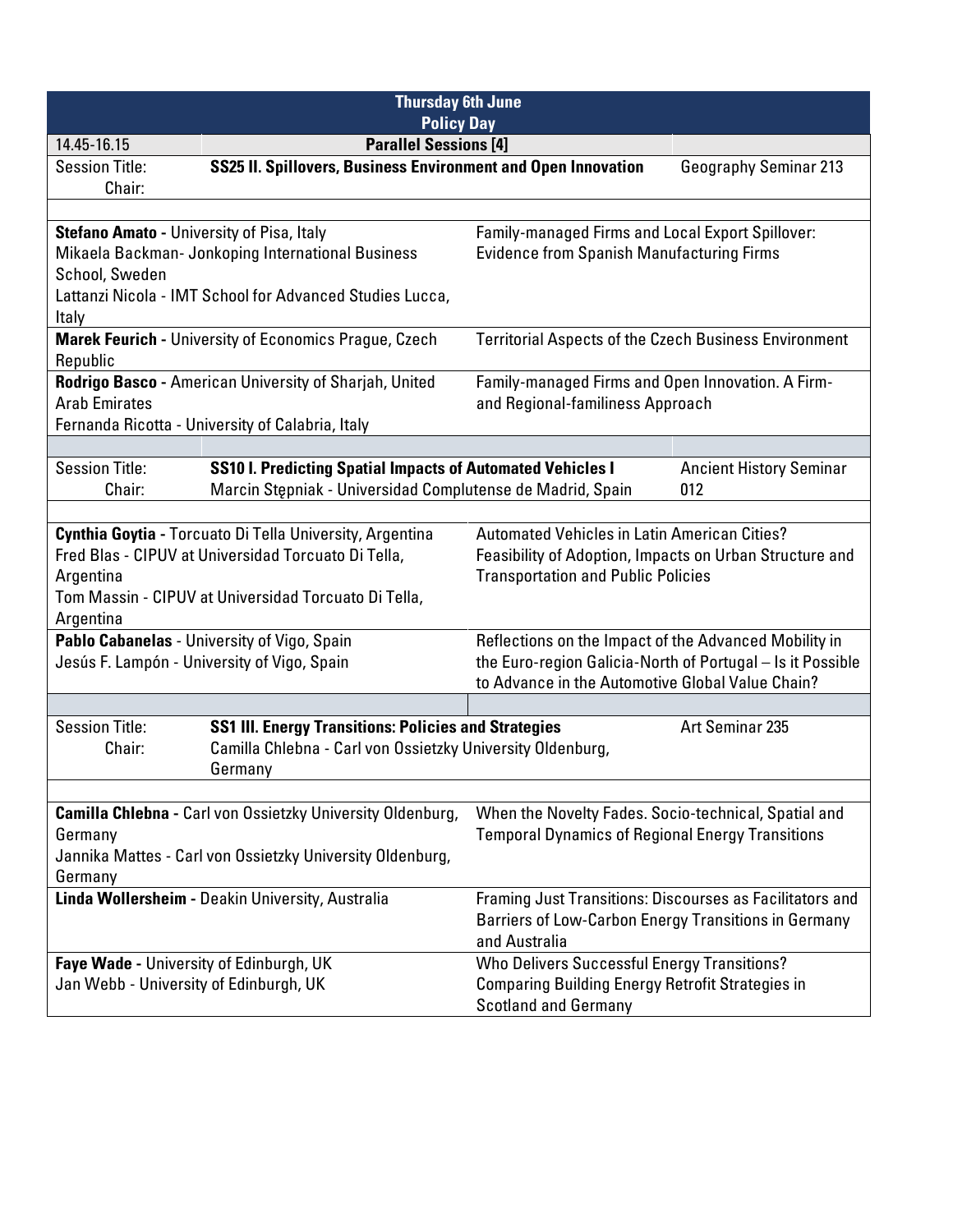| <b>Thursday 6th June</b>                                       |                                                                                                           |                                                                                          |                             |
|----------------------------------------------------------------|-----------------------------------------------------------------------------------------------------------|------------------------------------------------------------------------------------------|-----------------------------|
| <b>Policy Day</b>                                              |                                                                                                           |                                                                                          |                             |
| 14.45-16.15                                                    | <b>Parallel Sessions [4]</b>                                                                              |                                                                                          |                             |
| <b>Session Title:</b>                                          | <b>SS8. From Waste Management to Circular Economy in Regions</b>                                          |                                                                                          | <b>Medieval Seminar 232</b> |
|                                                                | and Cities: Agendas, Arenas, Actors                                                                       |                                                                                          |                             |
| Chair:                                                         | Marcin Dabrowski - Delft University of Technology, The                                                    |                                                                                          |                             |
|                                                                | <b>Netherlands</b>                                                                                        |                                                                                          |                             |
|                                                                |                                                                                                           |                                                                                          |                             |
|                                                                | Xavier Vence Deza - University of Santiago De                                                             | Is it Possible to Match Global Value Chains and the                                      |                             |
| Compostela, Spain                                              |                                                                                                           | Circular Economy?: Closing the Loop vs. Close Proximity                                  |                             |
|                                                                | Marcin Dabrowski - Delft University of Technology, The                                                    | <b>Overcoming Governance Challenges to Enact</b>                                         |                             |
| <b>Netherlands</b>                                             |                                                                                                           | Transitions for a Circular Economy in the Amsterdam                                      |                             |
|                                                                | Erwin Heurkens - Delft University of Technology, The                                                      | and Naples Urban Regions                                                                 |                             |
| <b>Netherlands</b>                                             |                                                                                                           |                                                                                          |                             |
|                                                                | Gilda Berutti - Federico II University of Naples, Italy                                                   |                                                                                          |                             |
|                                                                | Maria Federica Palestino - Federico II University of Naples,                                              |                                                                                          |                             |
| Italy                                                          |                                                                                                           |                                                                                          |                             |
|                                                                |                                                                                                           |                                                                                          |                             |
| <b>Session Title:</b>                                          | <b>Rural Economies</b>                                                                                    |                                                                                          | <b>Modern Seminar 230</b>   |
| Thomas Dax - Federal Institute for Less Favoured and<br>Chair: |                                                                                                           |                                                                                          |                             |
| Mountainous Areas (BABF), Austria                              |                                                                                                           |                                                                                          |                             |
|                                                                |                                                                                                           |                                                                                          |                             |
|                                                                | Paul Dalziel - AERU, Lincoln University, New Zealand                                                      | <b>Rural Regions and Global Agri-food Value Chains</b>                                   |                             |
| Zealand                                                        | Caroline Saunders - AERU, Lincoln University, New                                                         |                                                                                          |                             |
|                                                                |                                                                                                           |                                                                                          |                             |
|                                                                | Tiffany McIntyre - AERU, Lincoln University, New Zealand                                                  |                                                                                          |                             |
|                                                                | Renata Grochowska - Institute of Agricultural and Food<br>Economics - National Research Institute, Poland | The Role of Regional Smart Specialisations in Creating a                                 |                             |
|                                                                |                                                                                                           | More Innovative Agri-food Sector in Rural Areas                                          |                             |
| Lithuania                                                      | Gintare Vaznoniene - Aleksandras Stulginskis University,                                                  | Local Community as an Actor in Shaping Regional<br><b>Social Infrastructure Services</b> |                             |
|                                                                |                                                                                                           |                                                                                          |                             |
|                                                                | Ignazio Cabras - Newcastle Business School, UK                                                            | The Relationship between Third Places and Economic                                       |                             |
|                                                                |                                                                                                           | Development: an Empirical Analysis from<br>Cambridgeshire, UK                            |                             |
|                                                                |                                                                                                           |                                                                                          |                             |
| 16.15-16.45                                                    | <b>Refreshment Break - Foyer</b>                                                                          |                                                                                          |                             |
|                                                                |                                                                                                           |                                                                                          |                             |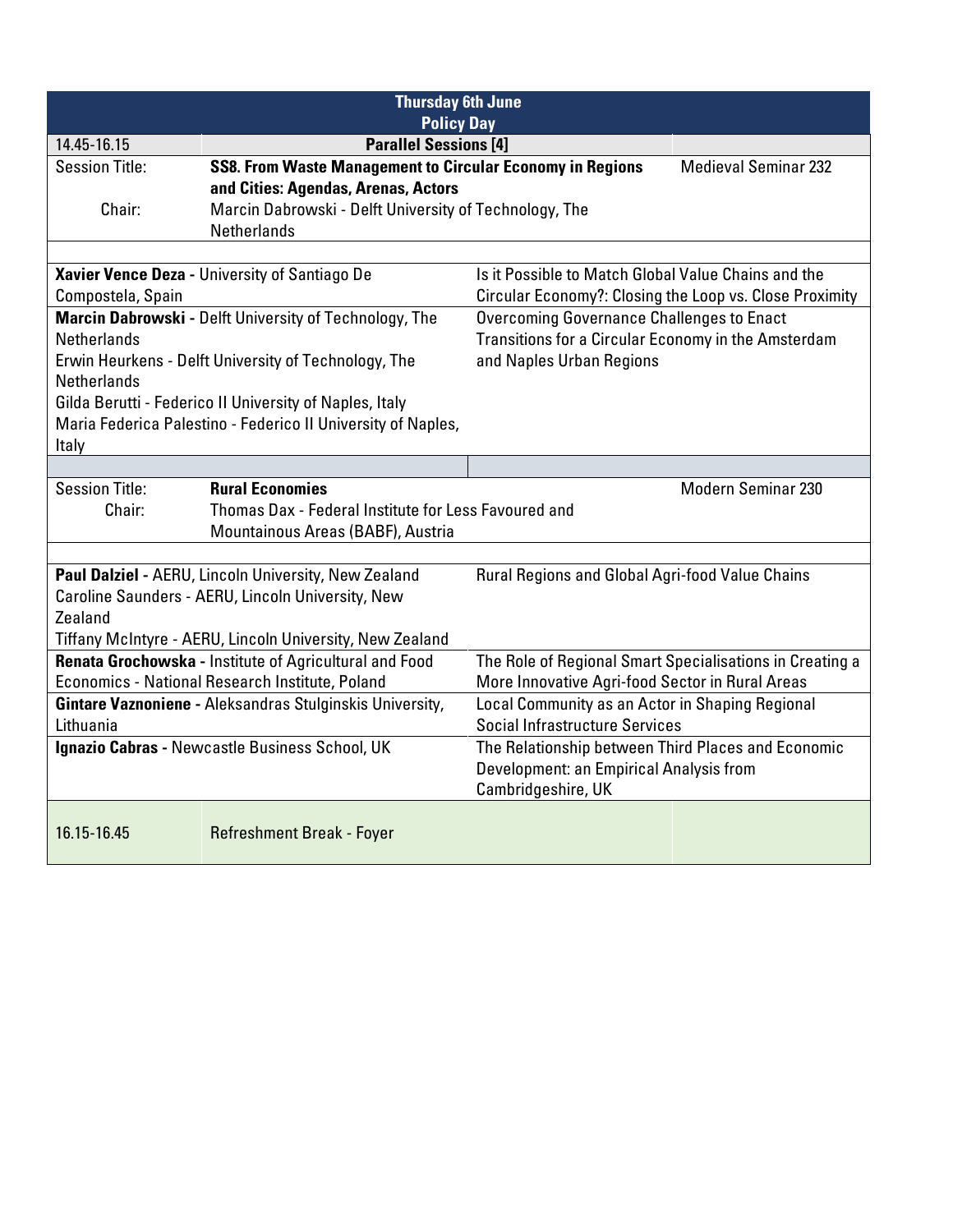| <b>Thursday 6th June</b><br><b>Policy Day</b>                                                                                                                                                                                                                              |                                                                                                                                                    |                                                                                                                                                                                                  |  |
|----------------------------------------------------------------------------------------------------------------------------------------------------------------------------------------------------------------------------------------------------------------------------|----------------------------------------------------------------------------------------------------------------------------------------------------|--------------------------------------------------------------------------------------------------------------------------------------------------------------------------------------------------|--|
| <b>Parallel Sessions [5]</b><br>16.45-18.15                                                                                                                                                                                                                                |                                                                                                                                                    |                                                                                                                                                                                                  |  |
| <b>Session Title:</b><br>Chair:                                                                                                                                                                                                                                            | SS33 IV. Regional Governance, Economy and Entrepreneurialism<br>Room 2<br>Daniel Galland - Norwegian University of Life Sciences (NMBU),<br>Norway |                                                                                                                                                                                                  |  |
| Giulio Pedrini - Free University of Bolzano-Bozen, Italy<br>Valentina Bonello - University of Venice, Italy<br>Claudia Faraone - Iuav-University of Venice, Italy<br>Riccardo Leoncini - University of Bologna, Italy<br>Luca Nicoletto - luav-University of Venice, Italy |                                                                                                                                                    | Urban and Regional Planning at the Cross-road among<br>Spatial Transformation, Social Inclusion and Economic<br>Development. New Approaches in the Brussels Region                               |  |
| Arnt Fløysand - Western Norway University of Applied<br>Sciences, Norway<br>Stig-Erik Jakobsen - Western Norway University of Applied<br>Sciences, Norway<br>Martin Gjelsvik - NORCE, Norway<br>Helge Lea Tvedt - NORCE, Norway                                            |                                                                                                                                                    | Institutional Entrepreneurship as Violation of Regional<br>Continuity                                                                                                                            |  |
| Alois Humer - Aalto University, Finland<br>Kaisa Granqvist - Aalto University, Finland                                                                                                                                                                                     |                                                                                                                                                    | The Gradual City-ness and Town-ness of Public Service<br>Locations: Foundations for a Regional Planning<br>Conception of 'Central Places and Flows' under Hybrid<br><b>Governance Conditions</b> |  |
|                                                                                                                                                                                                                                                                            |                                                                                                                                                    |                                                                                                                                                                                                  |  |
| <b>Session Title:</b><br>Social and Territorial Cohesion Policies: The Key for Urban and<br>Room 3<br><b>Regional Competitiveness</b><br>Humberto Martins - Universidade Federal de Uberlândia, Brazil<br>Chair:                                                           |                                                                                                                                                    |                                                                                                                                                                                                  |  |
|                                                                                                                                                                                                                                                                            | Giacomo Zanolin - Università degli Studi di Milano, Italy                                                                                          | Milan's Brand and the Development of Northern Italy                                                                                                                                              |  |
| Leonid Limonov - ICSER Leontief Centre, Russia<br>Marina Nesena - ICSER Leontief Centre, Russia                                                                                                                                                                            |                                                                                                                                                    | Evaluation of the Impact of Public Investment Programs<br>on Social and Economic Performance of Russian<br>Regions                                                                               |  |
| Daniel Barreiro - University of Santiago de Compostela,<br>Spain<br>Ramón López Rodríguez - Universidade de Santiago de<br>Compostela, Spain                                                                                                                               |                                                                                                                                                    | <b>Territorial Politics and Small Cities in Galicia: From</b><br>Promised in Inefficiency                                                                                                        |  |
| Elena Calegari - Università Cattolica del Sacro Cuore,<br>Piacenza, Italy<br>Marzia Freo - University of Bologna, Italy<br>Aura Reggiani - University of Bologna, Italy                                                                                                    |                                                                                                                                                    | The Impact of the EU Cohesion Policy across Regions:<br><b>Evidence of Heterogeneous Effects</b>                                                                                                 |  |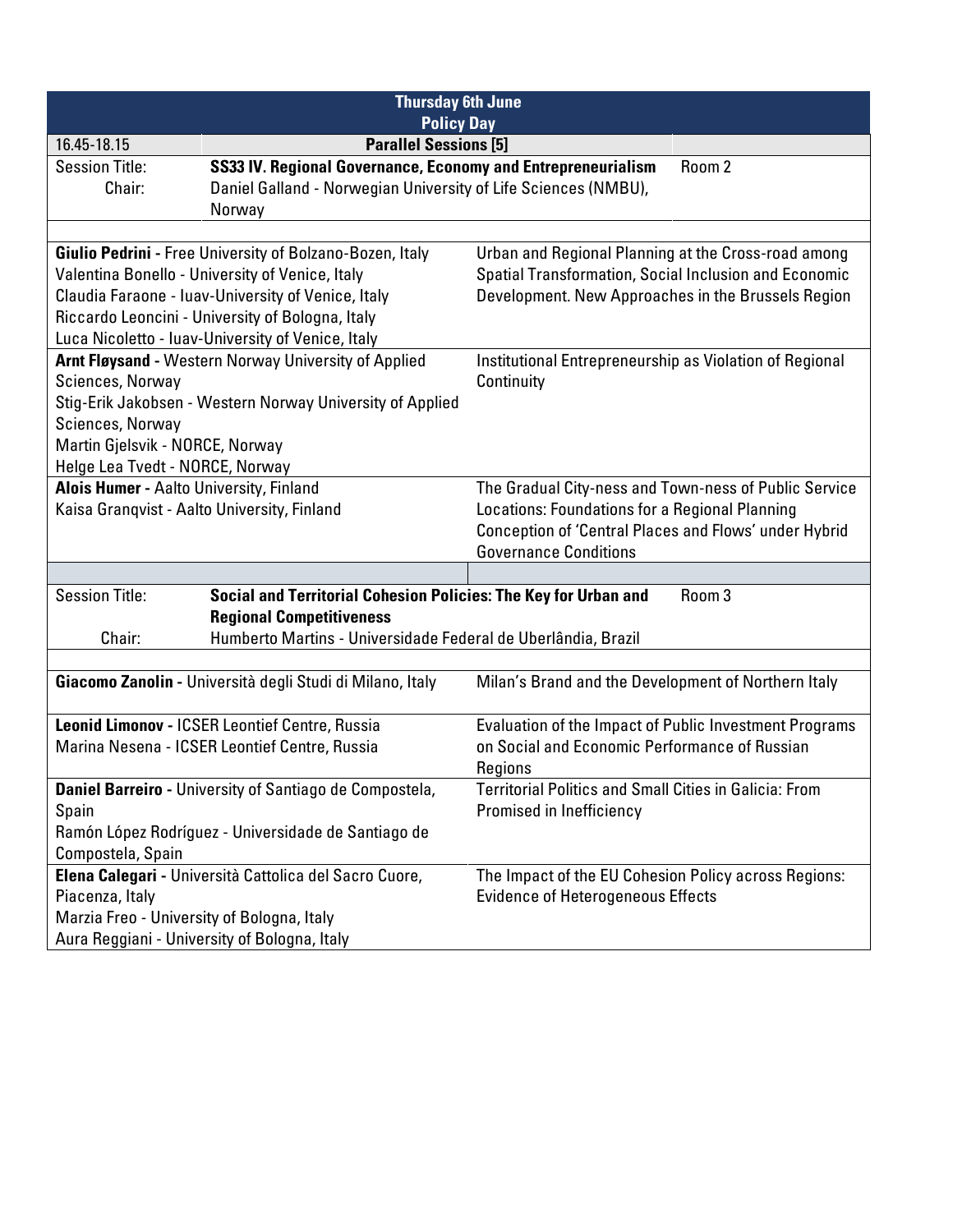| <b>Thursday 6th June</b><br><b>Policy Day</b>                                                               |                                                             |                                                             |                                                              |  |
|-------------------------------------------------------------------------------------------------------------|-------------------------------------------------------------|-------------------------------------------------------------|--------------------------------------------------------------|--|
| 16.45-18.15                                                                                                 | <b>Parallel Sessions [5]</b>                                |                                                             |                                                              |  |
| <b>Session Title:</b>                                                                                       | <b>Innovation and Knowledge Economy II</b>                  |                                                             | Room 4                                                       |  |
| Chair:                                                                                                      | Wenying Fu - Northumbria University, UK                     |                                                             |                                                              |  |
|                                                                                                             |                                                             |                                                             |                                                              |  |
|                                                                                                             | Lyu Lachang - Capital Normal University, China              |                                                             | Innovation-based Urbanization: Evidence from 270 Cities      |  |
|                                                                                                             |                                                             | at the Prefecture Level or Above in China                   |                                                              |  |
| Martin Quinn - University of Leicester, UK                                                                  |                                                             | Innovation and Creativity in Transformational               |                                                              |  |
|                                                                                                             | Marta Gasparin - University of Leicester, UK                | <b>Economies: An Ecosystems Approach</b>                    |                                                              |  |
|                                                                                                             | Sebastian Losacker - University of Hanover, Germany         | Innovation in China: Does Indigenous' Mean Closed?          |                                                              |  |
|                                                                                                             | Ingo Liefner - Leibniz University Hanover, Germany          |                                                             |                                                              |  |
|                                                                                                             | Liliana Fonseca - Universidade de Aveiro, Portugal          |                                                             | <b>Entrepreneurial Universities and Regional Innovation:</b> |  |
|                                                                                                             | Maria Salomaa - University of Lincoln, United Kingdom       | <b>Matching Smart Specialisation Strategies to Regional</b> |                                                              |  |
|                                                                                                             |                                                             | Needs?                                                      |                                                              |  |
|                                                                                                             |                                                             |                                                             |                                                              |  |
| <b>Session Title:</b>                                                                                       | <b>Innovation in SMEs</b>                                   |                                                             | Room 5                                                       |  |
| Chair:                                                                                                      |                                                             |                                                             |                                                              |  |
|                                                                                                             |                                                             |                                                             |                                                              |  |
|                                                                                                             | <b>Olubunmi Ipinnaiye - University of Limerick, Ireland</b> | Analysing the Impact of Intellectual Property Rights on     |                                                              |  |
| Justin Doran - University College Cork, Ireland                                                             |                                                             | Firm Performance: The Case of SMEs                          |                                                              |  |
|                                                                                                             | Helena Lenihan - University of Limerick, Ireland            |                                                             |                                                              |  |
|                                                                                                             | Junichi Nishimura - Gakushuin University, Japan             | Effects of Multilevel Policy Mix of Public R&D Subsidies:   |                                                              |  |
|                                                                                                             | Hiroyuki Okamuro - Hitotsubashi University, Japan           | <b>Empirical Evidence from Japanese Local SMEs</b>          |                                                              |  |
| Samuel Mwaura - University of Strathclyde, UK                                                               |                                                             | Embeddedness in Entrepreneurial Ecosystems and the          |                                                              |  |
| Niall MacKenzie - University of Glasgow, UK                                                                 |                                                             | <b>Employment of University Knowledge by UK SMEs</b>        |                                                              |  |
| Dylan Jones-Evans - University of South Wales, UK                                                           |                                                             |                                                             |                                                              |  |
| Jessica Ferm - University College London, UK                                                                |                                                             | The Geography of Urban Manufacturing SMEs in                |                                                              |  |
| Nicolas Palominos - Bartlett Centre for Advanced Spatial                                                    |                                                             | London                                                      |                                                              |  |
| Analysis, UCL, UK                                                                                           |                                                             |                                                             |                                                              |  |
| Sam Griffiths - Bartlett School of Architecture, UK<br>Francesca Froy - Bartlett School of Architecture, UK |                                                             |                                                             |                                                              |  |
|                                                                                                             |                                                             |                                                             |                                                              |  |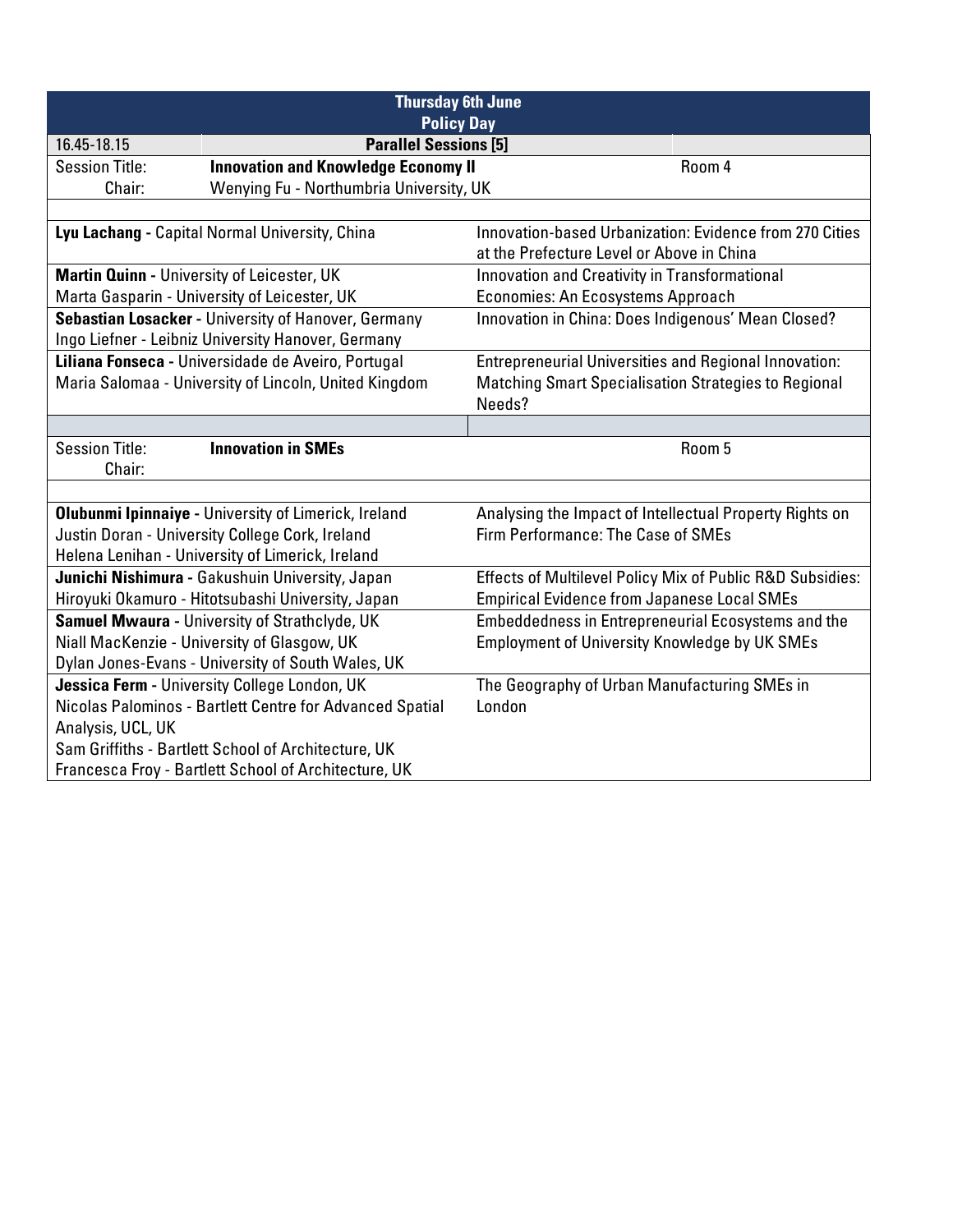| <b>Thursday 6th June</b><br><b>Policy Day</b>          |                                                             |                                                             |  |
|--------------------------------------------------------|-------------------------------------------------------------|-------------------------------------------------------------|--|
| 16.45-18.15                                            | <b>Parallel Sessions [5]</b>                                |                                                             |  |
| <b>Session Title:</b>                                  | <b>Regional Economies in the Global South</b>               | Room 6                                                      |  |
| Chair:                                                 | Silvia Grandi - University of Bologna, Italy                |                                                             |  |
|                                                        |                                                             |                                                             |  |
|                                                        | <b>Olaniyan, Femi - University of Ibadan, Nigeria</b>       | Structure and Process of Community Led-governance in        |  |
|                                                        |                                                             | Ibadan and Oke-Ogun Regions of Southwest, Nigeria           |  |
|                                                        | Kala Seetharam Sridhar - Institute for Social and           | Sustainable Financing for Urban India: Viable Options       |  |
| Economic Change, India                                 |                                                             |                                                             |  |
|                                                        | Manasi Seshiah - Institute for Social and Economic          |                                                             |  |
| Change, India                                          |                                                             |                                                             |  |
| India                                                  | Latha Nagesh - Institute for Social and Economic Change,    |                                                             |  |
|                                                        | Smitha Chandrasekhar - Institute for Social and Economic    |                                                             |  |
|                                                        |                                                             |                                                             |  |
| Change, India                                          | Eduardo Ibarra-Olivo - London School of Economics, UK       |                                                             |  |
|                                                        | Simona Iammarino - London School of Economics, UK           | <b>Outward FDI from Mexican Regions: Local Determinants</b> |  |
|                                                        |                                                             | and Policy Incentives                                       |  |
|                                                        | Lucia Piscitello - Henley Business School, University of    |                                                             |  |
| Reading, UK                                            | Simona lammarino - London School of Economics, UK           | The Technological Relationship between Mining and           |  |
|                                                        | Andreas Diemer - London School of Economics, UK             | Electronics Multinational Enterprises (MNEs) in the         |  |
|                                                        | Axel Gros - London School of Economics, UK                  | <b>Exploitation of Conflict Minerals in Africa</b>          |  |
|                                                        |                                                             |                                                             |  |
| <b>Session Title:</b>                                  | SS15 III. Empowering Actors in Local Dimensions of Cohesion | Room <sub>7</sub>                                           |  |
|                                                        | <b>Policy</b>                                               |                                                             |  |
| Chair:                                                 | Ida Musialkowska - Poznan University of Economics and       |                                                             |  |
|                                                        | <b>Business, Poland</b>                                     |                                                             |  |
|                                                        |                                                             |                                                             |  |
|                                                        |                                                             | Place-based, Nonprofit, and Civic Leaderships in EU         |  |
| Oto Potluka - CEPS, University of Basel, Switzerland   |                                                             | <b>Cohesion Policy</b>                                      |  |
|                                                        | Leaza McSorley - University of Sunderland, UK               | <b>Horizontal Inequalities: Shifting Labour Market</b>      |  |
|                                                        |                                                             | <b>Dynamics and Cohesion Policy Priorities</b>              |  |
|                                                        | <b>Ekaterina Domorenok - University of Padua, Italy</b>     | <b>Empowerment via Delegation? Implementing</b>             |  |
| Paolo Graziano - Florida International University, USA |                                                             | Sustainable Urban Development Policies in Veneto and        |  |
| Laura Polverari - University of Strathclyde, UK        |                                                             | <b>Scotland</b>                                             |  |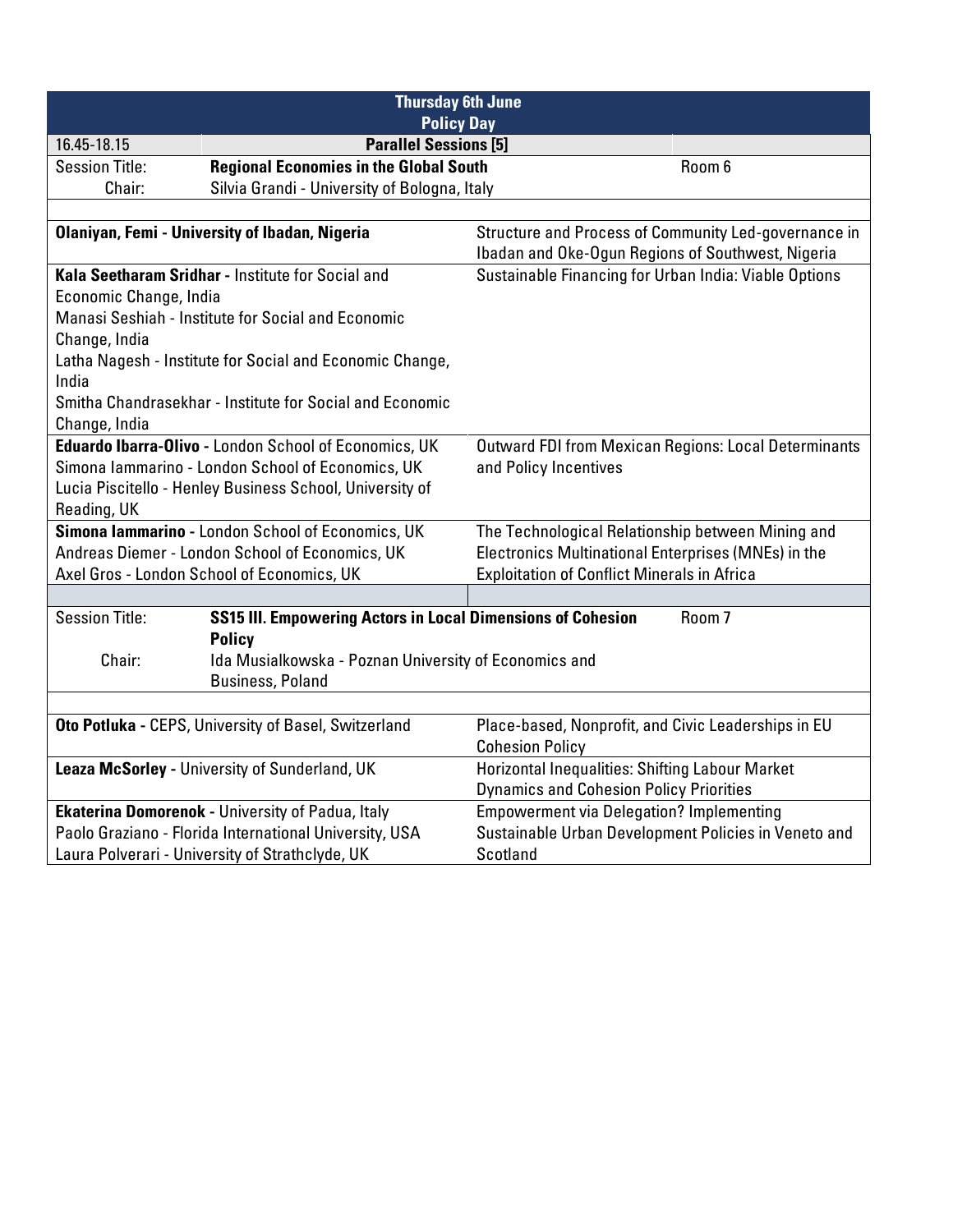| <b>Thursday 6th June</b><br><b>Policy Day</b>                                         |                                                                       |                                                             |                                                       |
|---------------------------------------------------------------------------------------|-----------------------------------------------------------------------|-------------------------------------------------------------|-------------------------------------------------------|
| 16.45-18.15                                                                           | <b>Parallel Sessions [5]</b>                                          |                                                             |                                                       |
| <b>Session Title:</b>                                                                 | SS16 II. Putting Universities in their Place - An Evidence Based      |                                                             | Room 8                                                |
|                                                                                       | <b>Approach to Understanding the Contribution of Higher Education</b> |                                                             |                                                       |
|                                                                                       | to Local and Regional Development II                                  |                                                             |                                                       |
| Chair:                                                                                | Paul Vallance - University of Sheffield, UK                           |                                                             |                                                       |
|                                                                                       |                                                                       |                                                             |                                                       |
|                                                                                       | Louise Kempton - Newcastle University, UK                             | RSA Policy Expo - HEIs in Regional Development              |                                                       |
|                                                                                       | Garri Raagmaa - University of Tartu, Estonia                          | Regional Higher Education Institutions as Key Actors in     |                                                       |
|                                                                                       |                                                                       |                                                             | Place-based Leadership: A Comparative Study of Nordic |
|                                                                                       |                                                                       | and Baltic Peripheries'[                                    |                                                       |
|                                                                                       | Maria da Conceição Rego - Universidade de Évora,                      | National or Regional Recruitment: Market Area of the        |                                                       |
| Portugal                                                                              |                                                                       | <b>Portuguese Universities</b>                              |                                                       |
| Cassio Rolim - University Federal of Paraná, Brazil                                   |                                                                       |                                                             |                                                       |
|                                                                                       | Andreia Dionísio - University of Évora, Portugal                      |                                                             |                                                       |
| Maria da Conceição Rego - Universidade de Évora,                                      |                                                                       | <b>Entrepreneurial Universities as Regional Development</b> |                                                       |
| Portugal                                                                              |                                                                       | Engines: Myopia or Wishful Thinking? Lessons from           |                                                       |
| <b>Brazil and Portugal</b><br>Mauricio Serra - Instituto de Economia, UNICAMP, Brazil |                                                                       |                                                             |                                                       |
|                                                                                       | Lucir Reinaldo Alves - UNIOESTE - Campus Toledo, Brazil               |                                                             |                                                       |
| 16.45-18.15                                                                           | <b>Parallel Sessions [5]</b>                                          |                                                             |                                                       |
| <b>Session Title:</b>                                                                 | <b>Regional Studies Association Development Plan</b>                  |                                                             | Room 9                                                |
| Chair:                                                                                |                                                                       |                                                             |                                                       |
|                                                                                       |                                                                       |                                                             |                                                       |
| Sally Hardy, Regional Studies Association, UK                                         |                                                                       |                                                             |                                                       |
| Sarah Ayres, University of Bristol, UK                                                |                                                                       |                                                             |                                                       |
| Mark Tewdwr-Jones, Newcastle University, UK                                           |                                                                       |                                                             |                                                       |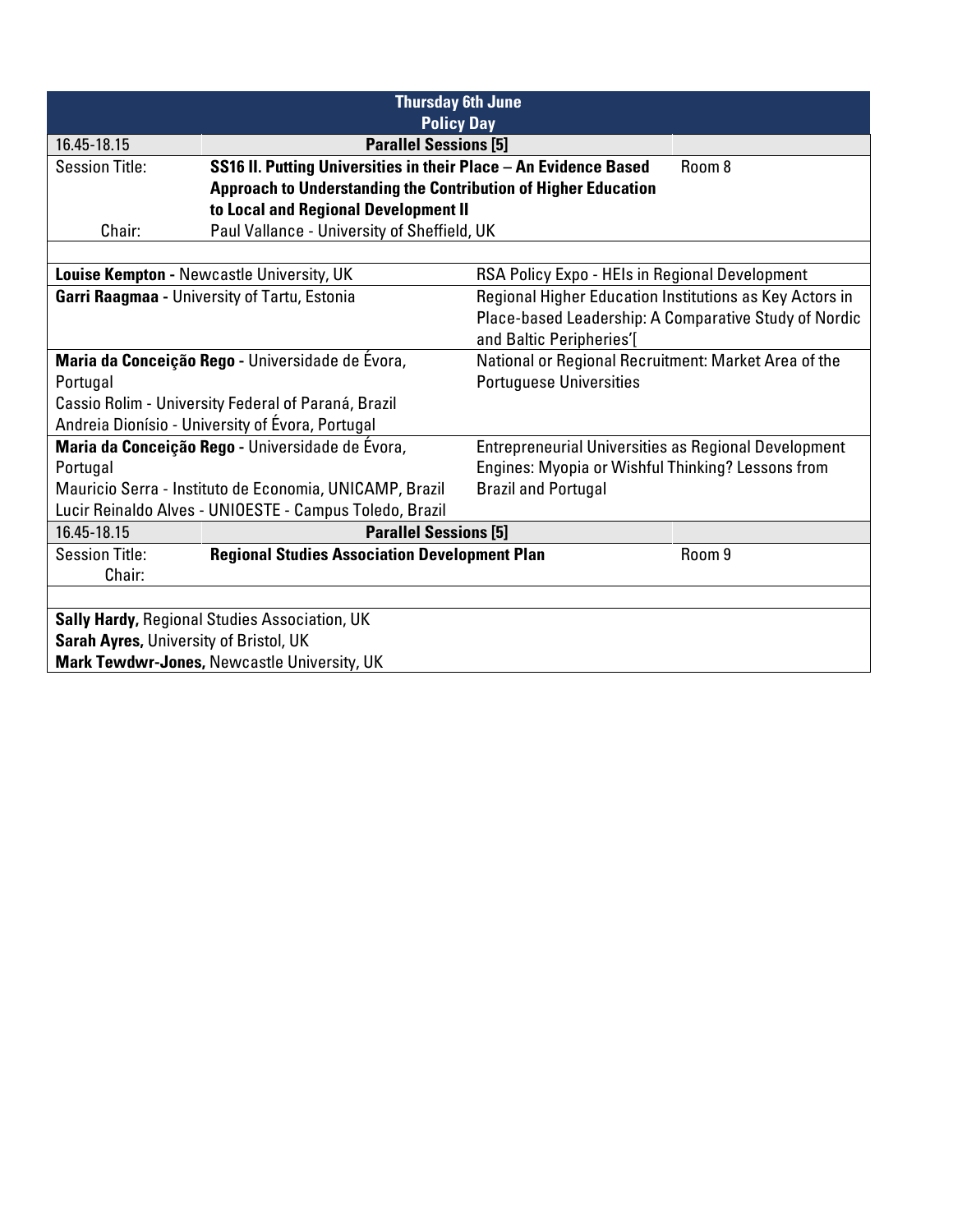| <b>Thursday 6th June</b><br><b>Policy Day</b>                    |                                                              |                                                           |  |
|------------------------------------------------------------------|--------------------------------------------------------------|-----------------------------------------------------------|--|
| <b>Parallel Sessions [5]</b><br>16.45-18.15                      |                                                              |                                                           |  |
| <b>Session Title:</b>                                            | <b>Urban and Cultural Tourism</b>                            | Room 10                                                   |  |
| Chair:                                                           | Lucrezia Lopez - University of Santiago de Compostela, Spain |                                                           |  |
|                                                                  |                                                              |                                                           |  |
| <b>Gabriel Weber - ESSCA, France</b>                             |                                                              | Degrowth, Commons, Governance, Care and Conviviality      |  |
|                                                                  | Laura Juliana Ardila Fontecha - Universidad Industrial de    | in Tourism: The Case of the Pilgrimage Route to           |  |
| Santander, Spain                                                 |                                                              | Santiago de Compostela (Spain)                            |  |
|                                                                  | Ignazio Cabras - Newcastle Business School, UK               |                                                           |  |
|                                                                  | Alexandre Vecino Aguirre - University of Santiago de         | Relation between Tourism and Urban Liveability:           |  |
| Compostela, Spain                                                |                                                              | <b>Theoretical and Assessment Issues</b>                  |  |
|                                                                  | Fidel Martínez-Roget - University of Santiago de             |                                                           |  |
| Compostela, Spain                                                |                                                              |                                                           |  |
|                                                                  | David Rodríguez González - University of A Coruna, Spain     |                                                           |  |
|                                                                  | Leonardo Nogueira de Moraes - The University of              | Urban Teleconnectedness and the Building of               |  |
| Melbourne, Australia                                             |                                                              | Resilience to Disasters in Regional Tourist Destinations: |  |
|                                                                  | Alan March - The University of Melbourne, Australia          | Exploring the case of Wye River, VIC, Australia           |  |
|                                                                  | Alexandra Cehan - Alexandru Ioan Cuza University of lasi,    | Particularities of Cooperation in Tourism in Peripheral   |  |
| Romania                                                          |                                                              | Areas. Empirical Evidence from Vatra Dornei, Romania      |  |
|                                                                  | Corneliu lațu - Alexandru Ioan Cuza University of Iași,      |                                                           |  |
|                                                                  | Romania                                                      |                                                           |  |
|                                                                  |                                                              | Room 11                                                   |  |
| <b>Session Title:</b><br><b>Questioning Governance</b><br>Chair: |                                                              |                                                           |  |
|                                                                  |                                                              |                                                           |  |
|                                                                  | Cristina Cavaco - CIAUD, Faculty of Architecture,            | From Strategic Spatial Planning to Soft Planning: So      |  |
| University of Lisbon, Portugal                                   |                                                              | what's New?                                               |  |
|                                                                  | João Mourato - Instituto de Ciências Sociais, Universidade   |                                                           |  |
| de Lisboa, Portugal                                              |                                                              |                                                           |  |
|                                                                  | João Pedro Costa - CIAUD, Faculdade de Arquitetura,          |                                                           |  |
| Universidade de Lisboa, Portugal                                 |                                                              |                                                           |  |
| João Ferrão - Instituto de Ciências Sociais, Universidade        |                                                              |                                                           |  |
| de Lisboa, Portugal                                              |                                                              |                                                           |  |
|                                                                  | Thi Hoa Truong - Waseda University, Japan                    | <b>Bureaucratic Corruption is Contagious: How</b>         |  |
|                                                                  |                                                              | Anti-Corruption Initiative would Work? An Analysis for    |  |
|                                                                  | <b>Vietnamese Provinces</b>                                  |                                                           |  |
| Sina Shahab - Cardiff University, UK                             |                                                              | Swiss Land Improvement Syndicates (LIS): An Impure        |  |
|                                                                  | François-Xavier Viallon - University of Lausanne,            | <b>Coasian Solution?</b>                                  |  |
| Switzerland                                                      |                                                              |                                                           |  |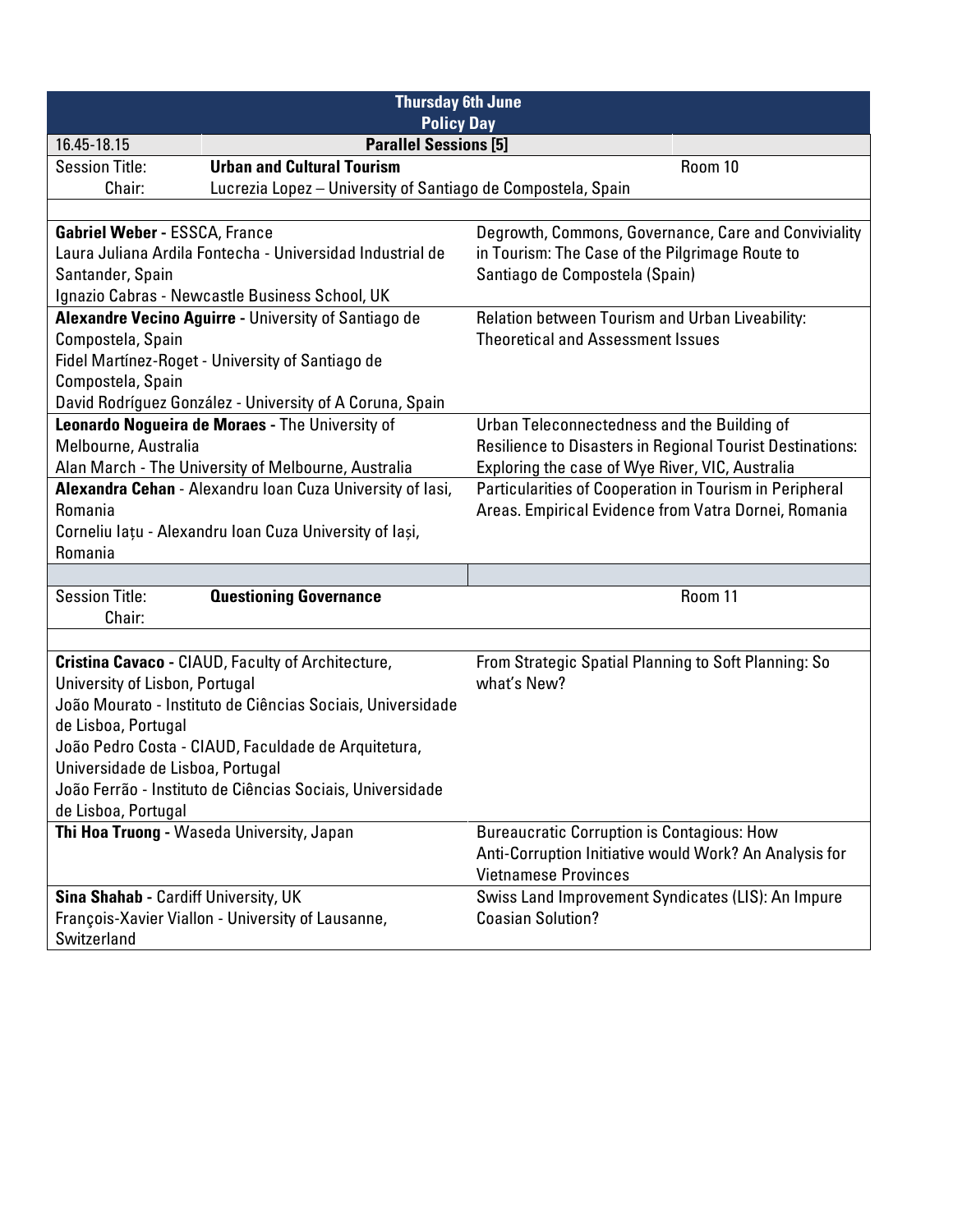| <b>Thursday 6th June</b><br><b>Policy Day</b>                                                                   |                                                               |                                                                                   |         |
|-----------------------------------------------------------------------------------------------------------------|---------------------------------------------------------------|-----------------------------------------------------------------------------------|---------|
| 16.45-18.15                                                                                                     | <b>Parallel Sessions [5]</b>                                  |                                                                                   |         |
|                                                                                                                 |                                                               |                                                                                   |         |
| <b>Session Title:</b>                                                                                           | SS2 III. Digital Technology: Regions, Business and Policy III |                                                                                   | Room 12 |
| Chair:                                                                                                          | Calvin Jones - Cardiff Business School, UK                    |                                                                                   |         |
|                                                                                                                 |                                                               |                                                                                   |         |
| Laura Norris - Cardiff University, UK                                                                           |                                                               | Digital Economy Impacts on Rural Business Models: A<br><b>Case Study Approach</b> |         |
|                                                                                                                 | Reto Bürgin - University of Bern, Switzerland                 | Digital Periphery? A Community Case Study of                                      |         |
|                                                                                                                 | Heike Mayer - University of Bern, Switzerland                 | Digitalization in the Swiss Alps                                                  |         |
|                                                                                                                 | Jan Ole Rypestol - NORCE Norwegian Research Centre,           | Asset Modification for Regional Digital Transformation                            |         |
| Norway                                                                                                          |                                                               |                                                                                   |         |
|                                                                                                                 | Nina Kyllingstad - University of Agder, Norway                |                                                                                   |         |
|                                                                                                                 | Ann Camilla Schulze-Krogh - University of Agder, Norway       |                                                                                   |         |
|                                                                                                                 | Maria Tønnessen - University of Agder, Norway                 |                                                                                   |         |
| <b>Calvin Jones - Cardiff Business School, UK</b>                                                               |                                                               | The Rural-Urban Digital Divide: Evidence from Welsh                               |         |
| Dylan Henderson - Cardiff University, UK                                                                        |                                                               | <b>SMEs</b>                                                                       |         |
| Chen Xu - Cardiff University, UK                                                                                |                                                               |                                                                                   |         |
|                                                                                                                 |                                                               |                                                                                   |         |
| <b>Session Title:</b><br>Chair:                                                                                 | <b>SS4. Distributive Politics and Regional Development</b>    |                                                                                   | Room 13 |
|                                                                                                                 |                                                               |                                                                                   |         |
|                                                                                                                 | Mehmet Pinar - Edge Hill University, United Kingdom           | Electoral Politics, Firm-level Corruption and                                     |         |
| Pinar Deniz - Marmara University, Turkey                                                                        |                                                               | Performance: Evidence from Turkish Regions                                        |         |
| Can Karahasan - Piri Reis University, Turkey                                                                    |                                                               |                                                                                   |         |
| Beyond the Socio-economic use of Fiscal Transfers:<br><b>Stavroula Iliopoulou - Ministry of Tourism, Greece</b> |                                                               |                                                                                   |         |
| Yiannis Psycharis - Panteion University of Social and                                                           |                                                               | The Role of Political Factors in Greek                                            |         |
| <b>Political Sciences, Greece</b>                                                                               |                                                               | <b>Inter-governmental Grant Allocations</b>                                       |         |
| Maria Zoi - Greece                                                                                              |                                                               |                                                                                   |         |
| Panayotis Pantazis - Greece                                                                                     |                                                               |                                                                                   |         |
|                                                                                                                 | Tasos Kitsos - City-REDI, University of Birmingham, UK        | Mediating Distributive Politics: Political Alignment and                          |         |
| Antonios Proestakis - JRC, European Commission Belgium                                                          |                                                               | <b>Electoral Business Cycle Effects on Municipality</b>                           |         |
|                                                                                                                 |                                                               | <b>Financing in Greece</b>                                                        |         |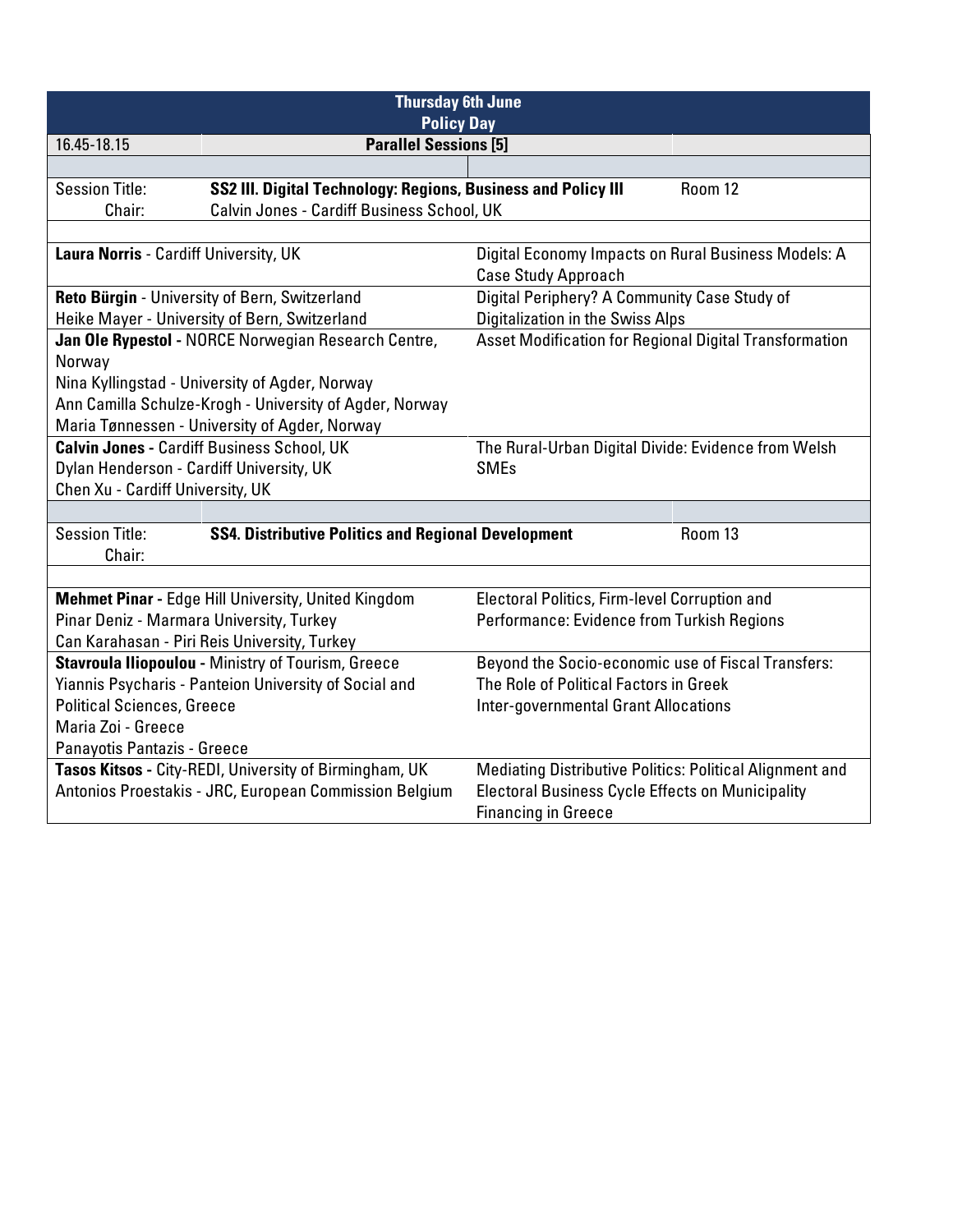| <b>Thursday 6th June</b><br><b>Policy Day</b>                                                        |                                                             |  |  |
|------------------------------------------------------------------------------------------------------|-------------------------------------------------------------|--|--|
| <b>Parallel Sessions [5]</b><br>16.45-18.15                                                          |                                                             |  |  |
| <b>Spatial Economy and Governance Challenges</b><br><b>Session Title:</b>                            | Room 14                                                     |  |  |
| Chun Yang - Hong Kong Baptist University, Hong Kong, China<br>Chair:                                 |                                                             |  |  |
|                                                                                                      |                                                             |  |  |
| <b>Bill Pritchard - The University of Sydney, Australia</b>                                          | A Chequerboard Frontier: How China is Remaking the          |  |  |
| Koji Kubo - IDE-JETRO, Japan                                                                         | Spatial Economy of Fresh Fruit Production in Mainland       |  |  |
| Aye Sandar Phyo - The University of Sydney, Australia                                                | Southeast Asia                                              |  |  |
| Stefan Borsky - University of Graz, Wegener Center for                                               | The Role of Global Supply Chains in the Transmission of     |  |  |
| Global and Climate Change, Austria                                                                   | <b>Weather Induced Production Shocks</b>                    |  |  |
| Martin Jury - University of Graz, Austria                                                            |                                                             |  |  |
| Karol Mrozik - Poznan University of Life Sciences, Poland                                            | The Spatial Distribution of the JESSICA Projects            |  |  |
| Piotr Idczak - Poznań University of Economics and                                                    | <b>Implemented in Polish Municipalities</b>                 |  |  |
| <b>Business, Poland</b>                                                                              |                                                             |  |  |
| Ida Musiałkowska - Poznań University of Economics and                                                |                                                             |  |  |
| <b>Business, Poland</b>                                                                              |                                                             |  |  |
|                                                                                                      |                                                             |  |  |
| <b>Session Title:</b><br><b>SS22 II. Smart Specialisation from Theory to Practice II:</b><br>Room 16 |                                                             |  |  |
| <b>Implementation Experiences across Europe</b>                                                      |                                                             |  |  |
| Ugo Fratesi - Politecnico di Milano, Italy<br>Chair:                                                 |                                                             |  |  |
|                                                                                                      |                                                             |  |  |
| Alessandro Rosiello - University of Edinburgh Business                                               | <b>Addressing Regional Policy Implementation Challenges</b> |  |  |
| School, UK                                                                                           | in Catching up Regions through the Analytical Lens of       |  |  |
| George Papamichail - University of Edinburgh, UK                                                     | <b>Smart Specialisation Strategies</b>                      |  |  |
| David Wield - Open University, UK                                                                    |                                                             |  |  |
| Elisabetta Marinelli - JRC - European Commission, Spain                                              | Smart Specialisation in Extremadura and Puglia:             |  |  |
| Federica Bertamino - Agenzia della Coesione Territoriale,                                            | <b>Meeting New Governance Challenges</b>                    |  |  |
| Italy                                                                                                |                                                             |  |  |
| Ana Fernandez-Zubieta - Universidad Complutense de                                                   |                                                             |  |  |
| Madrid, Spain                                                                                        |                                                             |  |  |
| Mari Wøien - Nordregio, Sweden                                                                       | <b>Implementing Smart Specialisation: Experiences from</b>  |  |  |
| Jukka Teräs - Nordregio, Sweden                                                                      | the Nordic Region                                           |  |  |
| Krzysztof Mieszkowski - JRC - European Commission,                                                   | Evaluation of an Approach to the Entrepreneurial            |  |  |
| Spain                                                                                                | Discovery Process in the Pomorskie Region                   |  |  |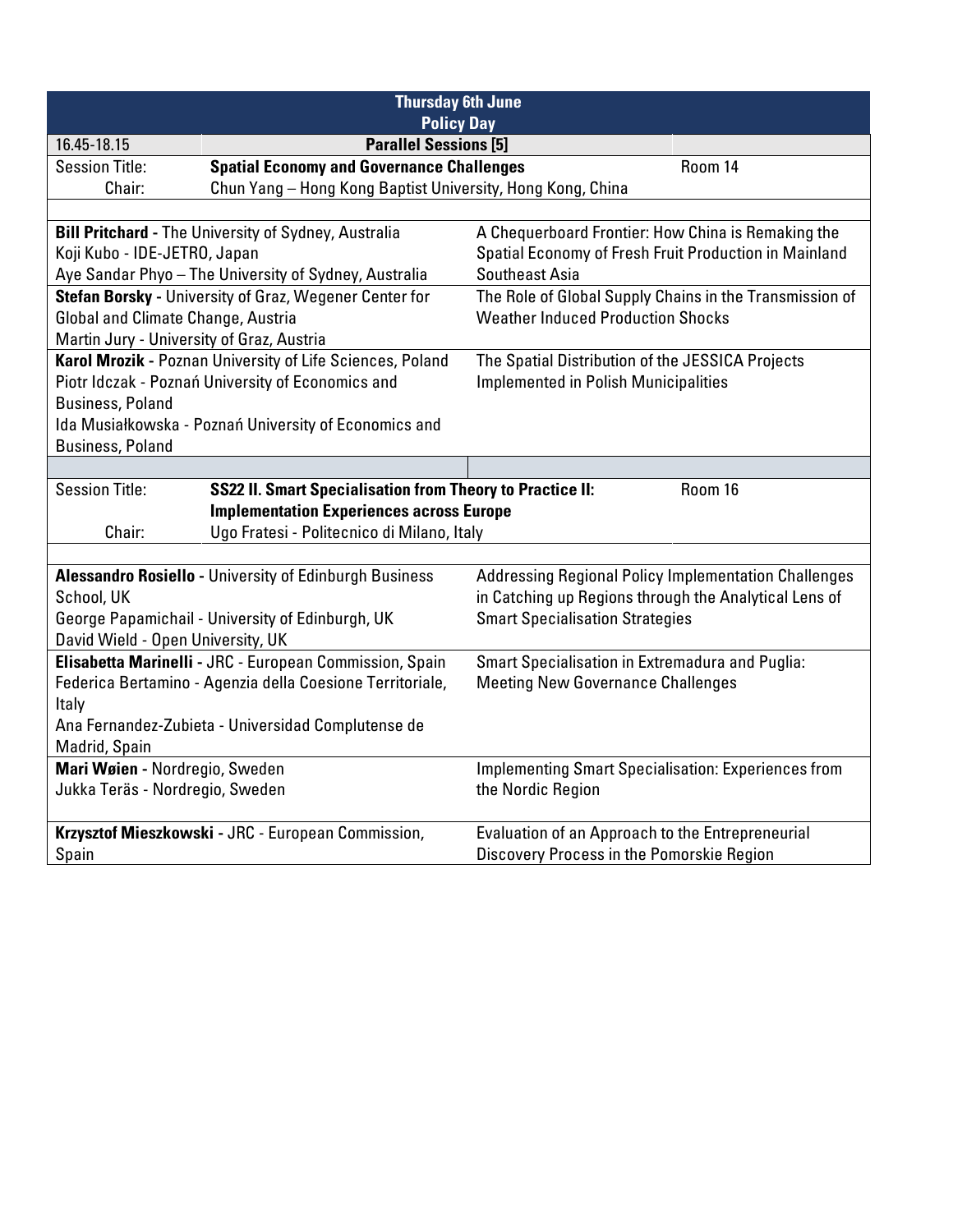| <b>Thursday 6th June</b><br><b>Policy Day</b>                                                                                                                                                          |                                                                                                                |                                                                                                                                                                                                                                                                                                                                                                                                                                                                                                                                                                                                                                              |           |
|--------------------------------------------------------------------------------------------------------------------------------------------------------------------------------------------------------|----------------------------------------------------------------------------------------------------------------|----------------------------------------------------------------------------------------------------------------------------------------------------------------------------------------------------------------------------------------------------------------------------------------------------------------------------------------------------------------------------------------------------------------------------------------------------------------------------------------------------------------------------------------------------------------------------------------------------------------------------------------------|-----------|
| 16.45-18.15                                                                                                                                                                                            | <b>Parallel Sessions [5]</b>                                                                                   |                                                                                                                                                                                                                                                                                                                                                                                                                                                                                                                                                                                                                                              |           |
| <b>Session Title:</b>                                                                                                                                                                                  | <b>SS30. Regional Economic and Policy History</b>                                                              |                                                                                                                                                                                                                                                                                                                                                                                                                                                                                                                                                                                                                                              | Room 17   |
| Chair:                                                                                                                                                                                                 | Marijn Molema - Fryske Akademy, The Netherlands & Sara                                                         |                                                                                                                                                                                                                                                                                                                                                                                                                                                                                                                                                                                                                                              |           |
|                                                                                                                                                                                                        | Svensson - CEU Budapest, Hungary                                                                               |                                                                                                                                                                                                                                                                                                                                                                                                                                                                                                                                                                                                                                              |           |
|                                                                                                                                                                                                        |                                                                                                                |                                                                                                                                                                                                                                                                                                                                                                                                                                                                                                                                                                                                                                              |           |
| <b>Speakers:</b>                                                                                                                                                                                       |                                                                                                                | Before the discussion starts, the chairs will give a                                                                                                                                                                                                                                                                                                                                                                                                                                                                                                                                                                                         |           |
| <b>Martin Henning, University of Gothenburg, Sweden</b><br>Anssi Paasi, University of Oulo, Finland<br>Jesus Valdaliso, University of the Basque Country, Spain<br>Andy Pike, Newcastle University, UK |                                                                                                                | presentation about the ReHi-network. They will sketch a<br>research agenda called 'New Regional History' which<br>gives directions to a more concrete follow-up of the<br>network. This agenda will be illustrated with concrete<br>project ideas in which the drivers of inequality in cities<br>and regions, as well as the initiatives to combat these<br>inequalities, should be researched from a longer time<br>perspective. After this presentation, four experienced<br>researchers will reflect on these ideas, and share their<br>own beliefs about why it is important to bridge the gap<br>between History and Regional Studies. |           |
|                                                                                                                                                                                                        |                                                                                                                |                                                                                                                                                                                                                                                                                                                                                                                                                                                                                                                                                                                                                                              |           |
| <b>Session Title:</b><br>Chair:                                                                                                                                                                        | SS17 I. Thinking beyond State-centred Approaches to Borders I<br>Secil Dagtas - University of Waterloo, Canada |                                                                                                                                                                                                                                                                                                                                                                                                                                                                                                                                                                                                                                              | Seminar I |
|                                                                                                                                                                                                        |                                                                                                                |                                                                                                                                                                                                                                                                                                                                                                                                                                                                                                                                                                                                                                              |           |
| Hulya Arik - University of Gothenburg, Sweden                                                                                                                                                          |                                                                                                                | <b>Transnational Feminism, Solidarity, and Methodologies</b>                                                                                                                                                                                                                                                                                                                                                                                                                                                                                                                                                                                 |           |
| Cagatay Selin - University of Gothenburg, Sweden                                                                                                                                                       |                                                                                                                | of Working beyond Regional Borders                                                                                                                                                                                                                                                                                                                                                                                                                                                                                                                                                                                                           |           |
| Sasunkevich Olga Volha - University of Gothenburg,                                                                                                                                                     |                                                                                                                |                                                                                                                                                                                                                                                                                                                                                                                                                                                                                                                                                                                                                                              |           |
| Sweden                                                                                                                                                                                                 |                                                                                                                |                                                                                                                                                                                                                                                                                                                                                                                                                                                                                                                                                                                                                                              |           |
| Mia Liinason - University of Gothenburg, Sweden                                                                                                                                                        |                                                                                                                |                                                                                                                                                                                                                                                                                                                                                                                                                                                                                                                                                                                                                                              |           |
| Jaby Mathew - Independent Researcher, India                                                                                                                                                            |                                                                                                                | <b>Interrogating Global Citizenship and Global Studies</b>                                                                                                                                                                                                                                                                                                                                                                                                                                                                                                                                                                                   |           |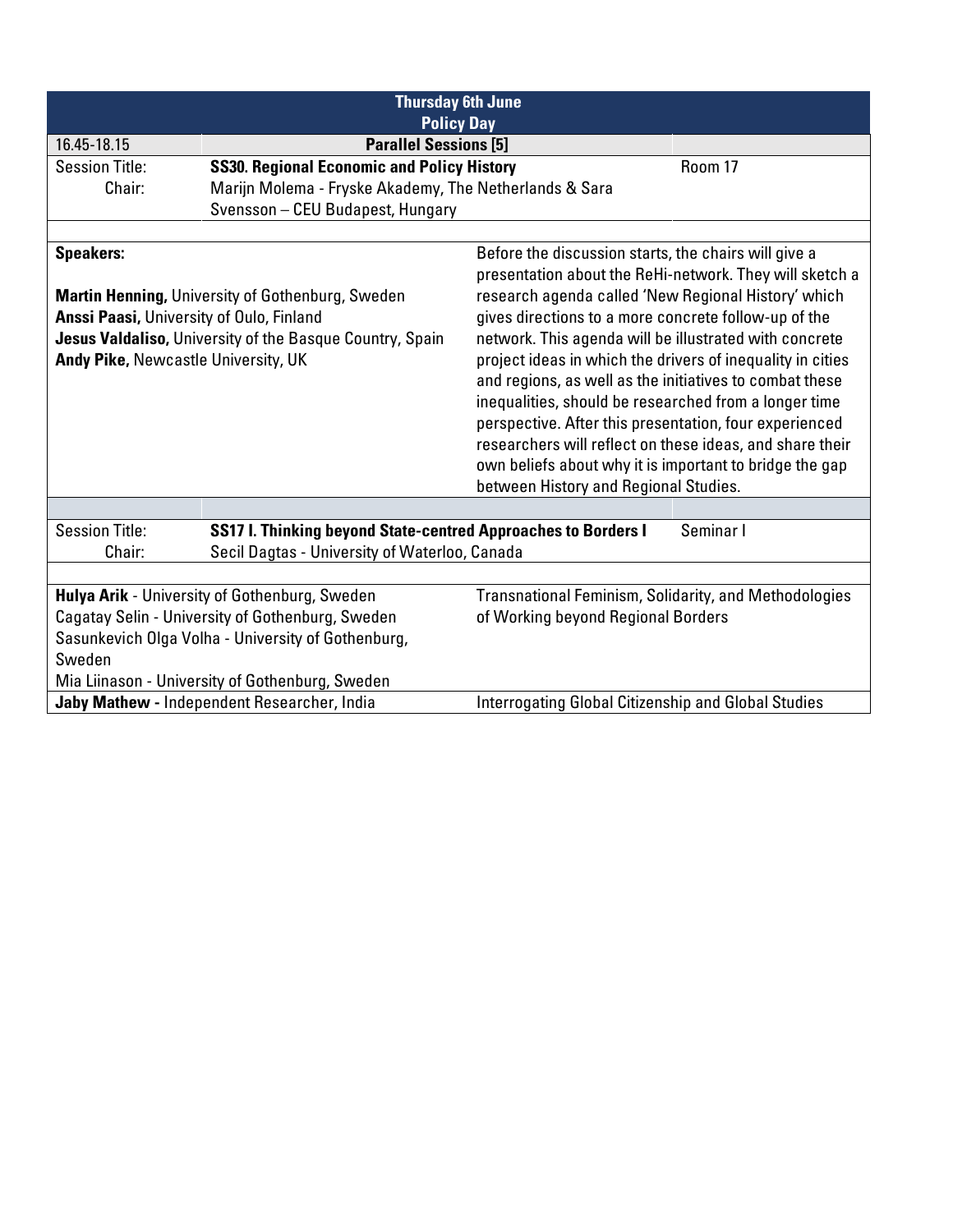| <b>Thursday 6th June</b><br><b>Policy Day</b>                                                                                                                                                                                     |                                                                                                |                                                                                        |                                                             |
|-----------------------------------------------------------------------------------------------------------------------------------------------------------------------------------------------------------------------------------|------------------------------------------------------------------------------------------------|----------------------------------------------------------------------------------------|-------------------------------------------------------------|
| 16.45-18.15                                                                                                                                                                                                                       | <b>Parallel Sessions [5]</b>                                                                   |                                                                                        |                                                             |
| <b>Session Title:</b>                                                                                                                                                                                                             | <b>Urban Planning and Sustainability</b>                                                       |                                                                                        | <b>Geography Seminar 213</b>                                |
| Chair:                                                                                                                                                                                                                            |                                                                                                |                                                                                        |                                                             |
|                                                                                                                                                                                                                                   |                                                                                                |                                                                                        |                                                             |
|                                                                                                                                                                                                                                   | Masaaki Takemura - Meiji University, Japan                                                     | What Impedes the Learning from Successful Town<br>Management?                          |                                                             |
|                                                                                                                                                                                                                                   | <b>Benjamin Flowers - Georgia Institute of Technology, USA</b>                                 | <b>Stadia and Redevelopment</b>                                                        |                                                             |
|                                                                                                                                                                                                                                   | Jennifer Clark - Georgia Institute of Technology, USA                                          | The Urban Technology Project: Selling Smart Cities as<br>the New Competitive Advantage |                                                             |
| Beatriz Valcárcel Aguiar - University of Santiago de<br>Compostela, Spain<br>Pilar Murias Fernández - University of Santiago de<br>Compostela, Spain<br>Alexandre Vecino Aguirre - University of Santiago de<br>Compostela, Spain |                                                                                                | <b>Spanish Cities</b>                                                                  | An Analysis of the Liveability - Sustainability Relation in |
|                                                                                                                                                                                                                                   |                                                                                                |                                                                                        |                                                             |
| <b>Session Title:</b><br>Chair:                                                                                                                                                                                                   | <b>SS10 II. Predicting Spatial Impacts of Automated Vehicles II</b><br>Nikolas Thomopoulos, UK |                                                                                        | <b>Ancient History Seminar</b><br>012                       |
|                                                                                                                                                                                                                                   |                                                                                                |                                                                                        |                                                             |
|                                                                                                                                                                                                                                   | Veronique Van Acker - Luxembourg Institute of                                                  | How Autonomous Driving May Affect Residential and                                      |                                                             |
| Socio-Economic Research, Luxembourg                                                                                                                                                                                               |                                                                                                | Workplace Location Decisions: A Review of the                                          |                                                             |
|                                                                                                                                                                                                                                   |                                                                                                |                                                                                        | Literature Through the Lens of Acceptance and Value of      |
|                                                                                                                                                                                                                                   |                                                                                                | <b>Travel Time</b>                                                                     |                                                             |
|                                                                                                                                                                                                                                   | Georges A. Tanguay - Université du Québec, Canada                                              |                                                                                        | Estimation of Car Trips Generated by the Arrival of         |
|                                                                                                                                                                                                                                   | Marc-Olivier Pépin - Université du Québec à Montréal,                                          | Autonomous Vehicles in the Montreal Metropolitan                                       |                                                             |
| Canada                                                                                                                                                                                                                            |                                                                                                | Area                                                                                   |                                                             |